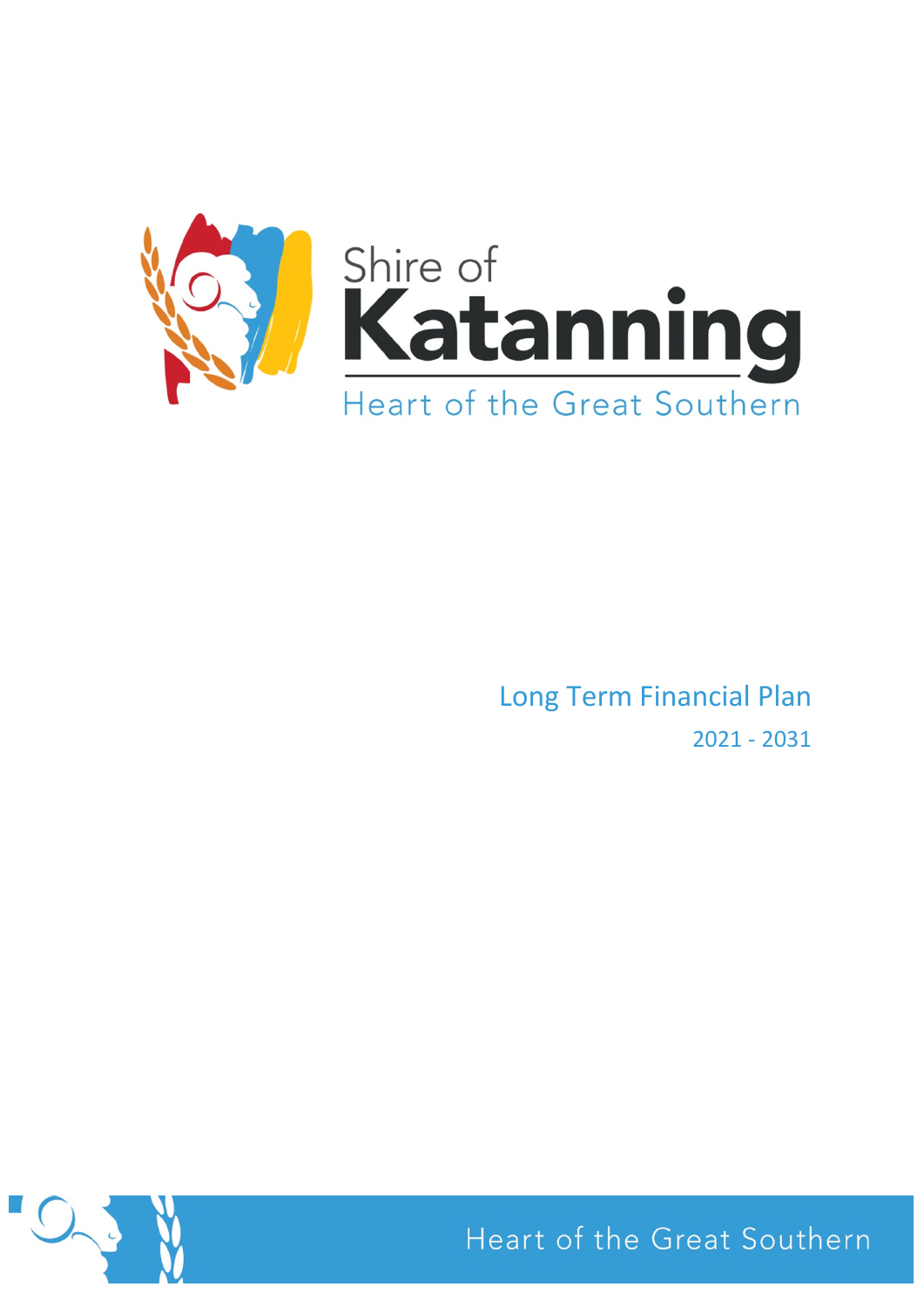| <b>Prepared By:</b>      | Belinda Knight                                                                                                             |
|--------------------------|----------------------------------------------------------------------------------------------------------------------------|
|                          | <b>Finance Manager</b>                                                                                                     |
|                          | Shire of Katanning                                                                                                         |
|                          |                                                                                                                            |
| Date:                    | 14/04/2022                                                                                                                 |
| Status:                  | Adopted $28/04/2022$ – Resolution OC42/22                                                                                  |
| Time Period of the Plan: | The LTFP covers a 10-year period.                                                                                          |
| Date of Review:          | The LTFP is reviewed every 4 years, and updated within 2 years of each Shire<br>election, and in conjunction with the AMP. |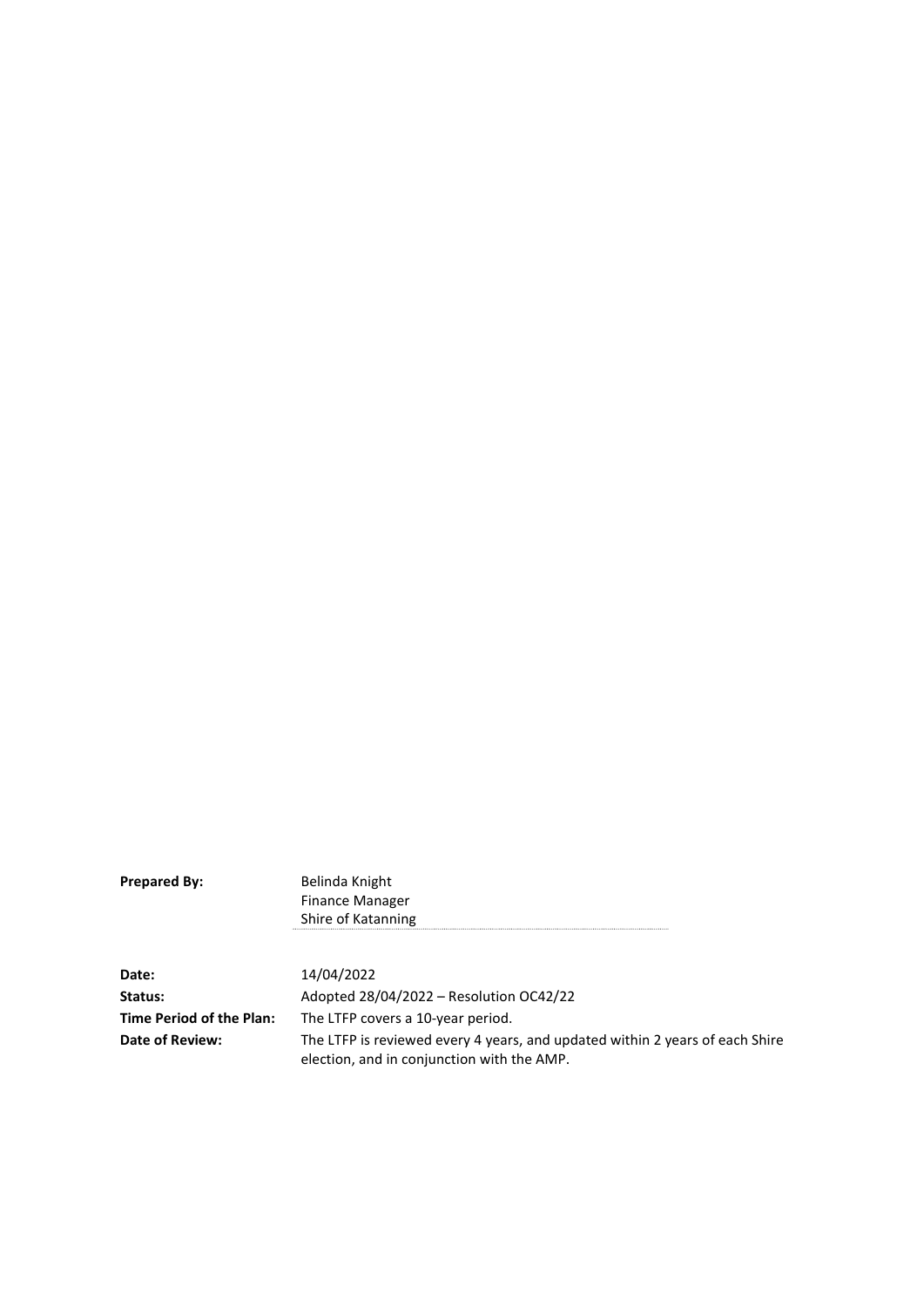# **Table of Contents**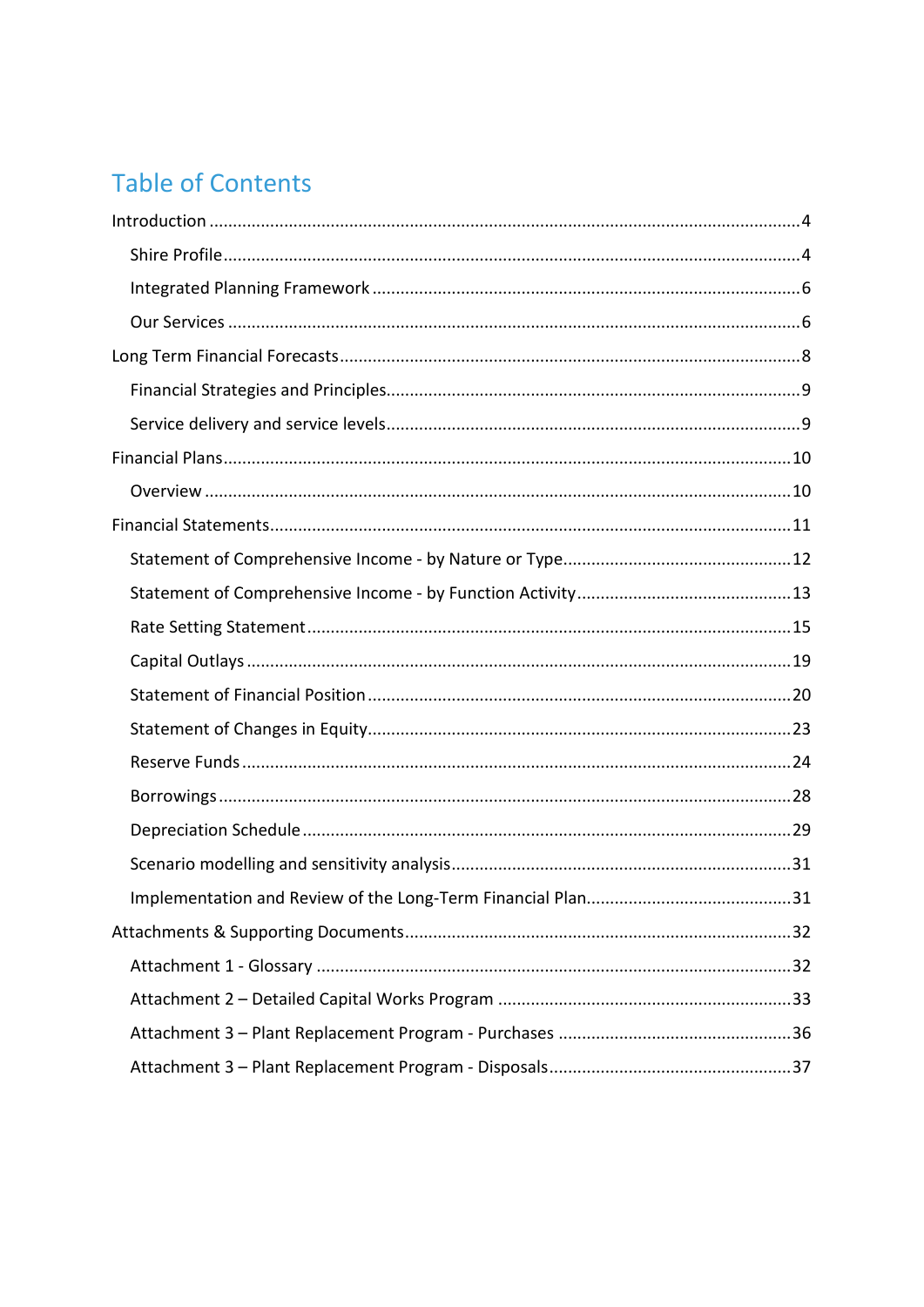# <span id="page-3-0"></span>Introduction

The purpose of the Long-Term Financial Plan (LTFP) is to present a financial analysis of all strategic objectives and goals set out in the integrated planning framework documents over a ten-year period. It is an integral part of Council's strategic planning process and is aligned to other core planning documents, including the Strategic Community Plan and the Shire's Corporate Business Plan (2021 – 2025). Information contained in other strategic plans including the Asset Management and Workforce Plans have informed the Long-Term Financial Plan.

Financial and social indicators are inherent to predicting future values; these include consumer price index, interest rates, population growth and demographic trends. The Long-Term Financial Plan analyses financial trends over a ten-year period on a range of assumptions and provides the Shire with information to assess resourcing requirements to achieve its strategic objectives and to assist the Shire to ensure long term financial sustainability.

This plan addresses the operating and capital needs placed on the Shire over the next ten years. It also shows the linkages between specific plans and strategies and enhances the transparency and accountability of the Shire to the community.

### <span id="page-3-1"></span>**Shire Profile**

Katanning is located in the Upper Great Southern and is at the heart of one of the most productive agricultural regions in Western Australia. Katanning is situated 2 ½ hours south of Perth and under 2 hours north of Albany. Katanning is a regional centre and coupled with another seven Local Governments that lie within a 70km radius of the town provides services to a combined population of approximately 12,500.

The Shire is encouraging economic development and fostering growth as part of its program. The agricultural sector supports more than 400 businesses in Katanning, and the commercial sector includes retail, wholesale and a large range of service industries.

The State Government recognises Katanning is the home of a range of businesses that already deliver excellent services to agriculture and thus has great promise to support growth in this area an area of Agricultural Excellence with the potential to develop as a Meat Precinct to be developed to supply met produces to the growing Asian markets. The Western Australian Meat Marketing Co-operative (WAMMCO) operates an internationally acclaimed Halal Abattoir which employs up to 340 full time workers. The new Katanning Regional Sheep Saleyard, that opened in May 2014, is one of the largest facilities of its type in the country drawing livestock from across the southwest land division is providing improved facilities for producers, buyers, agents and livestock reinforcing Katanning's premier position in the industry.

With a mixture of urban and rural life, Katanning has many highly desirable characteristics that will ensure it remains a vibrant and prosperous regional centre. Katanning prides itself on its multicultural diversity and is widely recognised as a community where residents enjoy a well-developed cultural and heritage lifestyle. People from many countries around the world have settled in Katanning and this enhances the diverse and rich cultural fabric that makes Katanning such a vibrant place to live.

Katanning is the regional centre of the Upper Great Southern District and provides quality facilities to residents from neighbouring towns such as Broomehill, Tambellup, Kojonup, Woodanilling, Wagin, Dumbleyung, Gnowangerup and Nyabing.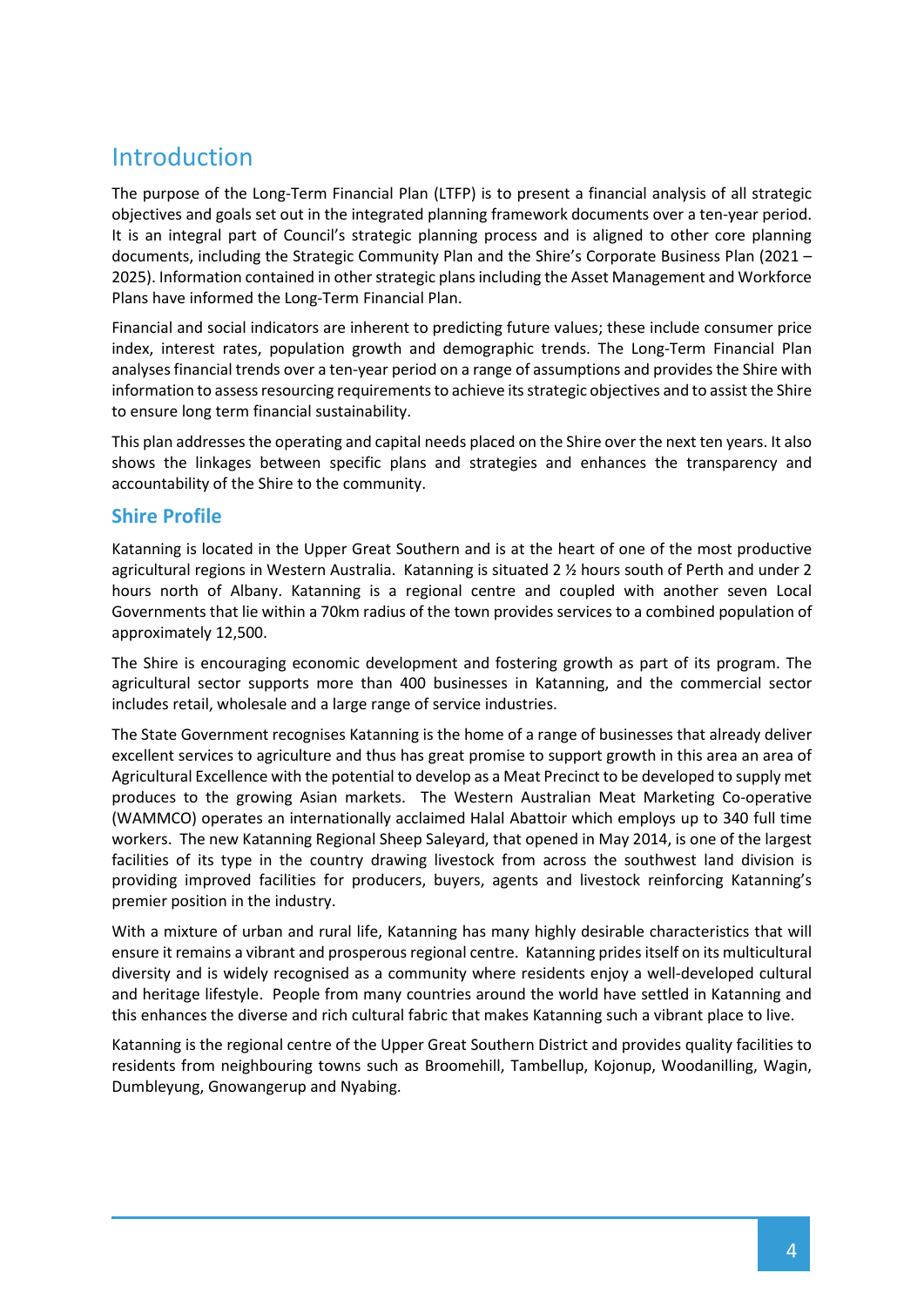## **STATISTICS**

| <b>GEOGRAPHIC STATISTICS</b>              |               |
|-------------------------------------------|---------------|
| Distance from Perth by Road (RAC 2013)    | 283km         |
| Area (km <sup>2</sup> , Shire website)    | 1,523km2      |
|                                           |               |
| <b>POPULATION STATISTICS</b>              |               |
| Population (ABS 2016)                     | 4,151         |
| Number of Dwellings (ABS 2016)            | 1,821         |
| Number of Electors (WAEC)                 | 2,540         |
|                                           |               |
| <b>ROAD NETWORK</b>                       |               |
| Sealed Roads - Length (km)                | 255           |
| Unsealed Roads - Length (km)              | 529           |
|                                           |               |
| <b>ECONOMIC STATISTICS</b>                |               |
| Median Weekly Household Income (ABS 2016) | \$1,205       |
| Median Weekly Rent (ABS 2016)             | \$180         |
| Average household size (ABS 2016)         | 2.5           |
|                                           |               |
| <b>RATING &amp; INCOME STATISTICS</b>     |               |
| Rateable Properties (2021/22 Budget)      | 2,450         |
| Rateable Value (2021/22 Budget)           | \$192,358,901 |
| Predominant Minimum Rate (2021/22)        | \$1,018       |
| Total Rates Levied (2021/22 Budget)       | \$4,408,586   |
| Total Operating Revenue (2021/22 Budget)  | \$9,137,402   |

| <b>ORGANISATION STATISTICS</b> |  |
|--------------------------------|--|
| Number of Employees            |  |

The Long-Term Financial Plan guides the Shire's financial management in a responsible and sustainable manner. The Shire's financial sustainability is fostered by maintaining adequate financial reserves to meet long term needs, seeking alternative funding sources and partnerships from the community and other levels of government. The Shire will continue to explore funding innovations to improve services and infrastructure.

To assist in the implementation and activation of the Strategic Community Plan the Shire must consider its current and future resource capacity. The Corporate Business Plan will assist in the realisation of our community's vision and aspirations in the medium term. It details the actions, services, operations and projects the Shire will deliver within a 4-year period, the resources available and associated costs. Other critical informing strategies associated with this plan are the Asset Management and Workforce Plans.

The development of these strategies and plans and their integration, will be reflected and perfected into the future.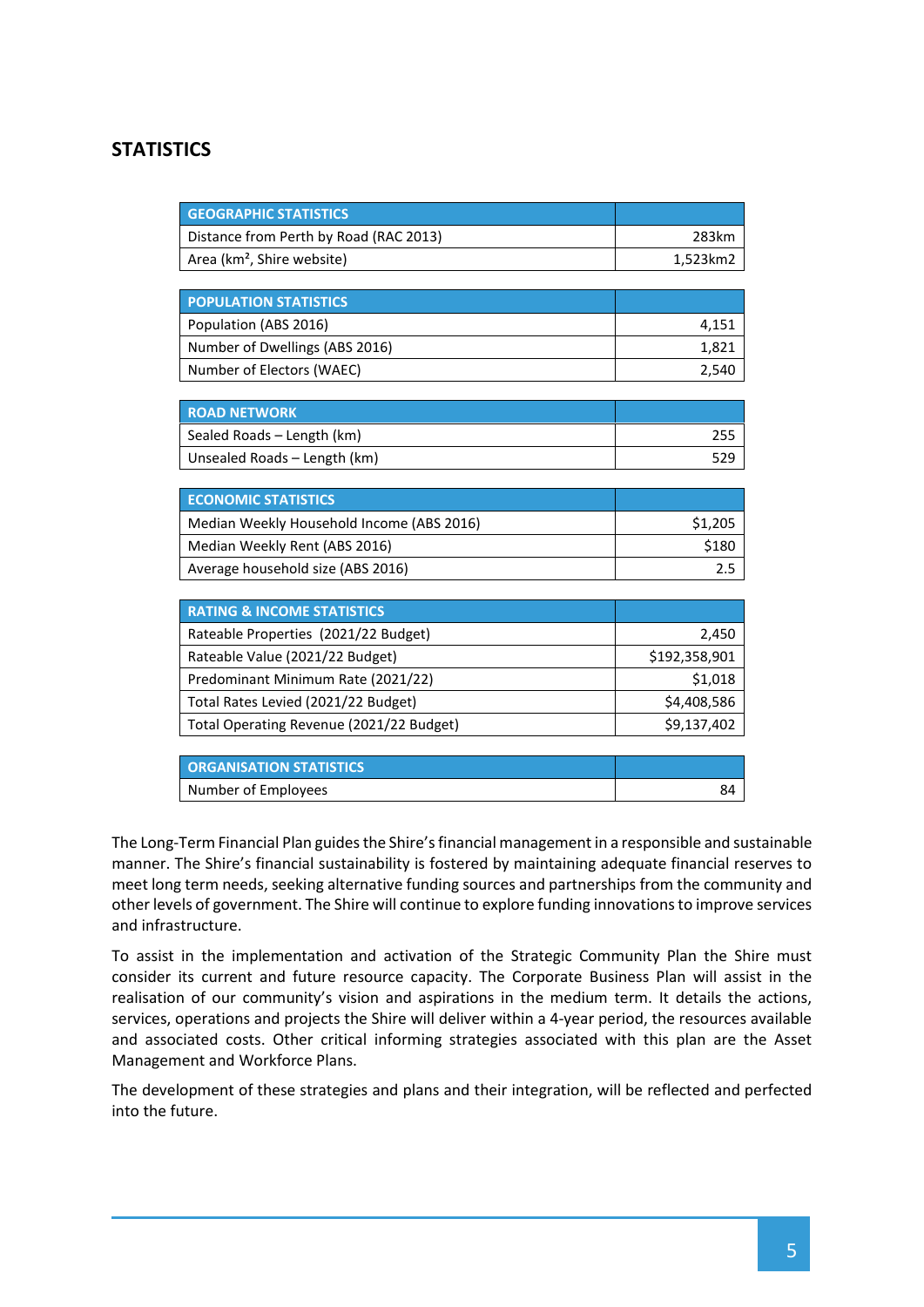## <span id="page-5-0"></span>Integrated Planning Framework

Long term financial planning is a key element of the Integrated Planning and Reporting Framework. It enables the Shire to set priorities, based on their resourcing capabilities, for the delivery of short, medium and long-term community priorities.

The plan is a ten-year rolling plan that informs the Corporate Business Plan to activate Strategic Community Plan priorities. From these planning processes, Annual Budgets that are aligned with strategic objectives can be developed.

This Plan indicates the Shire's long term financial sustainability, allows early identification of financial issues and their longer-term impacts, shows the linkages between specific plans and strategies, and enhances the transparency and accountability of the Council to the community.

The following figure illustrates how the Long-Term Financial Plan informs the Integrated Planning and Reporting Framework:



## Elements of Integrated Planning and Reporting Framework

The Strategic Community Plan sets out the vision, aspirations and objectives for the community over the next 10 years. It is the principal strategy and planning document. This means that it governs all of the work that the Shire undertakes, either through direct service delivery, partnership arrangements or advocacy on behalf of the community. The clear direction set by the Council ensures asset and service provision is focused to meet the requirements of the community, now and into the future.

The process has led to the development of priorities for social, economic, environmental, changing demographics and land use, and civic leadership. Objectives are set for the short, medium and long terms.

### <span id="page-5-1"></span>Our Services

The Shire delivers a wide range of services and facilities to the community. The revenues and expenditure of the Shire are required to be classified in accordance with legislation. The Local Government (Financial Management) Regulations 1996 (Schedule 1 Part 1) specify the minimum program classifications to be disclosed.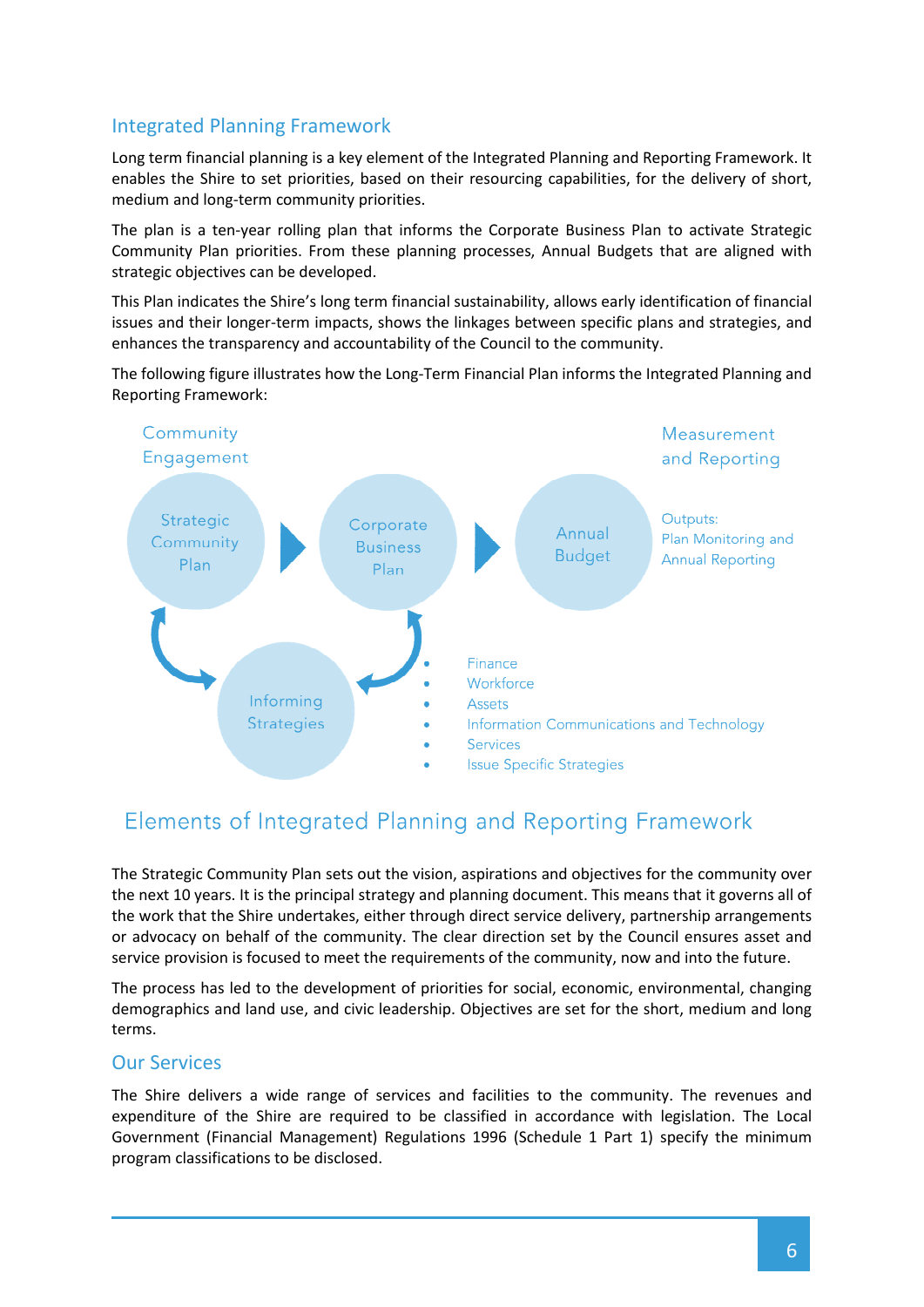### Statement of Objective

In order to discharge its responsibilities to the community, the Shire has developed a set of operational and financial objectives. These objectives have been established both on an overall basis, reflected by the Shire's Vision, and for each of its broad activities/programs.

### COMMUNITY VISION

## "A prosperous, vibrant & diverse community, working together"

### **GOVERNANCE**

**Objective:** To provide a decision-making process for the efficient allocation of scarce resources.

**Activities:** Administration and operation of facilities and services to members of Council. Other costs that relate to the tasks of assisting elected members and ratepayers on matters which do not concern specific council services.

#### GENERAL PURPOSE FUNDING

**Objective:** To collect revenue to allow for the provision of services.

**Activities:** Rates, general purpose government grants and interest revenue.

#### LAW, ORDER, PUBLIC SAFETY

**Objective:** To provide services to help ensure a safer and environmentally conscious community

**Activities:** Supervision of various by-laws, fire prevention, emergency services and animal control.

#### HEALTH

**Objective:** To provide an operational framework for environment and community health.

**Activities:** Food quality and pest control, inspection of abattoir and operation of child health clinic, analytical testing and Environmental Health administration.

### EDUCATION AND WELFARE

**Objective:** To provide services to the disadvantaged persons, the elderly, children and youth.

**Activities:** Year-round care, housing for the aged and educational services.

#### HOUSING

**Objective:** To provide and maintain staff and rental housing.

**Activities:** Management and maintenance of staff and rental housing.

#### COMMUNITY AMENITIES

**Objective:** To provide services required by the community.

**Activities:** Rubbish collections, recycling, refuse site operations, litter control, administration of the town planning scheme, cemetery operations, public toilet facilities, sewerage and protection of the environment.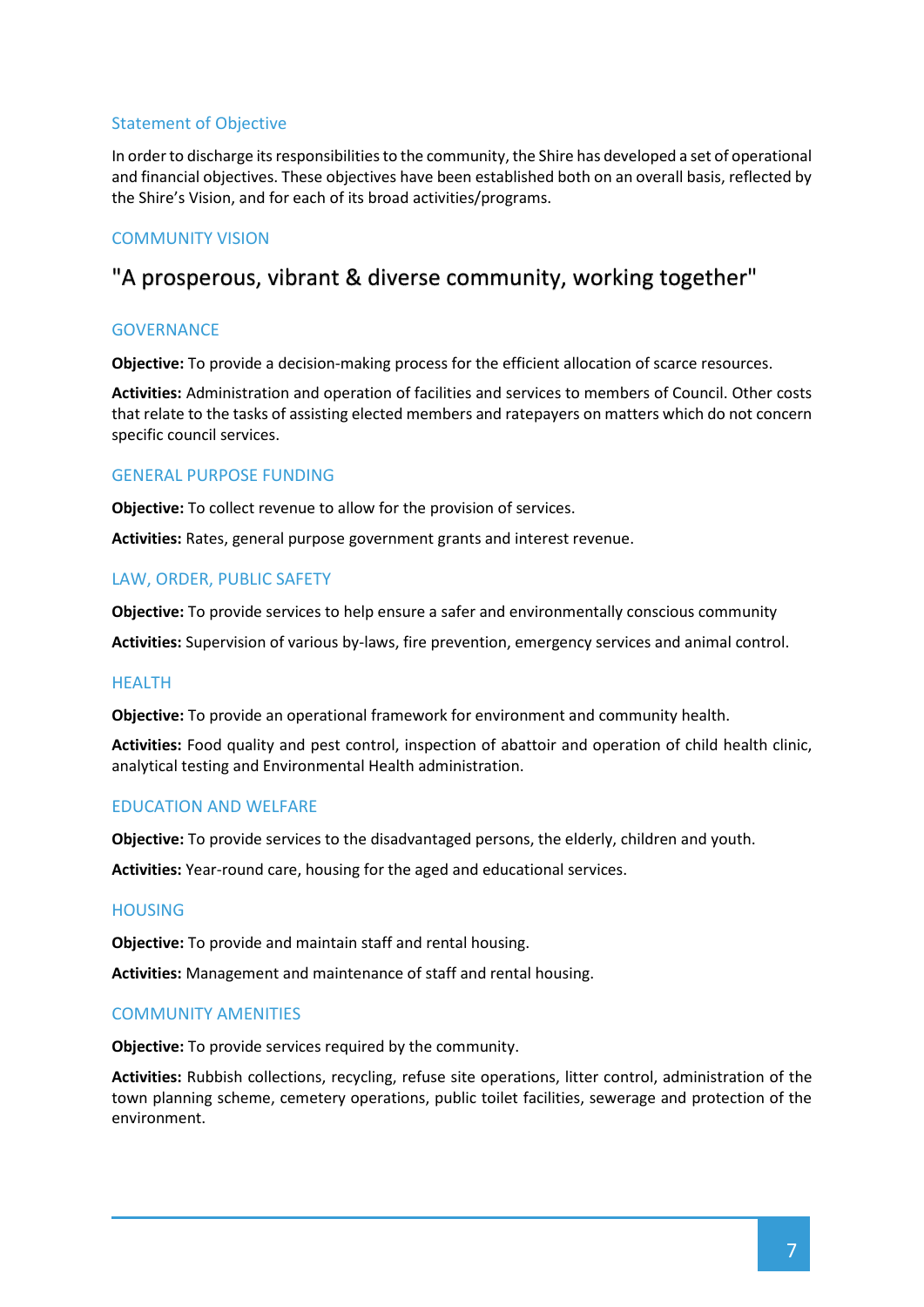### RECREATION AND CULTURE

**Objective:** To establish and effectively manage infrastructure and resources which will help the social wellbeing of the community.

**Activities:** Maintenance and operation of the Town Hall, the aquatic centre, recreation centre, library community arts programme, cultural activities and various reserves.

#### TRANSPORT

**Objective:** To provide safe, effective and efficient transport services to the community

**Activities:** Construction and maintenance of streets, roads, bridges, footpaths; street lighting, traffic management and airport. Purchase and disposal of Council's Road Plant and parking control.

#### ECONOMIC SERVICES

**Objective:** To help promote the shire and its economic wellbeing.

**Activities:** Building control, saleyards, tourism and area promotion, standpipes and pest control.

#### OTHER PROPERTY AND SERVICES

**Objective:** To monitor and control Council's overhead operating accounts.

**Activities:** Private works operations, plant repairs and operation costs, stock and materials, property leases and rental, salaries and wages of Council employees.

### **SERVICE LEVELS**

It is proposed that existing service levels will be maintained for all operational areas in formulating this plan. However, a key objective in the Corporate Business Plan is to improve existing service levels in the longer term whilst continuing to achieve annual operating surpluses each year to fund the provision of infrastructure.

### **ASSET MANAGEMENT**

The Shire is developing a strategic approach to asset management and will prepare asset management plans based on the total life cycle of assets. The Asset Management Plans' will assist the Shire in predicting infrastructure consumption and asset renewal needs and identifies the cost required to renew or preserve the asset (renewal gap). The continued allocation of funding towards the renewal of assets and funding for maintenance and upgrades will result in a positive investment for the community in future. Asset acquisitions and capital works are funded from rate revenue, specific cash reserves, government grants or borrowings.

## <span id="page-7-0"></span>Long Term Financial Forecasts

This plan has been prepared to support the strategic planning process for the Shire. The plan addresses the operating and capital needs placed on the Shire over the next 10 years.

The plan will be reviewed annually to reflect the prevailing economic conditions and changing community needs placed on the Shire. In compiling this long-term plan, consideration has been given to the economic drivers that will influence the future cost of providing facilities and services. The values disclosed in this plan therefore represent estimated future prices and costs.

This long-term strategic financial plan is set against economic uncertainty. The plan addresses operating and capital outlays for the period 2020/21 through to 2029/30. The changing economic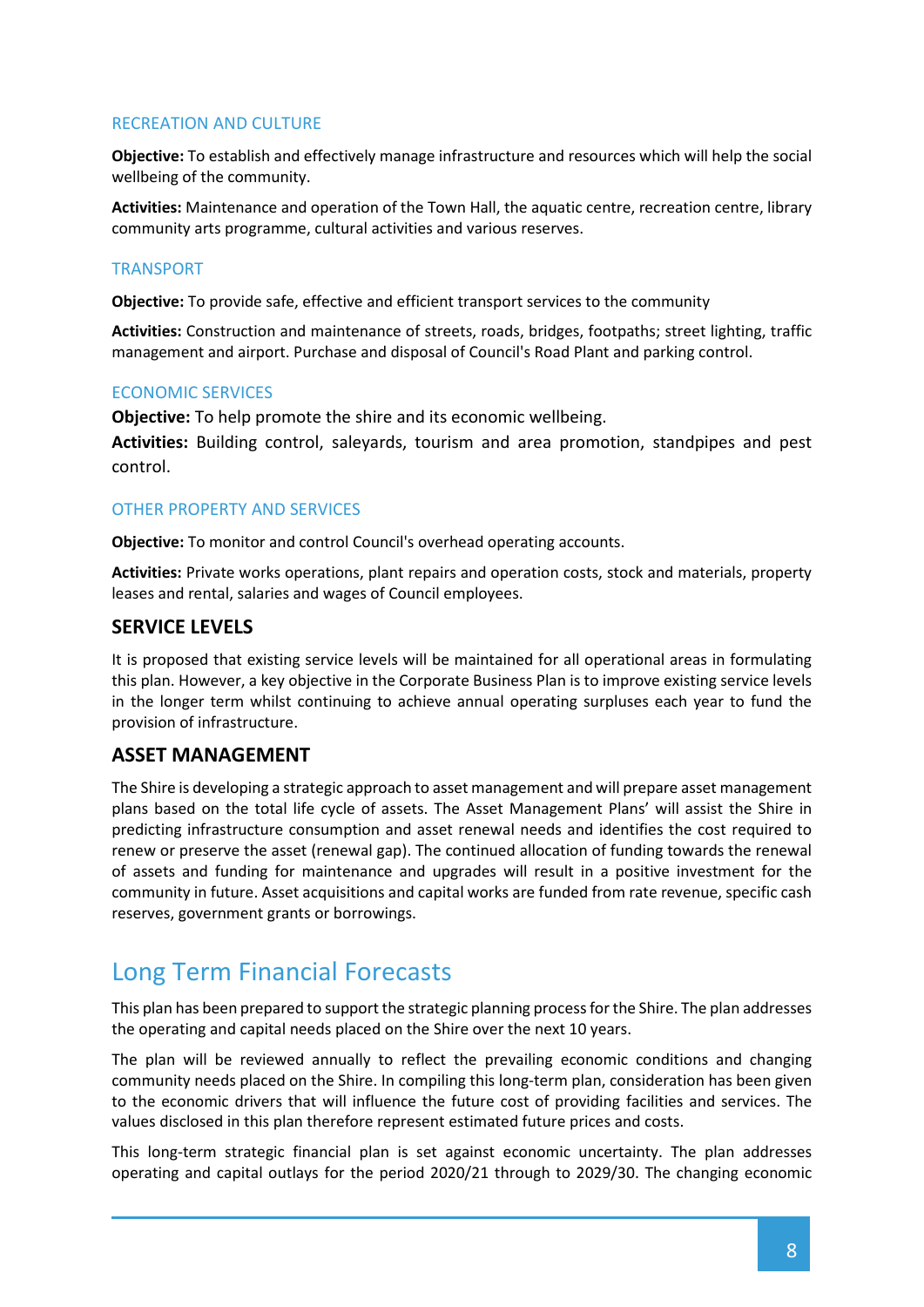circumstances have meant that projections for growth and therefore community demand as facilities and services are subject to how the Australian and State economies recover from the current economic position.

This plan represents a financial solution to meeting the competing demands of services and facilities to the community. There are numerous ways that will enable the Shire to achieve its objectives. This plan balances the funding needs of renewal and new infrastructure assets, existing services against rating expectations, reasonable fees, debt leverage and the use of accumulated funds held in reserve accounts.

To assist in the implementation and activation of the Shire's Strategic Community Plan this financial plan considers the Shire's current and future financial resources capacity. The Corporate Business Plan will assist in the realisation of our community's vision and aspirations in the medium term. It details the actions, services, operations and projects the Shire will deliver within a 4-year period, the resources available and associated costs. Other critical informing strategies associated with this plan are the Asset Management and Workforce Plans.

## <span id="page-8-0"></span>Financial Strategies and Principles

The following assumptions have been applied in formulating the financial strategies underpinning the Long-Term Financial Plan. These include for the continuous improvement in the financial capacity and sustainability of the Shire through –

- Strengthening results to ensure sustainability.
- Prudent use of debt.
- Accumulation of funds to meet the cash flow demands for asset renewal etc.
- The maintenance of a fair and equitable rating structure.
- Maintaining or improving service level standards.
- Maintaining/Increasing funding for asset maintenance and renewal; and
- Development of infrastructure.

### <span id="page-8-1"></span>Service delivery and service levels

Service delivery and service levels will continue at the existing standards. Service level standards from the community strategic plan relate primarily to the creation of new facilities for a growing population. The asset management plans also are based on the provision of existing standards and services.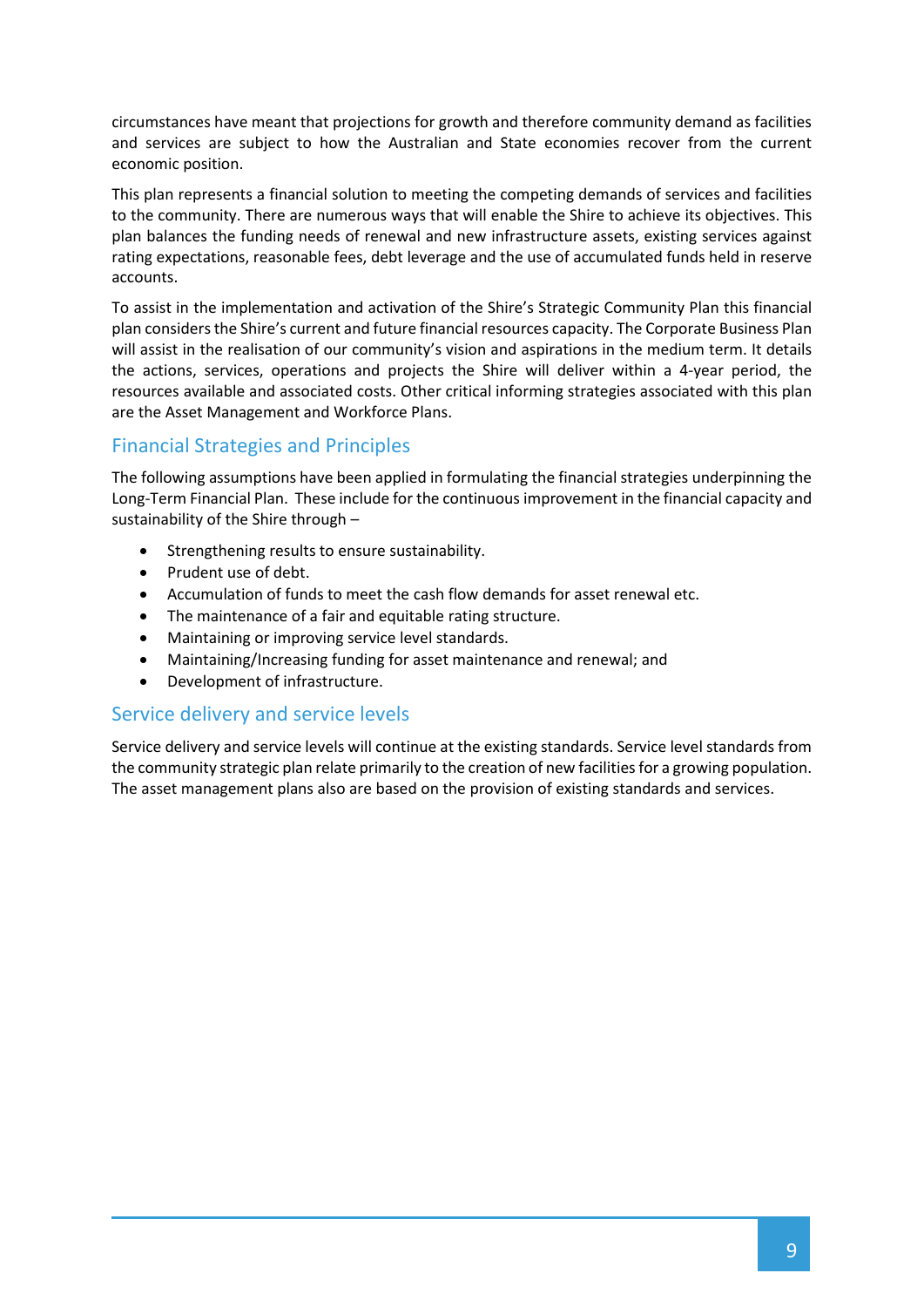# <span id="page-9-0"></span>Financial Plans

### <span id="page-9-1"></span>**Overview**

The Long-Term Financial Plan will be continuously reviewed to reflect the prevailing economic conditions and changing community needs placed on the Shire. In compiling the plan consideration has been given to the economic drivers that will influence the future cost of providing facilities and services. The values disclosed in the plan therefore represent estimated future prices and costs. The plan addresses the Shire's operating and capital requirements from Financial Year 2020/21 through to 2030/31.

One of the key challenges for Shire is to ensure it achieves ongoing financial sustainability in order to provide appropriate services and infrastructure for the community into the future.

The long-term financial estimates are an integral part of Council's strategic planning process and represent a ten-year rolling plan that informs the Corporate Business Plan to activate Strategic Community Plan priorities. It indicates the Shire's long term financial sustainability, allows early identification of financial issues and their longer-term impacts. This plan addresses the operating and capital needs placed on the Shire over the next 10 years. It also shows the linkages between specific plans and strategies and enhances the transparency and accountability of the Shire to the community.

The key financial strategies underpinning the plan are:

- achieving operating surpluses in the long term.
- continuous improvement in financial position.
- maintaining a positive unrestricted cash.
- development of alternative revenue streams than rates.
- maintaining and improving service levels.
- adequately funding for asset renewal/replacement.
- maintaining a fair and equitable rating structure.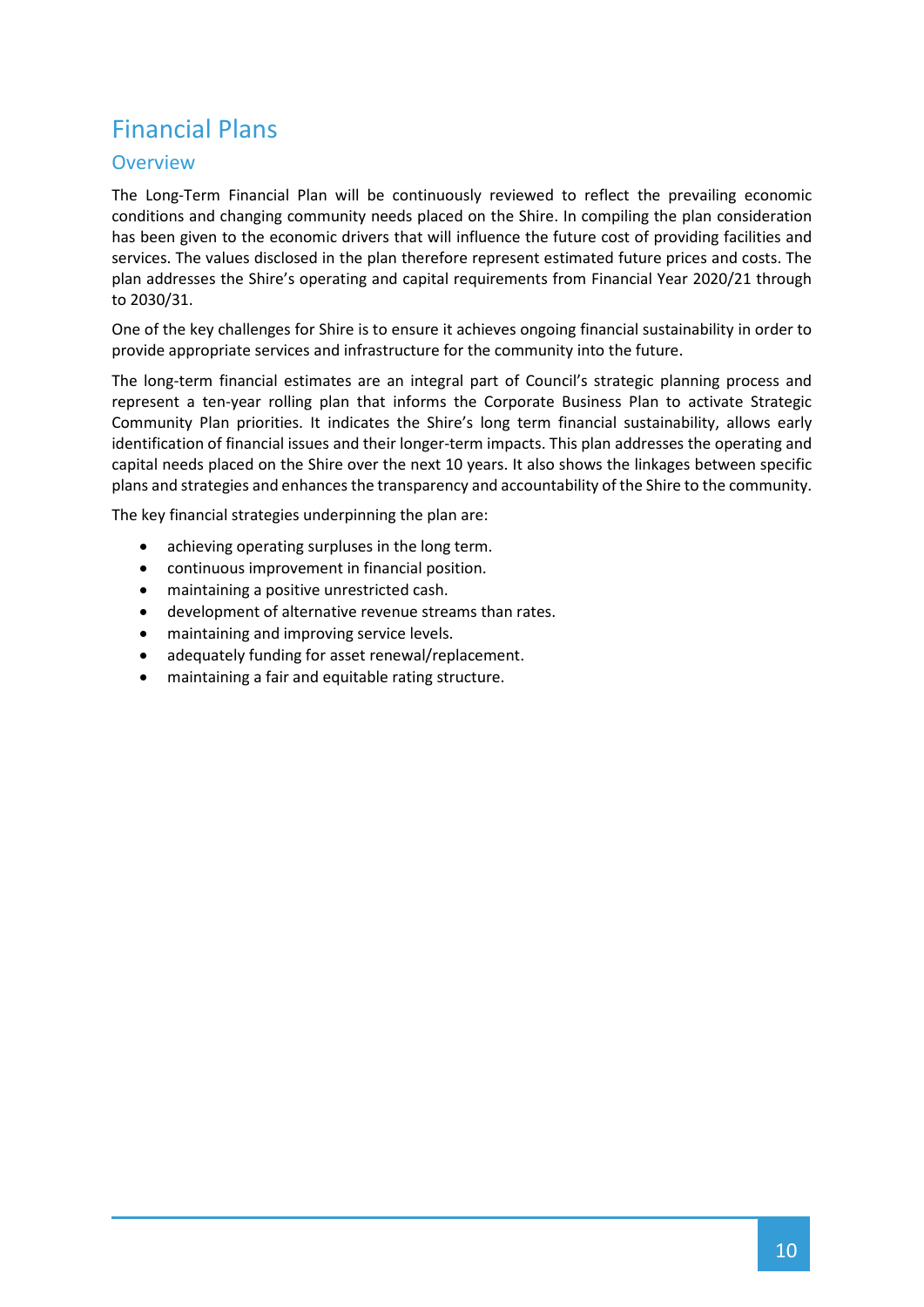# <span id="page-10-0"></span>Financial Statements

The following Financial Statements have been prepared for the ten years covered in this plan.

### Statement of Comprehensive Income by Program

Identifies the cost of goods and services provided, and the extent to which costs are recovered from revenues. Programs are defined by Regulation under the Local Government Act WA 1995.

### Statement of Comprehensive Income by Nature/type

Identifies the inputs by nature/ type of the revenue or expense. Descriptions are defined by Regulation under the Local Government Act WA.

The Statement of Comprehensive Income is prepared on an accrual basis. This process recognises income as it is earned and expenses as they are incurred. In addition, it makes adjustments for unearned income, credit sales, pre-payments, accrued expenses and non-cash provisions (i.e. depreciation and leave entitlements). This method provides a more accurate reflection of the transactions which actually occurred during the accounting period and is a better reflection of the actual business activities undertaken by the Shire. Depreciation, which is an expense charged in the Statement of Comprehensive Income, reflects the value of capital assets consumed during the accounting period.

Accounting Standard AASB 1004 Contributions requires contributions to be recognised as revenue (i.e. in the Statement of Comprehensive Income) when the Shire obtains control over the assets comprising the contributions, notwithstanding that those contributions may be a grant for a capital item. Given this requirement, grants for capital works have the potential to significantly affect the operating result in a particular year.

### Rate Setting Statement (Statement of Financial Activity)

This statement summarises the operating, capital, debt and reserves transactions. It utilises the same reporting procedures required formulating the Shire's Annual Budget under the Local Government Act (WA). The plan identifies the funds necessary to balance the budget in each financial year through the collection of Rates.

### Statement of Financial Position (Balance Sheet)

The purpose of the Statement of Financial Position is to provide a "snap-shot" of the overall financial position of the Shire. This statement is constructed according to well defined accounting principles which are embodied in the Australian Accounting Standards. The ratepayer equity in the Shire can be calculated by deducting total liabilities from total assets.

The Statement discloses transactions as current and non-current assets, and current and non-current liabilities and equity. Statement of Comprehensive Income - by Program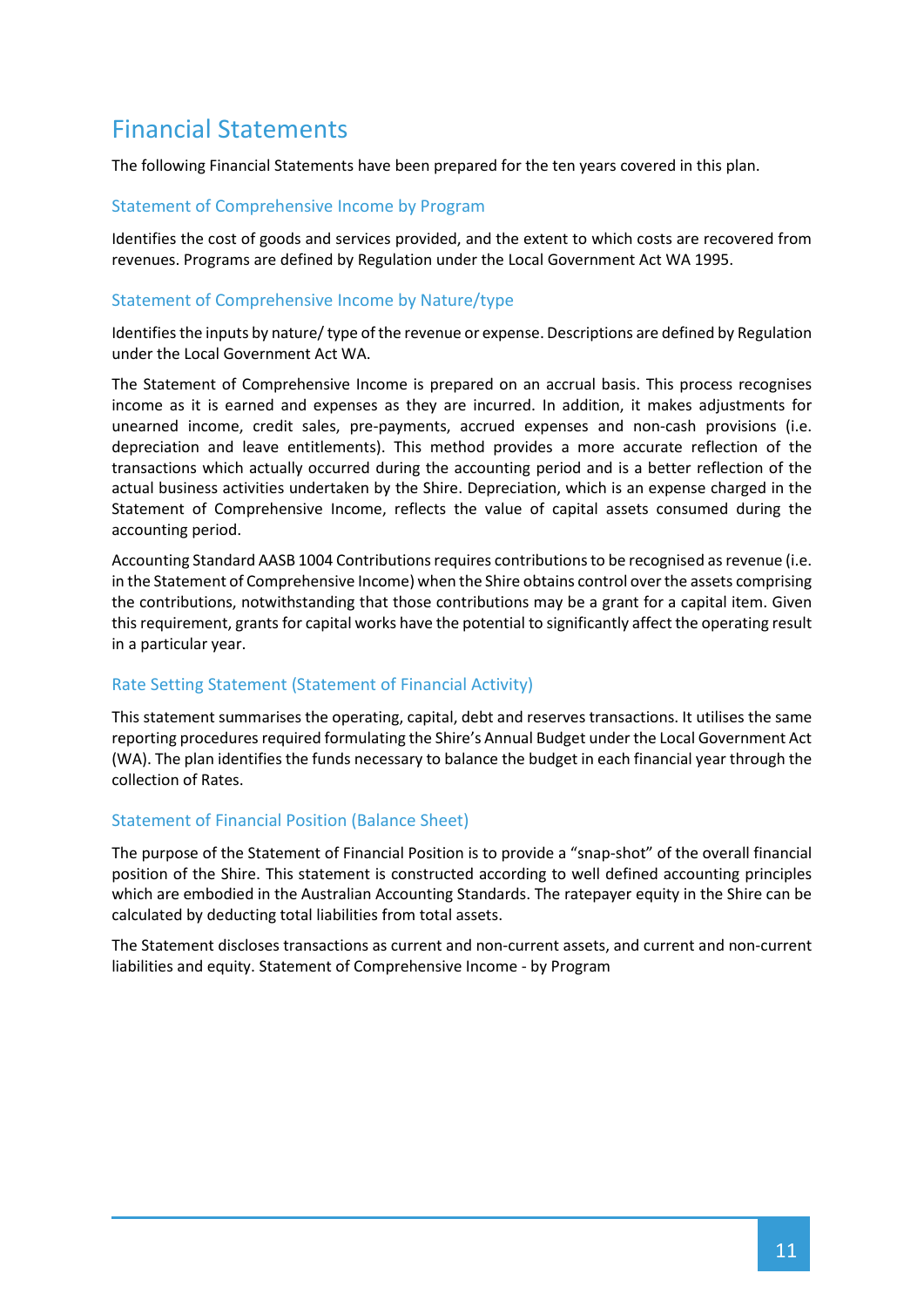<span id="page-11-0"></span>

|                                                                                     | <b>Shire of Katanning Long Term Financial Plan 2021 - 2031</b> |               |                |                                                             |                |                |               |               |               |                |  |  |
|-------------------------------------------------------------------------------------|----------------------------------------------------------------|---------------|----------------|-------------------------------------------------------------|----------------|----------------|---------------|---------------|---------------|----------------|--|--|
|                                                                                     |                                                                |               |                | <b>Statement of Comprehensive Income by Nature and Type</b> |                |                |               |               |               |                |  |  |
|                                                                                     | 2021/2022                                                      | 2022/2023     | 2023/2024      | 2024/2025                                                   | 2025/2026      | 2026/2027      | 2027/2028     | 2028/2029     | 2029/2030     | 2030/2031      |  |  |
|                                                                                     | \$000s                                                         | \$000s        | \$000s         | \$000s                                                      | \$000s         | \$000s         | \$000s        | \$000s        | \$000s        | \$000s         |  |  |
| <b>INCOME: REVENUES FROM ORDINARY ACTIVITIES</b>                                    |                                                                |               |                |                                                             |                |                |               |               |               |                |  |  |
| EXCLUDING PROFIT ON ASSET DISPOSAL, NON-OPERATING GRANTS, SUBSIDIES & CONTRIBUTIONS |                                                                |               |                |                                                             |                |                |               |               |               |                |  |  |
| Rates                                                                               | 4,401,800                                                      | 4,665,908     | 4,899,203      | 5,095,172                                                   | 5,298,978      | 5,510,938      | 5,731,375     | 5,960,630     | 6,199,055     | 6,447,017      |  |  |
| Rates Growth                                                                        |                                                                | 44,018        | 46,659         | 48,992                                                      | 50,952         | 52,990         | 55,109        | 57,314        | 59,606        | 61,991         |  |  |
| Operating Grants, Subsidies & Contributions                                         | 2,928,083                                                      | 3,588,725     | 3,696,387      | 3,807,279                                                   | 3,921,497      | 4,039,142      | 4,160,316     | 4,285,126     | 4,413,680     | 4,546,090      |  |  |
| Fees & Charges                                                                      | 1,889,241                                                      | 1,964,811     | 2,043,403      | 2,125,139                                                   | 2,210,145      | 2,298,551      | 2,390,493     | 2,486,112     | 2,585,557     | 2,688,979      |  |  |
| Interest Earnings                                                                   | 99,830                                                         | 100,030       | 100,230        | 100,430                                                     | 100,631        | 101,134        | 101,640       | 102,656       | 104,709       | 106,804        |  |  |
| Other Revenue                                                                       | 432,510                                                        | 441,160       | 449,983        | 458,983                                                     | 468,163        | 477,526        | 487,077       | 496,818       | 506,754       | 516,889        |  |  |
| <b>Total Revenue</b>                                                                | 9,751,464                                                      | 10,804,652    | 11,235,866     | 11,635,995                                                  | 12,050,366     | 12,480,280     | 12,926,010    | 13,388,656    | 13,869,363    | 14,367,772     |  |  |
| <b>EXPENDITURE: EXPENSES FROM ORDINARY ACTIVITIES</b>                               |                                                                |               |                |                                                             |                |                |               |               |               |                |  |  |
| EXCLUDING LOSS ON ASSET DISPOSAL                                                    |                                                                |               |                |                                                             |                |                |               |               |               |                |  |  |
| <b>Employee Costs</b>                                                               | (4,320,191)                                                    | (4, 106, 595) | (4,470,375)    | (4, 566, 817)                                               | (4,708,154)    | (4,802,317)    | (4,798,363)   | (4,894,330)   | (4,992,217)   | (5,092,061)    |  |  |
| <b>Materials &amp; Contracts</b>                                                    | (4, 167, 216)                                                  | (2,702,010)   | (3, 185, 900)  | (3,443,830)                                                 | (3,449,402)    | (3,696,081)    | (3,619,620)   | (3,806,125)   | (4,083,394)   | (4, 144, 645)  |  |  |
| Utilities                                                                           | (505, 617)                                                     | (503, 803)    | (523, 955)     | (544, 913)                                                  | (566, 709)     | (589, 378)     | (612, 953)    | (637, 471)    | (662, 970)    | (689, 489)     |  |  |
| Depreciation                                                                        | (5,657,103)                                                    | (4, 224, 431) | (4,394,524)    | (4,507,279)                                                 | (4,592,171)    | (4,644,187)    | (4,759,487)   | (4,873,502)   | (4,918,247)   | (4,958,979)    |  |  |
| Interest Expenses                                                                   | (121, 376)                                                     | (95, 233)     | (90, 731)      | (85, 979)                                                   | (81,047)       | (75, 994)      | (70, 752)     | (65, 327)     | (59, 738)     | (53, 952)      |  |  |
| Insurance                                                                           | (375, 761)                                                     | (387, 034)    | (398, 645)     | (410, 604)                                                  | (422, 922)     | (435, 610)     | (448, 678)    | (462, 139)    | (476,003)     | (490, 283)     |  |  |
| Other Expenditure                                                                   | (340, 543)                                                     | (297, 354)    | (303, 301)     | (309, 367)                                                  | (315, 554)     | (321, 865)     | (328, 303)    | (334, 869)    | (341, 566)    | (348, 397)     |  |  |
| <b>Total Expenditure</b>                                                            | (15, 487, 807)                                                 | (12,316,460)  | (13, 367, 430) | (13,868,789)                                                | (14, 135, 960) | (14, 565, 433) | (14,638,155)  | (15,073,763)  | (15,534,134)  | (15, 777, 805) |  |  |
| Sub-total                                                                           | (5,736,343)                                                    | (1,511,808)   | (2, 131, 565)  | (2, 232, 794)                                               | (2,085,594)    | (2,085,153)    | (1,712,145)   | (1,685,107)   | (1,664,772)   | (1,410,033)    |  |  |
| Non-Operating Grants, Subsidies & Contributions                                     | 1,772,552                                                      | 4,277,635     | 500,567        | 712,581                                                     | 516,824        | 521,173        | 525,630       | 530,199       | 542,954       | 552,675        |  |  |
| Profit on Asset Disposals                                                           | 132,201                                                        |               |                |                                                             |                |                |               |               |               |                |  |  |
| Loss on Asset Disposals                                                             |                                                                |               |                |                                                             |                |                |               |               |               |                |  |  |
| Sub-total                                                                           | 1,904,753                                                      | 4,277,635     | 500,567        | 712,581                                                     | 516,824        | 521,173        | 525,630       | 530,199       | 542,954       | 552,675        |  |  |
| <b>NET RESULT</b>                                                                   | (3,831,590)                                                    | 2,765,827     | (1,630,998)    | (1,520,213)                                                 | (1,568,770)    | (1,563,980)    | (1, 186, 515) | (1, 154, 907) | (1, 121, 817) | (857, 358)     |  |  |
| <b>Other Comprehensive Income</b>                                                   |                                                                |               |                |                                                             |                |                |               |               |               |                |  |  |
| Changes in Valuation of non-current assets                                          |                                                                |               |                |                                                             |                |                |               |               |               |                |  |  |
| Total Other Comprehensive Income                                                    |                                                                |               |                |                                                             |                |                |               |               |               |                |  |  |
| <b>TOTAL COMPREHENSIVE INCOME</b>                                                   | (3,831,590)                                                    | 2,765,827     | (1,630,998)    | (1,520,213)                                                 | (1,568,770)    | (1,563,980)    | (1, 186, 515) | (1, 154, 907) | (1, 121, 817) | (857, 358)     |  |  |

# Statement of Comprehensive Income - by Nature or Type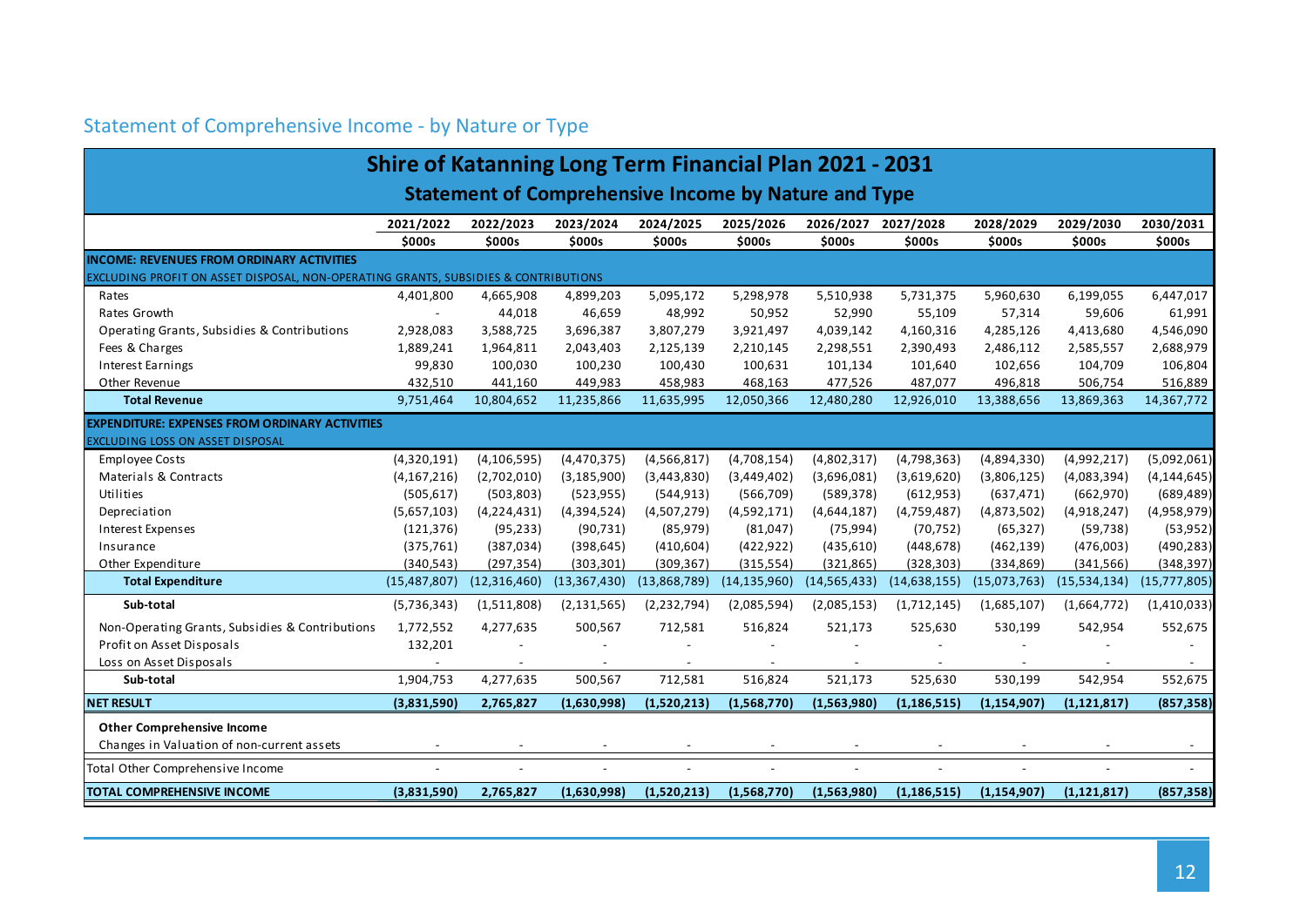<span id="page-12-0"></span>

| <b>Shire of Katanning Long Term Financial Plan 2021 - 2031</b> |                                                     |                |                |               |               |                |                |               |                |                |  |  |  |
|----------------------------------------------------------------|-----------------------------------------------------|----------------|----------------|---------------|---------------|----------------|----------------|---------------|----------------|----------------|--|--|--|
|                                                                | <b>Statement of Comprehensive Income by Program</b> |                |                |               |               |                |                |               |                |                |  |  |  |
|                                                                | 2021/2022                                           | 2022/2023      | 2023/2024      | 2024/2025     | 2025/2026     | 2026/2027      | 2027/2028      | 2028/2029     | 2029/2030      | 2030/2031      |  |  |  |
|                                                                | Ś                                                   | \$             | \$             | Ś.            | \$            | \$             | \$             | \$            | \$             | \$             |  |  |  |
| <b>INCOME: REVENUES FROM ORDINARY ACTIVITIES</b>               |                                                     |                |                |               |               |                |                |               |                |                |  |  |  |
| Governance                                                     | 61,541                                              | 63,387         | 65,289         | 67,248        | 69,265        | 71,343         | 73,483         | 75,688        | 77,958         | 80,297         |  |  |  |
| General Purpose Funding                                        | 5,683,188                                           | 6,654,395      | 7,001,970      | 7,316,768     | 7,644,082     | 7,985,178      | 8,340,292      | 8,710,490     | 9,096,876      | 9,499,056      |  |  |  |
| Law, Order, Public Safety                                      | 217,966                                             | 222,325        | 226,772        | 231,307       | 235,933       | 240,652        | 245,465        | 250,374       | 255,382        | 260,490        |  |  |  |
| Health                                                         | 2,550                                               | 2,601          | 2,653          | 2,706         | 2,760         | 2,815          | 2,872          | 2,929         | 2,988          | 3,047          |  |  |  |
| <b>Education and Welfare</b>                                   | 414,250                                             | 422,535        | 430,986        | 439,605       | 448,398       | 457,365        | 466,513        | 475,843       | 485,360        | 495,067        |  |  |  |
| Housing                                                        | 101,940                                             | 103,979        | 106,058        | 108,180       | 110,343       | 112,550        | 114,801        | 117,097       | 119,439        | 121,828        |  |  |  |
| Community Amenities                                            | 883,543                                             | 901,214        | 919,238        | 937,623       | 956,375       | 975,503        | 995,013        | 1,014,913     | 1,035,211      | 1,055,916      |  |  |  |
| Recreation and Culture                                         | 618,931                                             | 631,310        | 643,936        | 656,815       | 669,951       | 683,350        | 697,017        | 710,957       | 725,176        | 739,680        |  |  |  |
| Transport                                                      | 221,705                                             | 226,139        | 230,662        | 235,275       | 239,981       | 244,780        | 249,676        | 254,669       | 259,763        | 264,958        |  |  |  |
| <b>Economic Services</b>                                       | 1,415,754                                           | 1,444,069      | 1,472,950      | 1,502,409     | 1,532,458     | 1,563,107      | 1,594,369      | 1,626,256     | 1,658,781      | 1,691,957      |  |  |  |
| Other Property and Services                                    | 130,096                                             | 132,698        | 135,352        | 138,059       | 140,820       | 143,636        | 146,509        | 149,439       | 152,428        | 155,477        |  |  |  |
| <b>Total Revenue</b>                                           | 9,751,464                                           | 10,804,652     | 11,235,866     | 11,635,995    | 12,050,366    | 12,480,280     | 12,926,010     | 13,388,656    | 13,869,363     | 14,367,772     |  |  |  |
| <b>EXPENDITURE: EXPENSES FROM ORDINARY ACTIVITIES</b>          |                                                     |                |                |               |               |                |                |               |                |                |  |  |  |
| Governance                                                     | (1,048,559)                                         | (1,069,530)    | (1,090,921)    | (1, 112, 739) | (1, 134, 994) | (1, 157, 694)  | (1, 180, 848)  | (1,204,465)   | (1,228,554)    | (1, 253, 125)  |  |  |  |
| General Purpose Funding                                        | (299, 138)                                          | (305, 121)     | (311, 223)     | (317, 448)    | (323, 797)    | (330, 273)     | (336, 878)     | (343, 616)    | (350, 488)     | (357, 498)     |  |  |  |
| Law, Order, Public Safety                                      | (774, 340)                                          | (789, 827)     | (805, 623)     | (821, 736)    | (838, 171)    | (854, 934)     | (872, 033)     | (889, 473)    | (907, 263)     | (925, 408)     |  |  |  |
| Health                                                         | (234,909)                                           | (239, 607)     | (244, 399)     | (249, 287)    | (254, 273)    | (259, 359)     | (264, 546)     | (269, 837)    | (275, 233)     | (280, 738)     |  |  |  |
| <b>Education and Welfare</b>                                   | (544, 865)                                          | (555, 762)     | (566, 878)     | (578, 215)    | (589, 779)    | (601, 575)     | (613,606)      | (625, 879)    | (638, 396)     | (651, 164)     |  |  |  |
| Housing                                                        | (258, 267)                                          | (263, 432)     | (268, 701)     | (274, 075)    | (279, 557)    | (285, 148)     | (290, 851)     | (296, 668)    | (302, 601)     | (308, 653)     |  |  |  |
| Community Amenities                                            | (1,393,123)                                         | (1,516,218)    | (1,637,274)    | (1,755,998)   | (1,872,165)   | (1,985,603)    | (2,096,067)    | (2, 203, 315) | (2,307,119)    | (2,407,214)    |  |  |  |
| <b>Recreation and Culture</b>                                  | (4,565,208)                                         | (4,656,512)    | (4,749,642)    | (4,844,635)   | (4,941,528)   | (5,040,359)    | (5, 141, 166)  | (5,243,989)   | (5,348,869)    | (5,455,846)    |  |  |  |
| Transport                                                      | (4,533,579)                                         | (1,076,485)    | (1,818,332)    | (2,009,296)   | (1,964,881)   | (2,081,613)    | (1,840,668)    | (1,961,840)   | (2,107,130)    | (2,035,290)    |  |  |  |
| <b>Economic Services</b>                                       | (1,626,261)                                         | (1,658,786)    | (1,691,962)    | (1,725,801)   | (1,760,317)   | (1,795,524)    | (1,831,434)    | (1,868,063)   | (1,905,424)    | (1,943,532)    |  |  |  |
| Other Property and Services                                    | (88, 182)                                           | (89, 946)      | (91, 745)      | (93, 579)     | (95, 451)     | (97, 360)      | (99, 307)      | (101, 293)    | (103, 319)     | (105, 386)     |  |  |  |
| <b>Total Expenditure</b>                                       | (15,366,431)                                        | (12, 221, 227) | (13, 276, 699) | (13,782,810)  | (14,054,913)  | (14, 489, 439) | (14, 567, 403) | (15,008,436)  | (15, 474, 396) | (15, 723, 853) |  |  |  |
| <b>Net Result from Operating Activities</b>                    | (5,614,967)                                         | (1,416,575)    | (2,040,834)    | (2, 146, 815) | (2,004,547)   | (2,009,159)    | (1,641,393)    | (1,619,780)   | (1,605,034)    | (1,356,081)    |  |  |  |

# Statement of Comprehensive Income - by Function Activity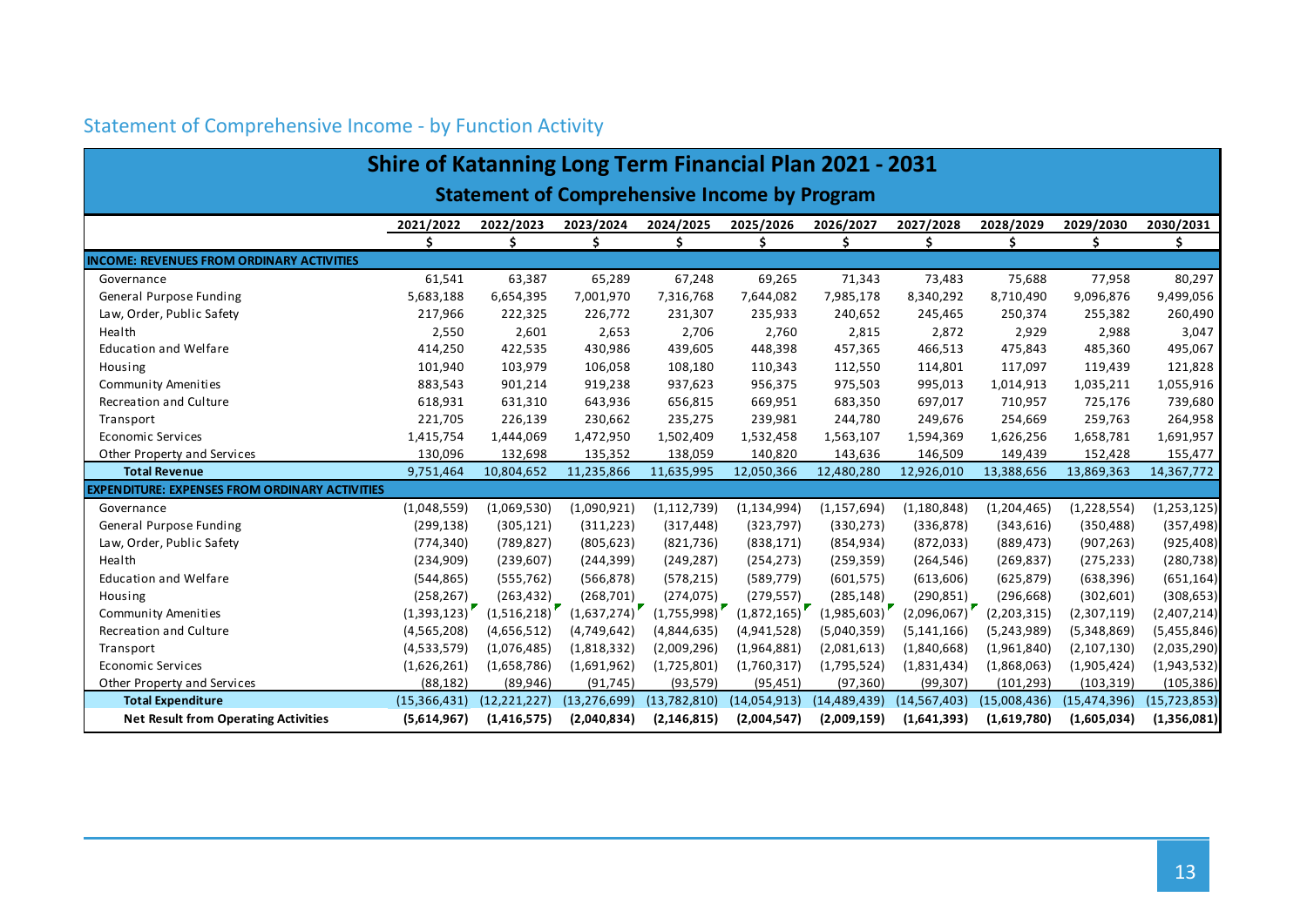|                                                       | <b>Shire of Katanning Long Term Financial Plan 2021 - 2031</b> |           |             |             |             |             |               |               |               |            |  |  |
|-------------------------------------------------------|----------------------------------------------------------------|-----------|-------------|-------------|-------------|-------------|---------------|---------------|---------------|------------|--|--|
| <b>Statement of Comprehensive Income by Program</b>   |                                                                |           |             |             |             |             |               |               |               |            |  |  |
|                                                       | 2021/2022                                                      | 2022/2023 | 2023/2024   | 2024/2025   | 2025/2026   | 2026/2027   | 2027/2028     | 2028/2029     | 2029/2030     | 2030/2031  |  |  |
|                                                       |                                                                |           |             |             |             |             |               |               |               |            |  |  |
| <b>FINANCE COSTS</b>                                  |                                                                |           |             |             |             |             |               |               |               |            |  |  |
| Governance                                            | (99, 351)                                                      | (83,987)  | (80, 320)   | (76, 512)   | (72, 537)   | (68, 452)   | (64, 188)     | (59, 762)     | (55, 165)     | (50, 392)  |  |  |
| Housing                                               | (13,580)                                                       | (8,310)   | (7, 732)    | (7, 147)    | (6, 553)    | (5,951)     | (5,342)       | (4, 725)      | (4,099)       | (3, 465)   |  |  |
| Other Property and Services                           | (8, 445)                                                       | (2,936)   | (2,679)     | (2,320)     | (1,957)     | (1, 591)    | (1,222)       | (840)         | (474)         | (95)       |  |  |
| Sub-total                                             | (121,376)                                                      | (95, 233) | (90, 731)   | (85, 979)   | (81,047)    | (75,994)    | (70, 752)     | (65, 327)     | (59, 738)     | (53, 952)  |  |  |
| <b>NON-OPERATING GRANTS, SUBSIDIES, CONTRIBUTIONS</b> |                                                                |           |             |             |             |             |               |               |               |            |  |  |
| Community Amenities                                   | 76,000                                                         | 3,281,106 | 0           | 0           |             |             | $\Omega$      | 0             |               |            |  |  |
| <b>Recreation and Culture</b>                         | 406,937                                                        | 250,000   | $\Omega$    | 200,000     |             |             | $\Omega$      | 0             |               |            |  |  |
| Transport                                             | 724,155                                                        | 746,529   | 500,567     | 512,581     | 516,824     | 521,173     | 525,630       | 530,199       | 542,954       | 552,675    |  |  |
| Economic Services                                     | 565,460                                                        | 0         |             | 0           |             |             |               | 0             |               |            |  |  |
| Sub-total                                             | 1,772,552                                                      | 4,277,635 | 500,567     | 712,581     | 516,824     | 521,173     | 525,630       | 530,199       | 542,954       | 552,675    |  |  |
| <b>PROFIT / (LOSS) ON DISPOSAL OF ASSETS</b>          |                                                                |           |             |             |             |             |               |               |               |            |  |  |
| Transport                                             | 132,201                                                        | 0         | $\Omega$    | $\Omega$    | $\Omega$    | $\Omega$    | 0             | $\Omega$      | 0             |            |  |  |
| Other Property and Services                           | n                                                              | 0         | Ω           | O           |             | $\Omega$    | O             | O             |               |            |  |  |
| Sub-total                                             | 132,201                                                        |           |             |             |             |             |               |               |               |            |  |  |
| <b>NET RESULT</b>                                     | (3,831,590)                                                    | 2,765,827 | (1,630,998) | (1,520,213) | (1,568,770) | (1,563,980) | (1, 186, 515) | (1, 154, 907) | (1, 121, 817) | (857, 358) |  |  |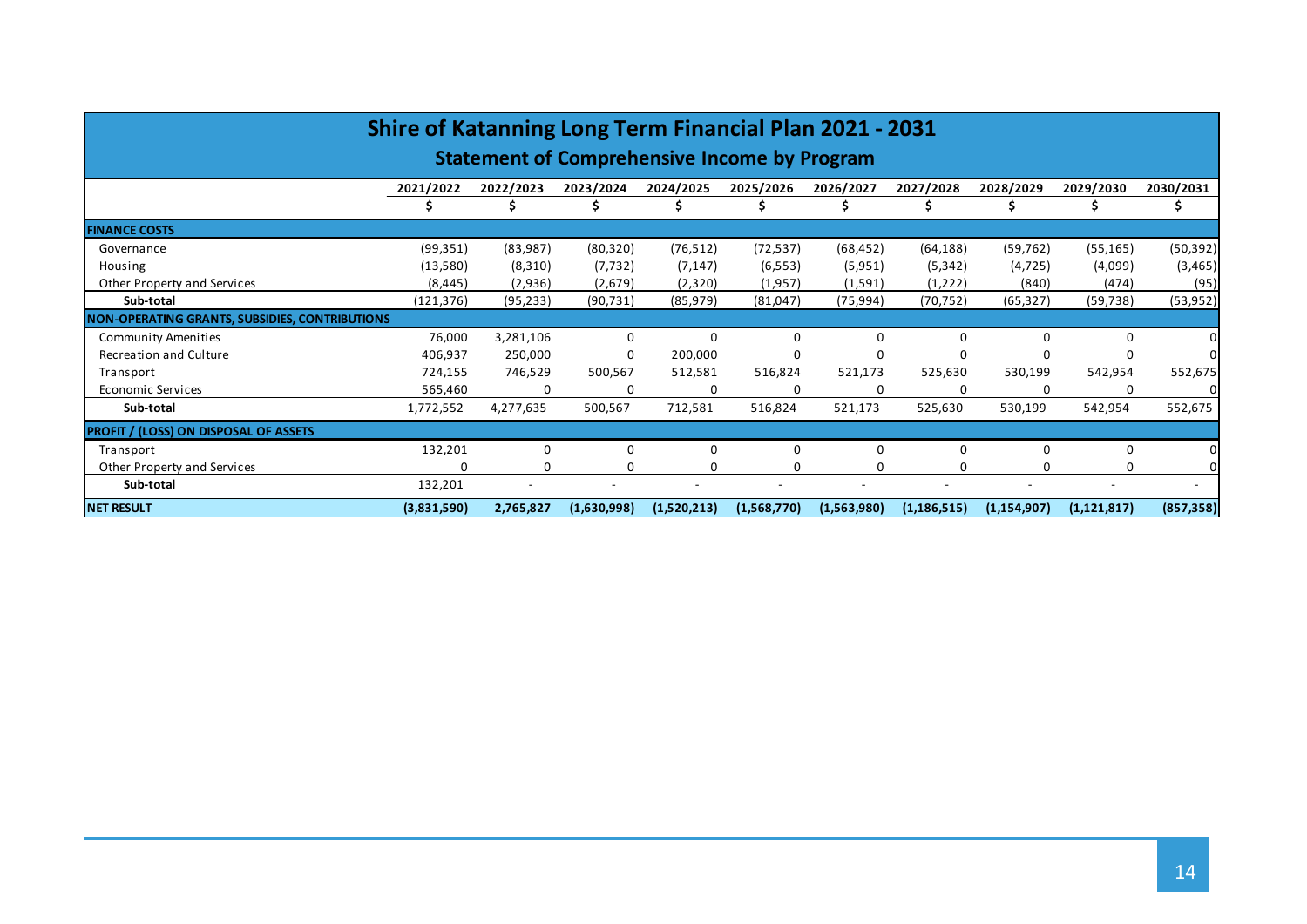## Rate Setting Statement

<span id="page-14-0"></span>

|                                                                   | <b>Shire of Katanning Long Term Financial Plan 2021 - 2031</b> |                |                                          |                     |                |                |               |               |               |              |
|-------------------------------------------------------------------|----------------------------------------------------------------|----------------|------------------------------------------|---------------------|----------------|----------------|---------------|---------------|---------------|--------------|
|                                                                   |                                                                |                | <b>Rate Setting Statement by Program</b> |                     |                |                |               |               |               |              |
|                                                                   | 2021/2022                                                      | 2022/2023      | 2023/2024                                | 2024/2025 2025/2026 |                | 2026/2027      | 2027/2028     | 2028/2029     | 2029/2030     | 2030/2031    |
|                                                                   | \$                                                             | Ŝ.             | \$                                       | Ś.                  | \$             | \$             | \$            | \$            | \$            | \$           |
| Net current assets at start of financial year - surplus/(deficit) | 2,333,382                                                      | (1)            | 0                                        | (0)                 | (0)            | (0)            | (0)           | $\Omega$      | ŋ             | (0)          |
|                                                                   | 2,333,382                                                      | (1)            | $\mathbf 0$                              | (0)                 | (0)            | (0)            | (0)           | $\mathbf 0$   | $\mathbf 0$   | (0)          |
| Revenue from operating activities (excluding rates)               |                                                                |                |                                          |                     |                |                |               |               |               |              |
| Governance                                                        | 61,541                                                         | 63,387         | 65,289                                   | 67,248              | 69,265         | 71,343         | 73,483        | 75,688        | 77,958        | 80,297       |
| General purpose funding                                           | 1,281,388                                                      | 1,944,469      | 2,056,108                                | 2,172,605           | 2,294,152      | 2,421,251      | 2,553,808     | 2,692,546     | 2,838,214     | 2,990,048    |
| Law, order, public safety                                         | 217,966                                                        | 222,325        | 226,772                                  | 231,307             | 235,933        | 240,652        | 245,465       | 250,374       | 255,382       | 260,490      |
| Health                                                            | 2,550                                                          | 2,601          | 2,653                                    | 2,706               | 2,760          | 2,815          | 2,872         | 2,929         | 2,988         | 3,047        |
| Education & welfare                                               | 414,250                                                        | 422,535        | 430,986                                  | 439,605             | 448,398        | 457,365        | 466,513       | 475,843       | 485,360       | 495,067      |
| Housing                                                           | 101,940                                                        | 103,979        | 106,058                                  | 108,180             | 110,343        | 112,550        | 114,801       | 117,097       | 119,439       | 121,828      |
| Community amenities                                               | 883,543                                                        | 901,214        | 919,238                                  | 937,623             | 956,375        | 975,503        | 995,013       | 1,014,913     | 1,035,211     | 1,055,916    |
| Recreation and culture                                            | 618,931                                                        | 631,310        | 643,936                                  | 656,815             | 669,951        | 683,350        | 697,017       | 710,957       | 725,176       | 739,680      |
| Transport                                                         | 364,306                                                        | 226,139        | 230,662                                  | 235,275             | 239,981        | 244,780        | 249,676       | 254,669       | 259,763       | 264,958      |
| Economic services                                                 | 1,415,754                                                      | 1,444,069      | 1,472,950                                | 1,502,409           | 1,532,458      | 1,563,107      | 1,594,369     | 1,626,256     | 1,658,781     | 1,691,957    |
| Other property and services                                       | 130,096                                                        | 132,698        | 135,352                                  | 138,059             | 140,820        | 143,636        | 146,509       | 149,439       | 152,428       | 155,477      |
|                                                                   | 5,492,265                                                      | 6,094,726      | 6,290,003                                | 6,491,831           | 6,700,436      | 6,916,353      | 7,139,525     | 7,370,712     | 7,610,701     | 7,858,764    |
| <b>Expenditure from operating activities</b>                      |                                                                |                |                                          |                     |                |                |               |               |               |              |
| Governance                                                        | (1, 147, 910)                                                  | (1, 153, 517)  | (1, 171, 241)                            | (1, 189, 251)       | (1, 207, 531)  | (1,226,146)    | (1,245,036)   | (1, 264, 227) | (1, 283, 719) | (1,303,517)  |
| General purpose funding                                           | (299, 138)                                                     | (305, 121)     | (311, 223)                               | (317, 448)          | (323, 797)     | (330, 273)     | (336, 878)    | (343,616)     | (350, 488)    | (357, 498)   |
| Law, order, public safety                                         | (774, 340)                                                     | (789, 827)     | (805, 623)                               | (821, 736)          | (838, 171)     | (854, 934)     | (872, 033)    | (889, 473)    | (907, 263)    | (925, 408)   |
| Health                                                            | (234,909)                                                      | (239,607)      | (244, 399)                               | (249, 287)          | (254, 273)     | (259, 359)     | (264, 546)    | (269, 837)    | (275, 233)    | (280, 738)   |
| Education & welfare                                               | (544, 865)                                                     | (555, 762)     | (566, 878)                               | (578, 215)          | (589, 779)     | (601, 575)     | (613, 606)    | (625, 879)    | (638, 396)    | (651, 164)   |
| Housing                                                           | (271, 847)                                                     | (271, 742)     | (276, 433)                               | (281, 222)          | (286, 110)     | (291,099)      | (296, 193)    | (301, 393)    | (306, 700)    | (312, 118)   |
| Community amenities                                               | (1,393,123)                                                    | (1,516,218)    | (1,637,274)                              | (1,755,998)         | (1,872,165)    | (1,985,603)    | (2,096,067)   | (2,203,315)   | (2,307,119)   | (2,407,214)  |
| Recreation and culture                                            | (4,565,208)                                                    | (4,656,512)    | (4,749,642)                              | (4,844,635)         | (4,941,528)    | (5,040,359)    | (5, 141, 166) | (5,243,989)   | (5,348,869)   | (5,455,846)  |
| Transport                                                         | (4,543,979)                                                    | (1,076,485)    | (1,818,332)                              | (2,009,296)         | (1,964,881)    | (2,081,613)    | (1,840,668)   | (1,961,840)   | (2,107,130)   | (2,035,290)  |
| Economic services                                                 | (1,626,261)                                                    | (1,658,786)    | (1,691,962)                              | (1,725,801)         | (1,760,317)    | (1,795,524)    | (1,831,434)   | (1,868,063)   | (1,905,424)   | (1,943,532)  |
| Other property and services                                       | (96, 627)                                                      | (92, 882)      | (94, 424)                                | (95, 899)           | (97, 408)      | (98, 951)      | (100, 529)    | (102, 133)    | (103, 793)    | (105, 481)   |
|                                                                   | (15, 498, 207)                                                 | (12, 316, 460) | (13, 367, 430)                           | (13,868,789)        | (14, 135, 960) | (14, 565, 433) | (14,638,155)  | (15,073,763)  | (15,534,134)  | (15,777,805) |
| Operating activities excluded from budget                         |                                                                |                |                                          |                     |                |                |               |               |               |              |
| (Profit)/Loss on disposal of assets                               | (132, 201)                                                     | $\mathbf 0$    | $\mathbf 0$                              | $\mathbf 0$         | 0              | $\mathbf 0$    | $\mathbf 0$   | $\mathbf 0$   | $\mathbf 0$   | n            |
| Depreciation and amortisation on assets                           | 5,657,103                                                      | 4,224,431      | 4,394,524                                | 4,507,279           | 4,592,171      | 4,644,187      | 4,759,487     | 4,873,502     | 4,918,247     | 4,958,979    |
| Amount attributable to operating activities                       | (4,481,040)                                                    | (1,997,302)    | (2,682,903)                              | (2,869,679)         | (2,843,353)    | (3,004,892)    | (2,739,143)   | (2,829,548)   | (3,005,186)   | (2,960,063)  |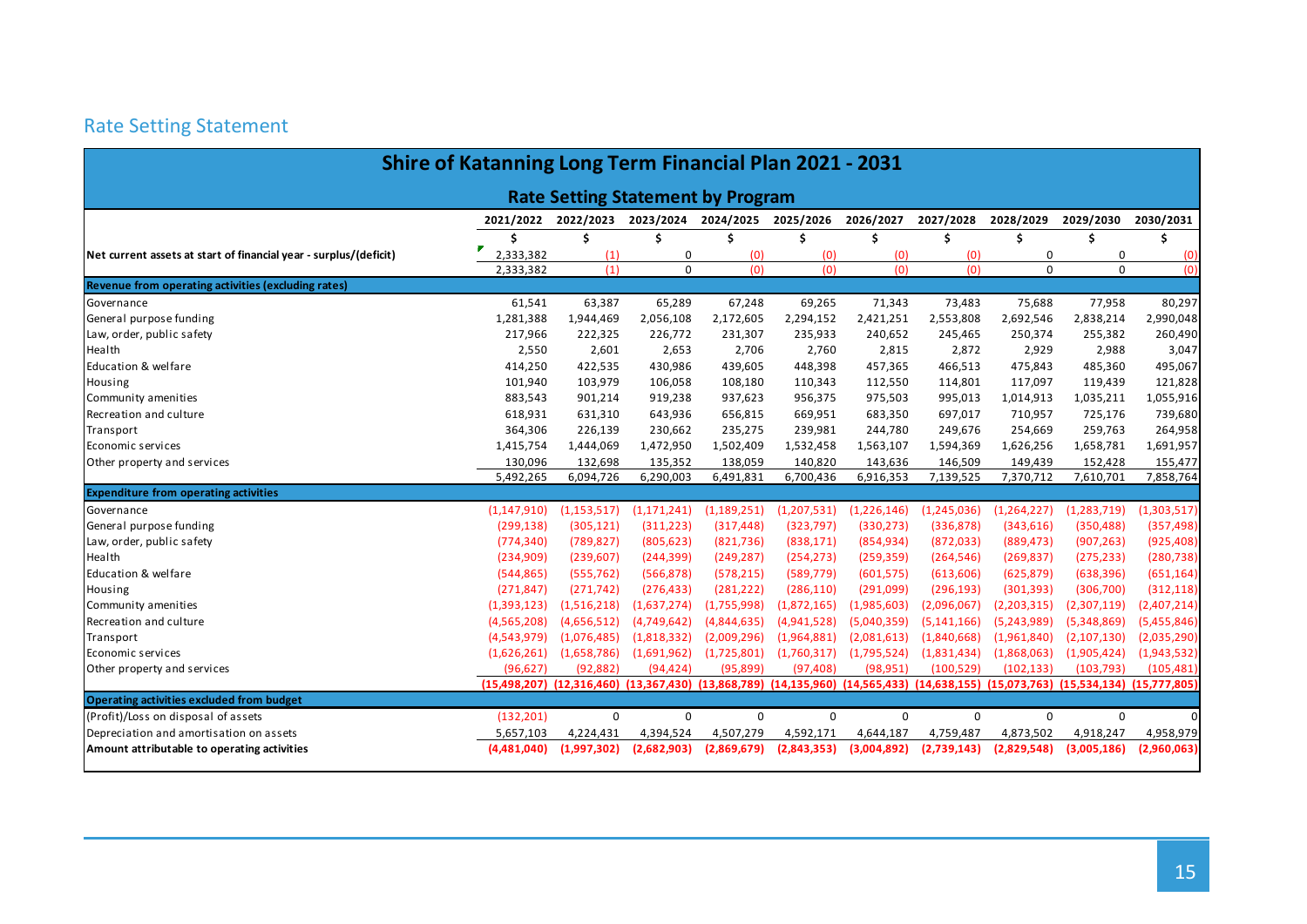| <b>Shire of Katanning Long Term Financial Plan 2021 - 2031</b> |                                  |               |             |               |               |               |              |               |             |               |  |  |  |
|----------------------------------------------------------------|----------------------------------|---------------|-------------|---------------|---------------|---------------|--------------|---------------|-------------|---------------|--|--|--|
| <b>Rate Setting Statement by Program</b>                       |                                  |               |             |               |               |               |              |               |             |               |  |  |  |
|                                                                | 2021/2022                        | 2022/2023     | 2023/2024   | 2024/2025     | 2025/2026     | 2026/2027     | 2027/2028    | 2028/2029     | 2029/2030   | 2030/2031     |  |  |  |
|                                                                |                                  |               | S           |               |               |               |              |               |             | C             |  |  |  |
| <b>INVESTING ACTIVITIES</b>                                    |                                  |               |             |               |               |               |              |               |             |               |  |  |  |
| Non-operating grants, subsidies and contributions              | 1,772,552                        | 4,277,635     | 500,567     | 712,581       | 516,824       | 521,173       | 525,630      | 530,199       | 542,954     | 552,675       |  |  |  |
| Proceeds from disposal of assets                               | 253,647                          | 440,000       | 149,000     | 267,000       | 248,500       | 29,000        | 267,272      | 426,000       | 173,000     | 303,200       |  |  |  |
| Purchase of property, plant and equipment                      | (2,952,640)                      | (5,842,706)   | (679, 800)  | (2,055,000)   | (671,800)     | (493,600)     | (1,644,700)  | (1,379,700)   | (821, 200)  | (676,000)     |  |  |  |
| Purchase and construction of infrastructure                    | (3, 142, 650)                    | (2,056,866)   | (1,326,215) | (1,953,856)   | (1,468,801)   | (1,500,324)   | (1,532,011)  | (1,588,864)   | (1,653,961) | (1,711,161)   |  |  |  |
| Amount attributable to investing activities                    | (4,069,091)                      | (3, 181, 938) | (1,356,448) | (3,029,275)   | (1,375,277)   | (1,443,751)   | (2,383,808)  | (2,012,365)   | (1,759,206) | (1,531,286)   |  |  |  |
| <b>FINANCING ACTIVITIES</b>                                    |                                  |               |             |               |               |               |              |               |             |               |  |  |  |
| Repayment of debentures                                        | (280, 755)                       | (184, 158)    | (188, 901)  | (193, 801)    | (198, 863)    | (204, 094)    | (209, 499)   | (215,086)     | (220, 860)  | (194, 449)    |  |  |  |
| Proceeds from new debentures                                   |                                  | $\Omega$      | $\mathbf 0$ |               | 0             |               | <sup>0</sup> | $\Omega$      | 0           |               |  |  |  |
| Transfers to reserves (restricted assets)                      | (714,890)                        | (762, 807)    | (1.339.622) | (1, 284, 931) | (1.136.032)   | (1,089,885)   | (1,144,108)  | (1.591.463)   | (1,597,168) | (1,700,483)   |  |  |  |
| Transfers from reserves (restricted assets)                    | 2,815,143                        | 1,416,280     | 622,012     | 2,233,522     | 203,595       | 178,695       | 690,074      | 630,519       | 323,759     | 223,921       |  |  |  |
| Amount attributable to financing activities                    | 1,819,498                        | 469,315       | (906, 511)  | 754,790       | (1, 131, 300) | (1, 115, 283) | (663, 533)   | (1, 176, 031) | (1,494,270) | (1,671,011)   |  |  |  |
| Surplus(deficiency) before general rates                       | (4,397,251)                      | (4,709,926)   | (4,945,862) | (5, 144, 164) | (5,349,930)   | (5,563,927)   | (5,786,484)  | (6,017,944)   | (6,258,662) | (6, 162, 361) |  |  |  |
| Total amount raised from general rates                         | 4,397,250                        | 4,709,926     | 4,945,862   | 5,144,164     | 5,349,930     | 5,563,927     | 5,786,484    | 6,017,944     | 6,258,662   | 6,509,008     |  |  |  |
| Net current assets at June 30 c/fwd - surplus/(deficit)        | $\mathbf{\mathbf{\mathbf{(1)}}}$ | 0             | (0)         | (0)           | (0)           | (0)           | 0            | 0             | (0)         | 346,647       |  |  |  |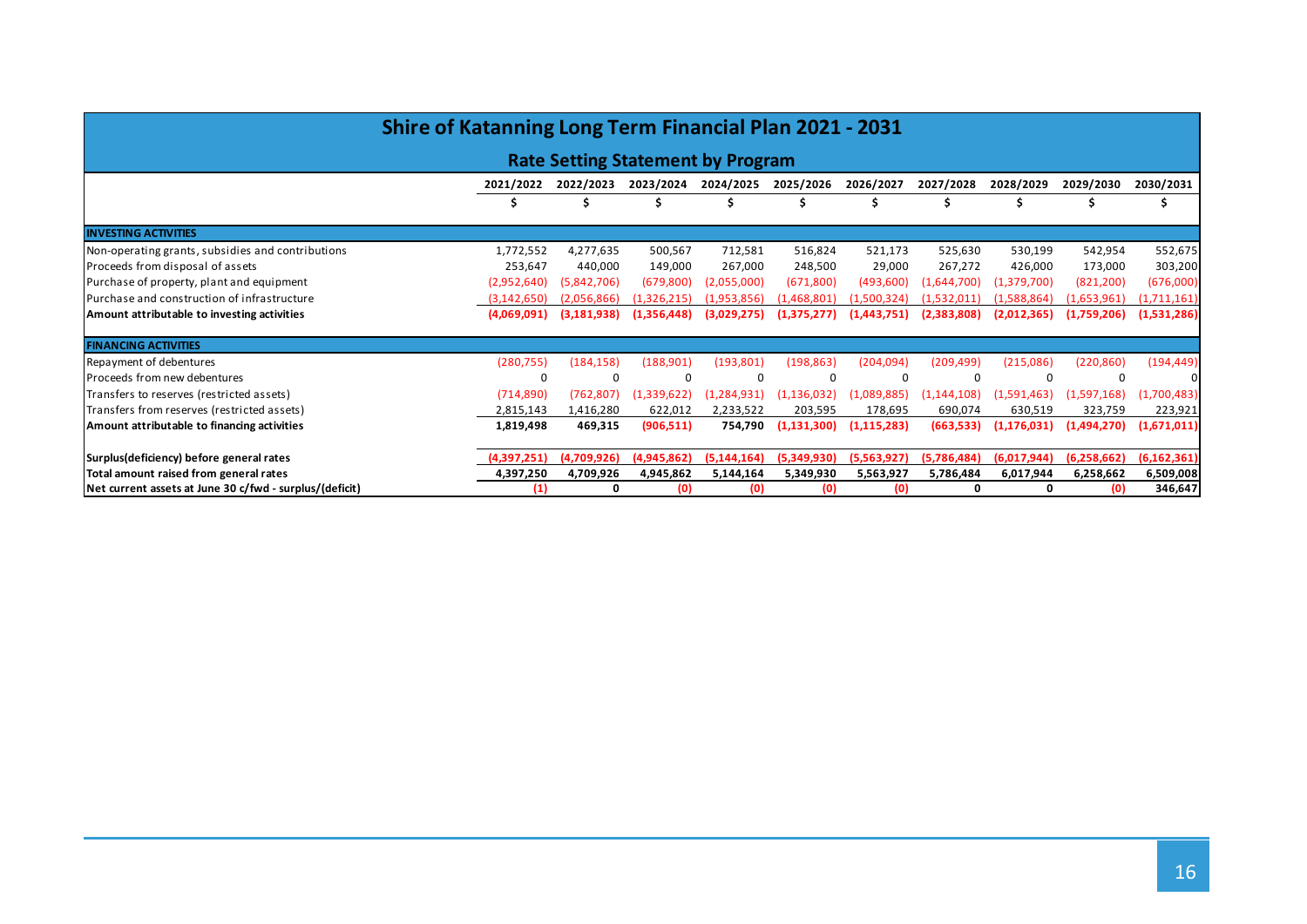|                                                                                                                                | <b>Shire of Katanning Long Term Financial Plan 2021 - 2031</b><br><b>Rate Setting Statement by Nature Type</b> |                                                             |                        |                        |                        |                        |                        |                          |                                                                                      |                        |  |  |  |  |
|--------------------------------------------------------------------------------------------------------------------------------|----------------------------------------------------------------------------------------------------------------|-------------------------------------------------------------|------------------------|------------------------|------------------------|------------------------|------------------------|--------------------------|--------------------------------------------------------------------------------------|------------------------|--|--|--|--|
| 2023/2024<br>2025/2026<br>2026/2027<br>2028/2029<br>2029/2030<br>2021/2022<br>2022/2023<br>2024/2025<br>2027/2028<br>2030/2031 |                                                                                                                |                                                             |                        |                        |                        |                        |                        |                          |                                                                                      |                        |  |  |  |  |
| Net current assets at start of financial year - surplus/(deficit)                                                              | 2,333,382<br>2,333,382                                                                                         | (1)<br>(1)                                                  | 0<br>0                 | (0)<br>(0)             | (0)<br>(0)             | (0)<br>(0)             | (0)<br>(0)             | $\Omega$<br>$\mathbf{0}$ | 0<br>$\mathbf{0}$                                                                    | (0)<br>(0)             |  |  |  |  |
| Revenue from operating activities (excluding rates)                                                                            |                                                                                                                |                                                             |                        |                        |                        |                        |                        |                          |                                                                                      |                        |  |  |  |  |
| Operating grants, subsidies and contributions<br>Fees and charges                                                              | 2,928,083<br>1,889,241                                                                                         | 3,588,725<br>1,964,811                                      | 3,696,387<br>2,043,403 | 3,807,279<br>2,125,139 | 3,921,497<br>2,210,145 | 4,039,142<br>2,298,551 | 4,160,316<br>2,390,493 | 4,285,126<br>2,486,112   | 4,413,680<br>2,585,557                                                               | 4,546,090<br>2,688,979 |  |  |  |  |
| Service charges                                                                                                                | $\Omega$                                                                                                       | $\mathbf 0$                                                 | 0                      | 0                      | 0                      | $\mathbf 0$            | 0                      | $\Omega$                 | 1                                                                                    |                        |  |  |  |  |
| Interest earnings                                                                                                              | 99,830                                                                                                         | 100,030                                                     | 100,230                | 100,430                | 100,631                | 101,134                | 101,640                | 102,656                  | 104,709                                                                              | 106,804                |  |  |  |  |
| Other revenue                                                                                                                  | 432,510                                                                                                        | 441,160                                                     | 449,983                | 458,983                | 468,163                | 477,526                | 487,077                | 496,818                  | 506,754                                                                              | 516,889                |  |  |  |  |
| Profit on asset disposals                                                                                                      | 132,201                                                                                                        | $\Omega$                                                    | $\Omega$               | $\Omega$               | $\Omega$               | $\Omega$               |                        |                          | $\Omega$                                                                             | 0                      |  |  |  |  |
|                                                                                                                                | 5,481,865                                                                                                      | 6,094,726                                                   | 6,290,003              | 6,491,831              | 6,700,436              | 6,916,353              | 7,139,525              | 7,370,712                | 7,610,701                                                                            | 7,858,764              |  |  |  |  |
| <b>Expenditure from operating activities</b>                                                                                   |                                                                                                                |                                                             |                        |                        |                        |                        |                        |                          |                                                                                      |                        |  |  |  |  |
| Employee costs                                                                                                                 | (4,320,191)                                                                                                    | (4, 106, 595)                                               | (4,470,375)            | (4,566,817)            | (4,708,154)            | (4,802,317)            | (4,798,363)            | (4,894,330)              | (4,992,217)                                                                          | (5,092,061)            |  |  |  |  |
| Materials and contracts                                                                                                        | (4, 167, 216)                                                                                                  | (2,702,010)                                                 | (3, 185, 900)          | (3,443,830)            | (3,449,402)            | (3,696,081)            | (3,619,620)            | (3,806,125)              | (4,083,394)                                                                          | (4, 144, 645)          |  |  |  |  |
| Utility charges                                                                                                                | (505, 617)                                                                                                     | (503, 803)                                                  | (523, 955)             | (544, 913)             | (566, 709)             | (589, 378)             | (612, 953)             | (637, 471)               | (662, 970)                                                                           | (689, 489)             |  |  |  |  |
| Depreciation on non-current assets                                                                                             | (5,657,103)                                                                                                    | (4,224,431)                                                 | (4,394,524)            | (4,507,279)            | (4,592,171)            | (4,644,187)            | (4,759,487)            | (4,873,502)              | (4,918,247)                                                                          | (4,958,979)            |  |  |  |  |
| Interest expenses                                                                                                              | (121, 376)                                                                                                     | (95, 233)                                                   | (90, 731)              | (85, 979)              | (81,047)               | (75, 994)              | (70, 752)              | (65, 327)                | (59, 738)                                                                            | (53, 952)              |  |  |  |  |
| Insurance expenses                                                                                                             | (375, 761)                                                                                                     | (387,034)                                                   | (398, 645)             | (410, 604)             | (422, 922)             | (435,610)              | (448, 678)             | (462, 139)               | (476,003)                                                                            | (490, 283)             |  |  |  |  |
| Other expenditure                                                                                                              | (340, 543)                                                                                                     | (297, 354)                                                  | (303, 301)             | (309, 367)             | (315, 554)             | (321, 865)             | (328, 303)             | (334, 869)               | (341,566)                                                                            | (348, 397)             |  |  |  |  |
|                                                                                                                                |                                                                                                                | $(15,487,807)$ $(12,316,460)$ $(13,367,430)$ $(13,868,789)$ |                        |                        |                        |                        |                        |                          | $(14, 135, 960)$ $(14, 565, 433)$ $(14, 638, 155)$ $(15, 073, 763)$ $(15, 534, 134)$ | (15,777,805)           |  |  |  |  |
| Operating activities excluded from budget                                                                                      |                                                                                                                |                                                             |                        |                        |                        |                        |                        |                          |                                                                                      |                        |  |  |  |  |
| (Profit)/Loss on disposal of assets                                                                                            | (132, 201)                                                                                                     | $\mathbf 0$                                                 | $\mathbf 0$            | $\mathbf 0$            | 0                      | $\mathbf 0$            | 0                      | $\mathbf{0}$             | $\mathbf 0$                                                                          | $\Omega$               |  |  |  |  |
| Depreciation and amortisation on assets                                                                                        | 5,657,103                                                                                                      | 4,224,431                                                   | 4,394,524              | 4,507,279              | 4,592,171              | 4,644,187              | 4,759,487              | 4,873,502                | 4,918,247                                                                            | 4,958,979              |  |  |  |  |
| Amount attributable to operating activities                                                                                    | (4,481,040)                                                                                                    | (1.997.302)                                                 | (2.682.903)            | (2.869.679)            | (2,843,353)            | (3,004,892)            | (2,739,143)            | (2,829,548)              | (3.005.186)                                                                          | (2,960,063)            |  |  |  |  |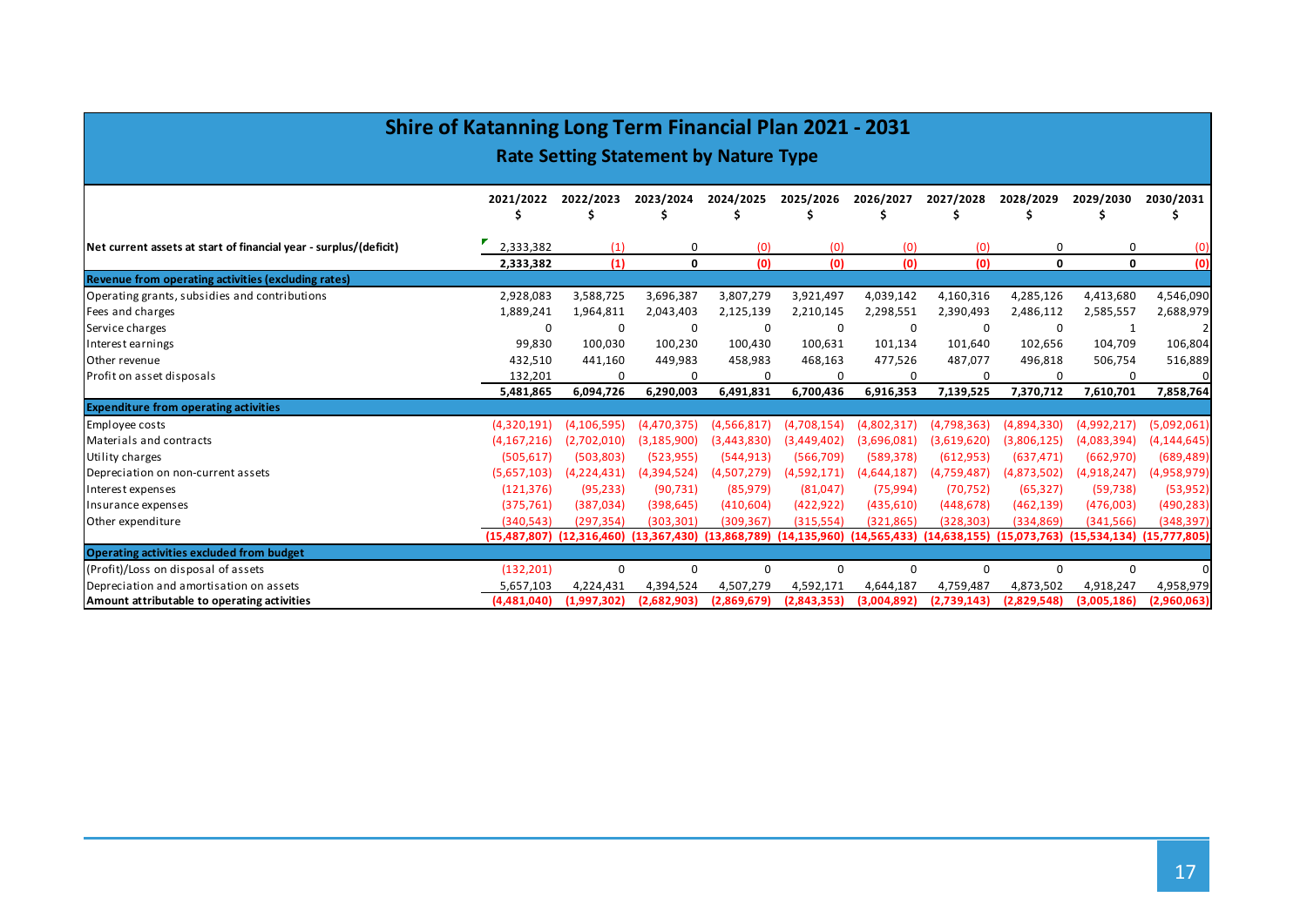|                                                         | <b>Shire of Katanning Long Term Financial Plan 2021 - 2031</b><br><b>Rate Setting Statement by Nature Type</b> |               |             |               |               |               |               |               |               |               |  |  |  |  |  |
|---------------------------------------------------------|----------------------------------------------------------------------------------------------------------------|---------------|-------------|---------------|---------------|---------------|---------------|---------------|---------------|---------------|--|--|--|--|--|
|                                                         | 2021/2022                                                                                                      | 2022/2023     | 2023/2024   | 2024/2025     | 2025/2026     | 2026/2027     | 2027/2028     | 2028/2029     | 2029/2030     | 2030/2031     |  |  |  |  |  |
|                                                         |                                                                                                                |               |             |               |               |               |               |               |               |               |  |  |  |  |  |
| <b>INVESTING ACTIVITIES</b>                             |                                                                                                                |               |             |               |               |               |               |               |               |               |  |  |  |  |  |
| Non-operating grants, subsidies and contributions       | 1,772,552                                                                                                      | 4,277,635     | 500,567     | 712,581       | 516,824       | 521,173       | 525,630       | 530,199       | 542,954       | 552,675       |  |  |  |  |  |
| Proceeds from disposal of assets                        | 253,647                                                                                                        | 440,000       | 149,000     | 267,000       | 248,500       | 29,000        | 267,272       | 426,000       | 173,000       | 303,200       |  |  |  |  |  |
| Purchase of property, plant and equipment               | (2,952,640)                                                                                                    | (5,842,706)   | (679, 800)  | (2,055,000)   | (671,800)     | (493,600)     | (1,644,700)   | (1,379,700)   | (821, 200)    | (676,000)     |  |  |  |  |  |
| Purchase and construction of infrastructure             | (3, 142, 650)                                                                                                  | (2,056,866)   | (1,326,215) | (1,953,856)   | (1.468.801)   | (1.500.324)   | (1,532,011)   | (1.588.864)   | (1,653,961)   | (1,711,161)   |  |  |  |  |  |
| Amount attributable to investing activities             | (4,069,091)                                                                                                    | (3, 181, 938) | (1,356,448) | (3,029,275)   | (1,375,277)   | (1,443,751)   | (2,383,808)   | (2,012,365)   | (1,759,206)   | (1,531,286)   |  |  |  |  |  |
| <b>FINANCING ACTIVITIES</b>                             |                                                                                                                |               |             |               |               |               |               |               |               |               |  |  |  |  |  |
| Repayment of debentures                                 | (280, 755)                                                                                                     | (184, 158)    | (188, 901)  | (193, 801)    | (198, 863)    | (204, 094)    | (209, 499)    | (215,086)     | (220, 860)    | (194, 449)    |  |  |  |  |  |
| Transfers to reserves (restricted assets)               | (714, 890)                                                                                                     | (762, 807)    | (1.339.622) | (1,284,931)   | (1, 136, 032) | (1,089,885)   | (1, 144, 108) | (1.591.463)   | (1,597,168)   | (1,700,483)   |  |  |  |  |  |
| Transfers from reserves (restricted assets)             | 2,815,143                                                                                                      | 1,416,280     | 622,012     | 2,233,522     | 203,595       | 178,695       | 690,074       | 630,519       | 323,759       | 223,921       |  |  |  |  |  |
| Amount attributable to financing activities             | 1,819,498                                                                                                      | 469,315       | (906, 511)  | 754,790       | (1, 131, 300) | (1, 115, 283) | (663, 533)    | (1, 176, 031) | (1,494,270)   | (1,671,011)   |  |  |  |  |  |
|                                                         |                                                                                                                |               |             |               |               |               |               |               |               |               |  |  |  |  |  |
| Surplus(deficiency) before general rates                | (4,397,251)                                                                                                    | (4,709,926)   | (4,945,862) | (5, 144, 164) | (5,349,930)   | (5,563,927)   | (5,786,484)   | (6,017,944)   | (6, 258, 662) | (6, 162, 361) |  |  |  |  |  |
| Total amount raised from general rates                  | 4,397,250                                                                                                      | 4,709,926     | 4,945,862   | 5,144,164     | 5,349,930     | 5,563,927     | 5,786,484     | 6,017,944     | 6,258,662     | 6,509,008     |  |  |  |  |  |
| Net current assets at June 30 c/fwd - surplus/(deficit) | (1)                                                                                                            | 0             | (0)         | (0)           | (0)           | (0)           | 0             | 0             | (0)           | 346,647       |  |  |  |  |  |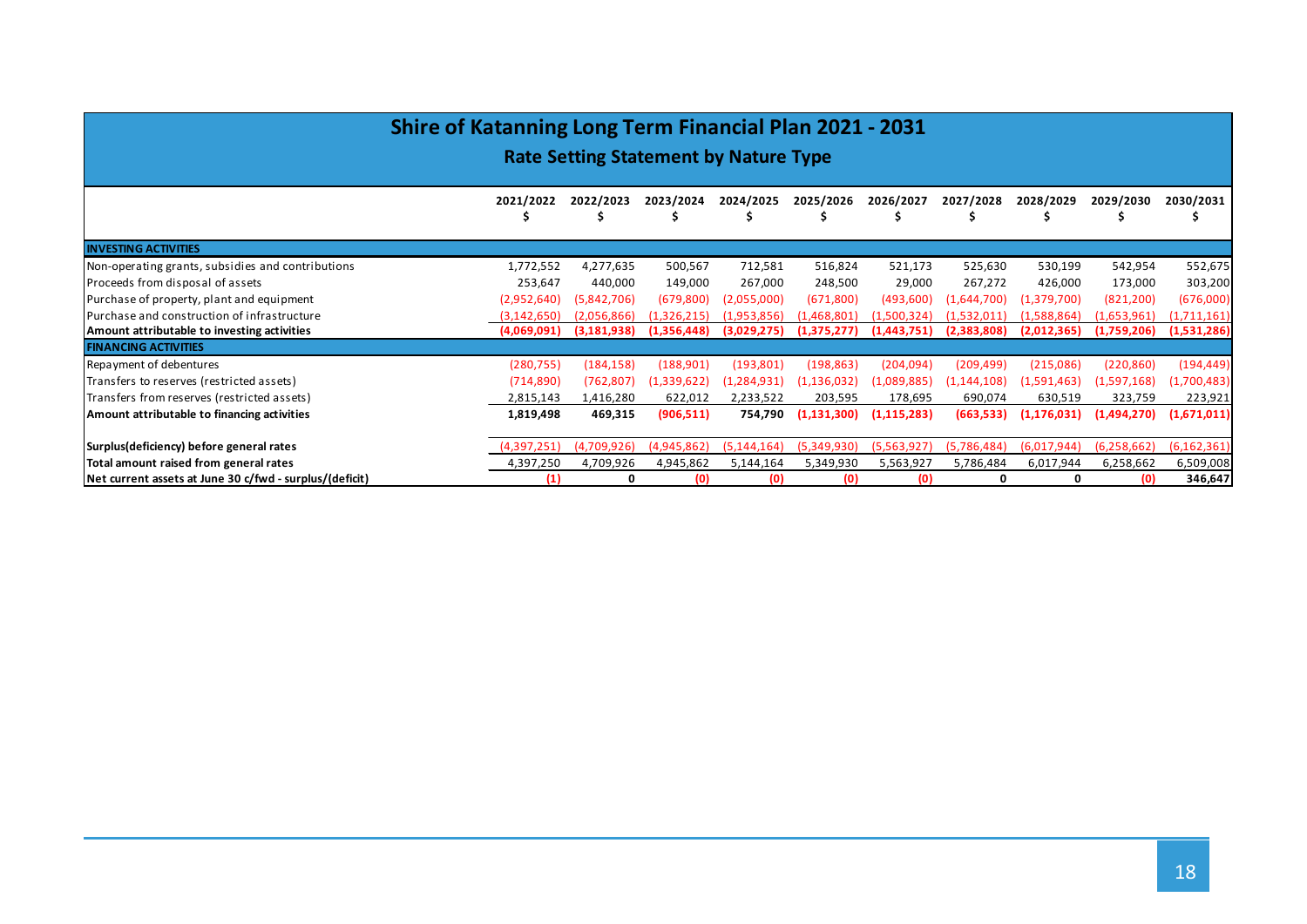# Capital Outlays

<span id="page-18-0"></span>

| <b>Shire of Katanning Long Term Financial Plan 2021 - 2031</b> |           |             |                              |              |              |              |             |              |              |             |  |
|----------------------------------------------------------------|-----------|-------------|------------------------------|--------------|--------------|--------------|-------------|--------------|--------------|-------------|--|
|                                                                |           |             | <b>Capital Works Program</b> |              |              |              |             |              |              |             |  |
|                                                                | 2021/2022 | 2022/2023   | 2023/2024                    | 2024/2025    | 2025/2026    | 2026/2027    | 2027/2028   | 2028/2029    | 2029/2030    | 2030/2031   |  |
|                                                                | Ś.        | Ś           | Ś                            | Ś            | \$           | Ś            | \$.         | \$           | Ś.           | \$.         |  |
| <b>LAND AND BUILDINGS</b>                                      |           |             |                              |              |              |              |             |              |              |             |  |
| Land                                                           | 0         | 460,000     | 0                            | 947,000      | 0            | 0            | 0           | $\mathbf 0$  | $\Omega$     |             |  |
| New Buildings                                                  | 2,020,018 | 3,931,106   | 100,000                      | 400,000      | 100,000      | 190,000      | 100.000     | 389,000      | 100,000      | 100,000     |  |
| <b>Total Land and Buildings</b>                                | 2,020,018 | 4,391,106   | 100,000                      | 1,347,000    | 100,000      | 190,000      | 100,000     | 389,000      | 100,000      | 100,000     |  |
| Proceeds from Sale of Land/Buildings                           | 9,982     | 0           | 0                            | $\Omega$     | 0            | $\Omega$     | 0           | 0            | $\Omega$     |             |  |
| Book Value Assets Sold                                         | 9,982     | 0           | 0                            | $\Omega$     | 0            | $\Omega$     | 0           | 0            | 0            |             |  |
| Profit / (Loss) on Sale                                        | 0         | 0           | $\mathbf{0}$                 | $\mathbf{0}$ | $\mathbf{0}$ | $\mathbf{0}$ | $\mathbf 0$ | $\mathbf{0}$ | 0            |             |  |
| <b>MOTOR VEHICLES</b>                                          |           |             |                              |              |              |              |             |              |              |             |  |
| New Vehicles                                                   | 194.200   | $\mathbf 0$ | 0                            | $\mathbf 0$  | 0            | 0            | $\mathbf 0$ | $\mathbf 0$  | 0            |             |  |
| <b>Total Motor Vehicle Purchases</b>                           | 194,200   | $\mathbf 0$ | 0                            | $\mathbf 0$  | 0            | $\mathbf{0}$ | 0           | $\mathbf{0}$ | $\mathbf{0}$ | $\mathbf 0$ |  |
| Profit / (Loss) on Sale                                        | 0         | $\mathbf 0$ | 0                            | 0            | 0            | 0            | 0           | 0            | 0            | $\Omega$    |  |
| PLANT AND EQUIPMENT                                            |           |             |                              |              |              |              |             |              |              |             |  |
| New Plant                                                      | 738,422   | 1,451,600   | 579,800                      | 708,000      | 571,800      | 303,600      | 1,544,700   | 990,700      | 721,200      | 576,000     |  |
| New Equipment                                                  | $\Omega$  | $\Omega$    | $\Omega$                     | $\Omega$     | $\Omega$     | $\Omega$     | $\Omega$    | $\Omega$     | $\Omega$     |             |  |
| <b>Total Plant and Equipment</b>                               | 738,422   | 1,451,600   | 579,800                      | 708,000      | 571,800      | 303,600      | 1,544,700   | 990,700      | 721,200      | 576,000     |  |
| Proceeds of Sale                                               | 243,665   | 440,000     | 149,000                      | 267,000      | 248,500      | 29,000       | 267,272     | 426,000      | 173,000      | 303,200     |  |
| Book Value Assets Sold                                         | 111,464   | 440,000     | 149,000                      | 267,000      | 248,500      | 29,000       | 267,272     | 426,000      | 173,000      | 303,200     |  |
| Profit / (Loss) on Sale                                        | 132,201   | $\mathbf 0$ | $\mathbf{0}$                 | $\mathbf 0$  | 0            | $\Omega$     | 0           | $\mathbf{0}$ | $\Omega$     |             |  |
| <b>FURNITURE AND EQUIPMENT</b>                                 |           |             |                              |              |              |              |             |              |              |             |  |
| Furniture & Equipment                                          | 0         | 0           | 20,000                       | 0            | 0            | 20,000       | 0           | 0            | 20,000       |             |  |
| <b>INFRASTRUCTURE</b>                                          |           |             |                              |              |              |              |             |              |              |             |  |
| Roads                                                          | 1,482,190 | 1,221,866   | 1,241,215                    | 1,268,856    | 1,383,801    | 1,415,324    | 1,447,011   | 1,503,864    | 1,568,961    | 1,626,161   |  |
| Footpaths                                                      | 513,790   | 60,000      | 60,000                       | 60,000       | 60,000       | 60,000       | 60,000      | 60,000       | 60,000       | 60,000      |  |
| Other                                                          | 1,146,670 | 775,000     | 25,000                       | 625,000      | 25,000       | 25,000       | 25,000      | 25,000       | 25,000       | 25,000      |  |
| <b>Total Infrastructure Roads</b>                              | 3,142,650 | 2,056,866   | 1,326,215                    | 1,953,856    | 1,468,801    | 1,500,324    | 1,532,011   | 1,588,864    | 1,653,961    | 1,711,161   |  |
| <b>CAPITAL WORKS TOTAL</b>                                     | 6,095,290 | 7,899,572   | 2,026,015                    | 4,008,856    | 2,140,601    | 2,013,924    | 3,176,711   | 2,968,564    | 2,495,161    | 2,387,161   |  |
| <b>TOTAL PROCEEDS OF SALE</b>                                  | 253,647   | 440,000     | 149,000                      | 267,000      | 248,500      | 29,000       | 267,272     | 426,000      | 173,000      | 303,200     |  |
| <b>TOTAL BOOK VALUE ASSETS SOLD</b>                            | 121,446   | 440,000     | 149,000                      | 267,000      | 248,500      | 29,000       | 267,272     | 426,000      | 173,000      | 303,200     |  |
| TOTAL PROFIT/(LOSS) ON SALE                                    | 132,201   | 0           | 0                            | 0            | 0            | 0            | 0           | 0            | 0            | 01          |  |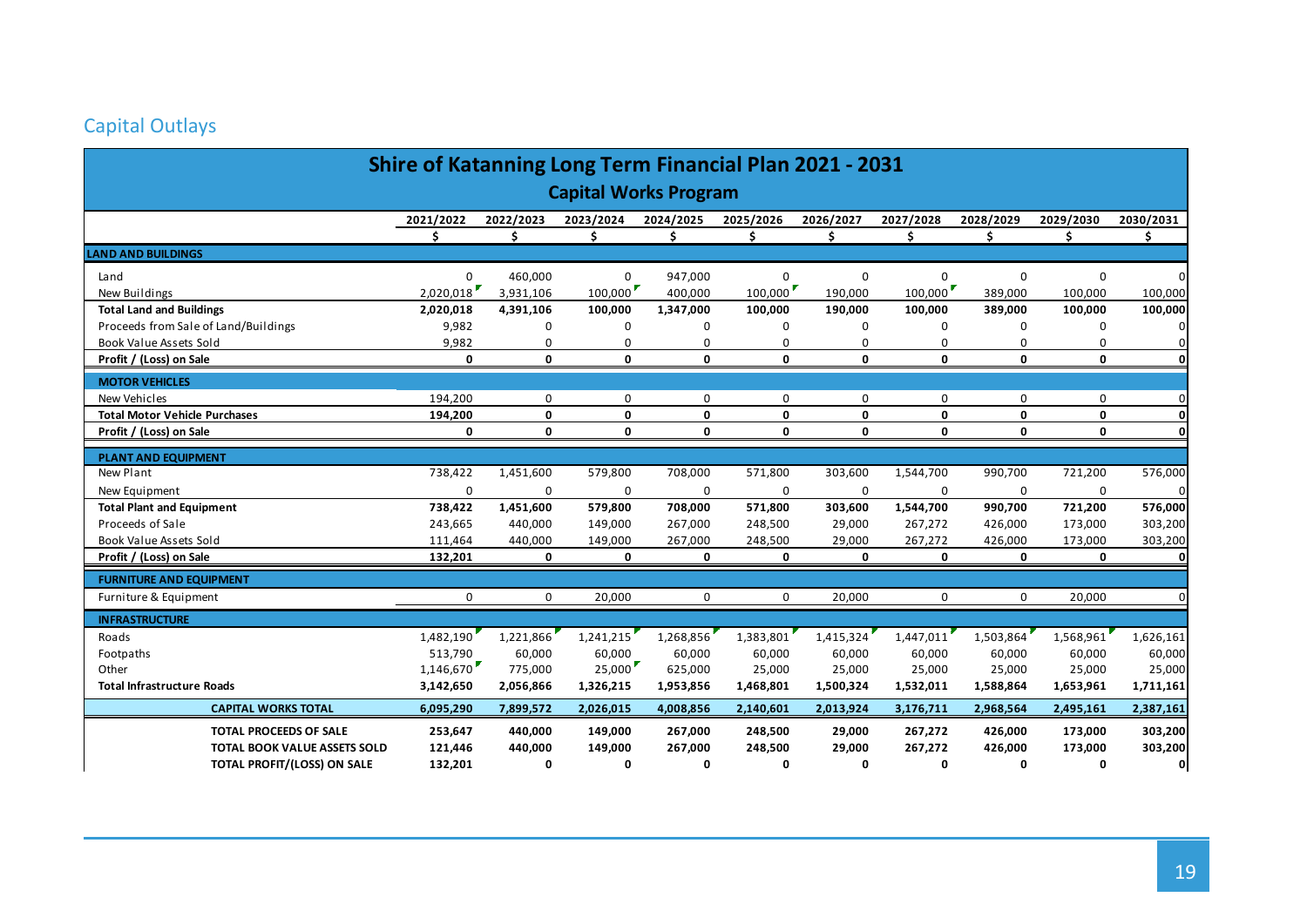<span id="page-19-0"></span>

| <b>Shire of Katanning Long Term Financial Plan 2021 - 2031</b> |             |             |             |                                                                                                                         |             |             |               |             |             |             |  |  |  |
|----------------------------------------------------------------|-------------|-------------|-------------|-------------------------------------------------------------------------------------------------------------------------|-------------|-------------|---------------|-------------|-------------|-------------|--|--|--|
| <b>Statement of Financial Postition</b>                        |             |             |             |                                                                                                                         |             |             |               |             |             |             |  |  |  |
|                                                                | 2021/2022   | 2022/2023   | 2023/2024   | 2024/2025                                                                                                               | 2025/2026   | 2026/2027   | 2027/2028     | 2028/2029   | 2029/2030   | 2030/2031   |  |  |  |
|                                                                |             |             |             |                                                                                                                         |             |             |               |             |             |             |  |  |  |
| <b>ASSETS</b>                                                  |             |             |             |                                                                                                                         |             |             |               |             |             |             |  |  |  |
| <b>CURRENT ASSETS</b>                                          |             |             |             |                                                                                                                         |             |             |               |             |             |             |  |  |  |
| Cash and Cash Equivalents - Unrestricted                       | (1,675,021) | (1,021,548) | (2,392,630) | (746, 429)                                                                                                              | (2,627,457) | (2,606,210) | (2, 169, 054) | (2,675,965) | (2,988,429) | (3,211,584) |  |  |  |
| Cash and Cash Equivalents - Restricted (Res.                   | 6,435,699   | 5,782,226   | 6,499,836   | 5,551,245                                                                                                               | 6,483,681   | 7,394,871   | 7,848,905     | 8,809,850   | 10,083,259  | 11,559,821  |  |  |  |
| Receivables                                                    | 2,681,199   | 2,734,823   | 2,789,519   | 2,845,310                                                                                                               | 4,138,517   | 4,221,287   | 4,305,713     | 4,242,275   | 4,601,464   | 4,693,493   |  |  |  |
| Other Financial Assets                                         | 4,481,106   | 0           | 0           | 0                                                                                                                       | 0           | $\Omega$    | $\Omega$      | 0           | 0           | 0           |  |  |  |
| Inventories                                                    | 11,442      | 11,671      | 11,904      | 12,142                                                                                                                  | 12,385      | 12,633      | 12,886        | 13,143      | 13,406      | 13,674      |  |  |  |
| Other Assets                                                   | 1,363       | 0           | 0           | 0                                                                                                                       | 0           | 0           | 0             | ŋ           | 0           | 0           |  |  |  |
| <b>Total Current Assets</b>                                    | 11,935,788  | 7,507,172   | 6,908,630   | 7,662,268                                                                                                               | 8,007,127   | 9,022,581   | 9,998,449     | 10,389,303  | 11,709,700  | 13,055,405  |  |  |  |
| <b>NON-CURRENT ASSETS</b>                                      |             |             |             |                                                                                                                         |             |             |               |             |             |             |  |  |  |
| Receivables                                                    | 227,141     | 231,684     | 236,317     | 241,044                                                                                                                 | 245,865     | 250,782     | 255,798       | 260,914     | 266,132     | 271,455     |  |  |  |
| <b>Other Financial Assets</b>                                  | 124,637     | 124,637     | 124,637     | 124,637                                                                                                                 | 124,637     | 124,637     | 124,637       | 124,637     | 124,637     | 124,637     |  |  |  |
| Property, Plant and Equipment                                  | 58,990,357  | 62,575,081  | 61,125,255  | 60,790,136                                                                                                              | 58,994,120  | 57,194,142  | 56,159,120    | 54,574,697  | 52,649,483  | 50,378,647  |  |  |  |
| Rehabilitation Assets                                          | 66,335      | 66,335      | 66,335      | 66,335                                                                                                                  | 66,335      | 66,335      | 66,335        | 66,335      | 66,335      | 66,335      |  |  |  |
| Right of Use Assets                                            | 50,954      | 50,954      | 50.954      | 50,954                                                                                                                  | 50.954      | 50,954      | 50,954        | 50,954      | 50,954      | 50,954      |  |  |  |
| Infrastructure                                                 |             |             |             | 159,058,678 158,709,095 157,641,412 157,211,109 156,307,055 155,447,770 154,632,744 153,886,228 153,215,356 152,611,175 |             |             |               |             |             |             |  |  |  |
| <b>Total Non-Current Assets</b>                                |             |             |             | 218,518,102 221,757,786 219,244,911 218,484,215 215,788,966 213,134,620 211,289,587 208,963,765 206,372,897 203,503,202 |             |             |               |             |             |             |  |  |  |
| <b>TOTAL ASSETS</b>                                            |             |             |             | 230,453,890 229,264,958 226,153,541 226,146,483 223,796,092 222,157,201 221,288,037 219,353,068 218,082,597 216,558,607 |             |             |               |             |             |             |  |  |  |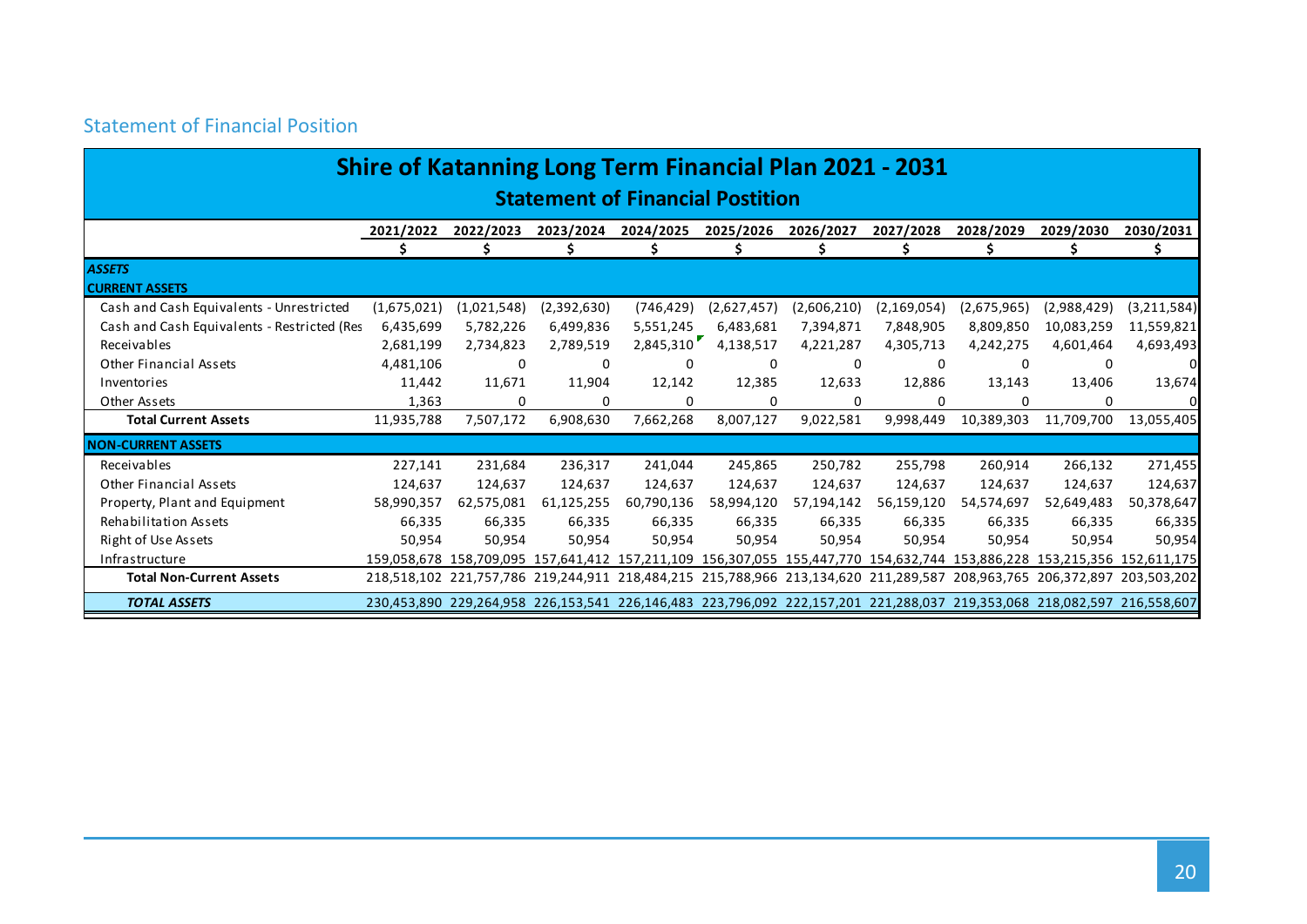| <b>Shire of Katanning Long Term Financial Plan 2021 - 2031</b> |            |           |           |           |                                         |           |                                                                                                                         |              |           |           |  |
|----------------------------------------------------------------|------------|-----------|-----------|-----------|-----------------------------------------|-----------|-------------------------------------------------------------------------------------------------------------------------|--------------|-----------|-----------|--|
|                                                                |            |           |           |           | <b>Statement of Financial Postition</b> |           |                                                                                                                         |              |           |           |  |
|                                                                | 2021/2022  | 2022/2023 | 2023/2024 | 2024/2025 | 2025/2026                               | 2026/2027 | 2027/2028                                                                                                               | 2028/2029    | 2029/2030 | 2030/2031 |  |
|                                                                |            |           |           |           |                                         |           |                                                                                                                         |              |           |           |  |
| <b>LIABILITIES</b>                                             |            |           |           |           |                                         |           |                                                                                                                         |              |           |           |  |
| <b>CURRENT LIABILITIES</b>                                     |            |           |           |           |                                         |           |                                                                                                                         |              |           |           |  |
| Payables                                                       | 6,694,729  | 2,952,400 | 1,634,825 | 3,335,604 | 2,746,545                               | 2,849,301 | 3,369,595                                                                                                               | 2,797,934    | 2,843,319 | 2,364,180 |  |
| Contract Liabilities                                           | 69,779     | 71,175    | 72,598    | 74,050    | 75,531                                  | 77,042    | 78,582                                                                                                                  | 80,154       | 81,757    | 83,392    |  |
| <b>Trust Fund Liabilities</b>                                  | 46,168     | 8,167     | 8,167     | 8,167     | 8,167                                   | 8,167     | 8,167                                                                                                                   | 8,167        | 8,167     | 8,167     |  |
| Lease Liabilities                                              | 35,939     | 0         | $\Omega$  | 0         | $\Omega$                                | $\Omega$  | 0                                                                                                                       | <sup>n</sup> | $\Omega$  |           |  |
| Current Portion of Long Term Borrowings                        | (41, 639)  | 184,158   | 188,901   | 193,801   | 198,863                                 | 204,094   | 209,499                                                                                                                 | 215,086      | 220,860   | 194,449   |  |
| Provisions                                                     | 678,111    | 684,892   | 691,741   | 698,658   | 705,645                                 | 712,701   | 719,828                                                                                                                 | 727,027      | 734,297   | 741,640   |  |
| <b>Total Current Liabilities</b>                               | 7,483,087  | 3,900,791 | 2,596,232 | 4,310,281 | 3,734,751                               | 3,851,305 | 4,385,672                                                                                                               | 3,828,368    | 3,888,400 | 3,391,828 |  |
| <b>NON-CURRENT LIABILITIES</b>                                 |            |           |           |           |                                         |           |                                                                                                                         |              |           |           |  |
| Long Term Borrowings                                           | 3,184,304  | 2,774,349 | 2,580,705 | 2,382,004 | 2,178,079                               | 1,968,754 | 1,753,850                                                                                                               | 1,533,177    | 1,306,542 | 1,138,504 |  |
| Payables                                                       | 10,000     | 0         |           | 0         | O                                       |           |                                                                                                                         | ი            | n         |           |  |
| Lease Liabilities                                              | 30,626     | $\Omega$  |           |           |                                         |           |                                                                                                                         |              |           |           |  |
| <b>Employee Related Provisions</b>                             | 113,560    | 114,696   | 115,843   | 117,001   | 118,171                                 | 119,353   | 120,546                                                                                                                 | 121,752      | 122,969   | 124,199   |  |
| <b>Other Provisions</b>                                        | 510,683    | 515.790   | 520,948   | 526,157   | 531,419                                 | 536,733   | 542,100                                                                                                                 | 547,521      | 552,997   | 558,526   |  |
| <b>Total Non-Current Liabilities</b>                           | 3,849,173  | 3,404,834 | 3,217,495 | 3,025,162 | 2,827,669                               | 2,624,840 | 2,416,497                                                                                                               | 2,202,450    | 1,982,508 | 1,821,229 |  |
| <b>TOTAL LIABILITIES</b>                                       | 11,332,260 | 7,305,626 | 5,813,727 | 7,335,443 | 6,562,420                               | 6,476,145 | 6,802,169                                                                                                               | 6,030,818    | 5,870,908 | 5,213,058 |  |
| <b>NET ASSETS</b>                                              |            |           |           |           |                                         |           | 219,121,630 221,959,332 220,339,814 218,811,040 217,233,672 215,681,056 214,485,868 213,322,250 212,211,689 211,345,549 |              |           |           |  |
|                                                                |            |           |           |           |                                         |           |                                                                                                                         |              |           |           |  |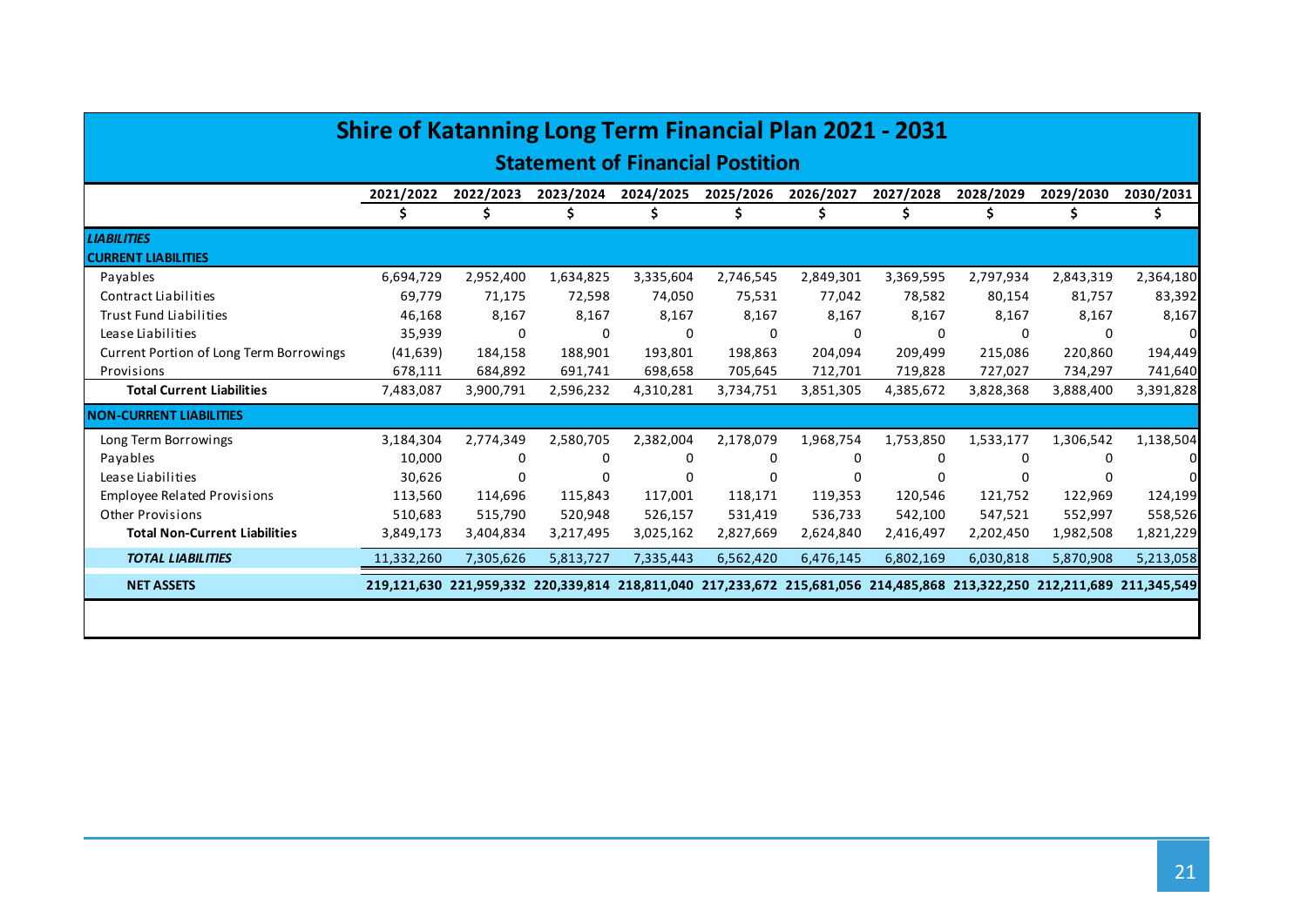| <b>Shire of Katanning Long Term Financial Plan 2021 - 2031</b> |             |             |              |                                         |              |               |              |            |            |                                       |  |
|----------------------------------------------------------------|-------------|-------------|--------------|-----------------------------------------|--------------|---------------|--------------|------------|------------|---------------------------------------|--|
|                                                                |             |             |              | <b>Statement of Financial Postition</b> |              |               |              |            |            |                                       |  |
|                                                                | 2021/2022   | 2022/2023   | 2023/2024    | 2024/2025 2025/2026 2026/2027           |              |               | 2027/2028    | 2028/2029  | 2029/2030  | 2030/2031                             |  |
|                                                                | Ś.          | Ś.          | Ś.           | Ś.                                      | \$           | Ś.            | \$           | \$         | \$         | Ś.                                    |  |
| <b>NET CURRENT ASSETS</b><br><b>CURRENT ASSETS</b>             |             |             |              |                                         |              |               |              |            |            |                                       |  |
| Cash and Cash Equivalents                                      | 4,760,678   | 4,760,678   | 4,107,206    | 4,804,816                               | 3,856,224    | 4,788,661     | 5,679,851    | 6,133,885  | 7,094,830  | 8,348,238                             |  |
| Receivables                                                    | 2,681,199   | 2,734,823   | 2,789,519    | 2,845,310                               | 4,138,517    | 4,221,287     | 4,305,713    | 4,242,275  | 4,601,464  | 4,693,493                             |  |
| <b>Other Financial Assets</b>                                  | 4,481,106   | 0           | 0            | 0                                       | 0            | 0             | 0            | 0          | 0          | $\mathbf{0}$                          |  |
| Inventories                                                    | 11,442      | 11,671      | 11,904       | 12,142                                  | 12,385       | 12,633        | 12,886       | 13,143     | 13,406     | 13,674                                |  |
| Prepayments                                                    | 1,363       | $\Omega$    | $\Omega$     | $\Omega$                                | 0            | $\Omega$      | 0            | $\Omega$   | $\Omega$   | ΩI                                    |  |
| <b>Total Current Assets</b>                                    | 11,935,788  | 7,507,172   | 6,908,630    | 7,662,268                               | 8,007,127    | 9,022,581     | 9,998,449    | 10,389,303 | 11,709,700 | 13,055,405                            |  |
| <b>CURRENT LIABILITIES</b>                                     |             |             |              |                                         |              |               |              |            |            |                                       |  |
| Payables                                                       | 6,694,729   | 2,952,400   | 1,634,825    | 3,335,604                               | 2,746,545    | 2,849,301     | 3,369,595    | 2,797,934  | 2,843,319  | 2,364,180                             |  |
| Contract Liabilities                                           | 69,779      | 71,175      | 72,598       | 74,050                                  | 75,531       | 77,042        | 78,582       | 80,154     | 81,757     | 83,392                                |  |
| <b>Trust Fund Liabilities</b>                                  | 46,168      | 8,167       | 8,167        | 8,167                                   | 8,167        | 8,167         | 8,167        | 8,167      | 8,167      | 8,167                                 |  |
| Lease Liabilities                                              | 35,939      | 0           | $\Omega$     | 0                                       | 0            | $\Omega$      | $\Omega$     | $\Omega$   | $\Omega$   | ΩL                                    |  |
| Current Portion of Long Term Borrowings                        | (41, 639)   | 184,158     | 188,901      | 193,801                                 | 198,863      | 204,094       | 209,499      | 215,086    | 220,860    | 194,449                               |  |
| Provisions                                                     | 678,111     | 684,892     | 691,741      | 698,658                                 | 705,645      | 712,701       | 719,828      | 727,027    | 734,297    | 741,640                               |  |
| <b>Total Current Liabilities</b>                               | 7,483,087   | 3,900,791   | 2,596,232    | 4,310,281                               | 3,734,751    | 3,851,305     | 4,385,672    | 3,828,368  | 3,888,400  | 3,391,828                             |  |
| <b>NET CURRENT ASSETS</b>                                      | 4,452,701   | 3,606,381   | 4,312,398    | 3,351,987                               | 4,272,375    | 5,171,276     | 5,612,777    | 6,560,935  | 7,821,300  | 9,663,577                             |  |
|                                                                |             |             |              |                                         |              |               |              |            |            |                                       |  |
| LESS: Adjustments to net current assets                        | 128,429     | 124,637     | 124,637      | 124,637                                 | 124,637      | 124,637       | 124,637      | 124,637    | 124,637    | 124,637                               |  |
| LESS: Restricted Muni                                          | (6,435,699) | (5,782,226) | (6,499,836)  | (5,551,245)                             | (6,483,681)  | (7, 394, 871) | (7,848,905)  |            |            | (8,809,850) (10,083,259) (11,559,821) |  |
| ADD: Amherst Deposits                                          | 1,182,157   | 1,182,158   | 1,182,159    | 1,182,160                               | 1,182,161    | 1,182,162     | 1,182,163    | 1,182,164  | 1,182,165  | 1,182,166                             |  |
| ADD: Current portion of Lease Liabilities                      | 35,939      | 0           | $\Omega$     | 0                                       | 0            | $\Omega$      | 0            | 0          | 0          | $\Omega$                              |  |
| ADD: Current Long Term Borrowings                              | (41, 639)   | 184,158     | 188,901      | 193,801                                 | 198,863      | 204.094       | 209,499      | 215,086    | 220,860    | 194,449                               |  |
| ADD: Employee Benefit Provisions                               | 678,111     | 684,892     | 691,741      | 698,658                                 | 705,645      | 712,701       | 719,828      | 727,027    | 734,297    | 741,640                               |  |
| <b>OPENING/CLOSING FUNDS</b>                                   | (1)         | (0)         | $\mathbf{0}$ | (1)                                     | $\mathbf{0}$ | (0)           | $\mathbf{0}$ | (0)        | (0)        | 346,647                               |  |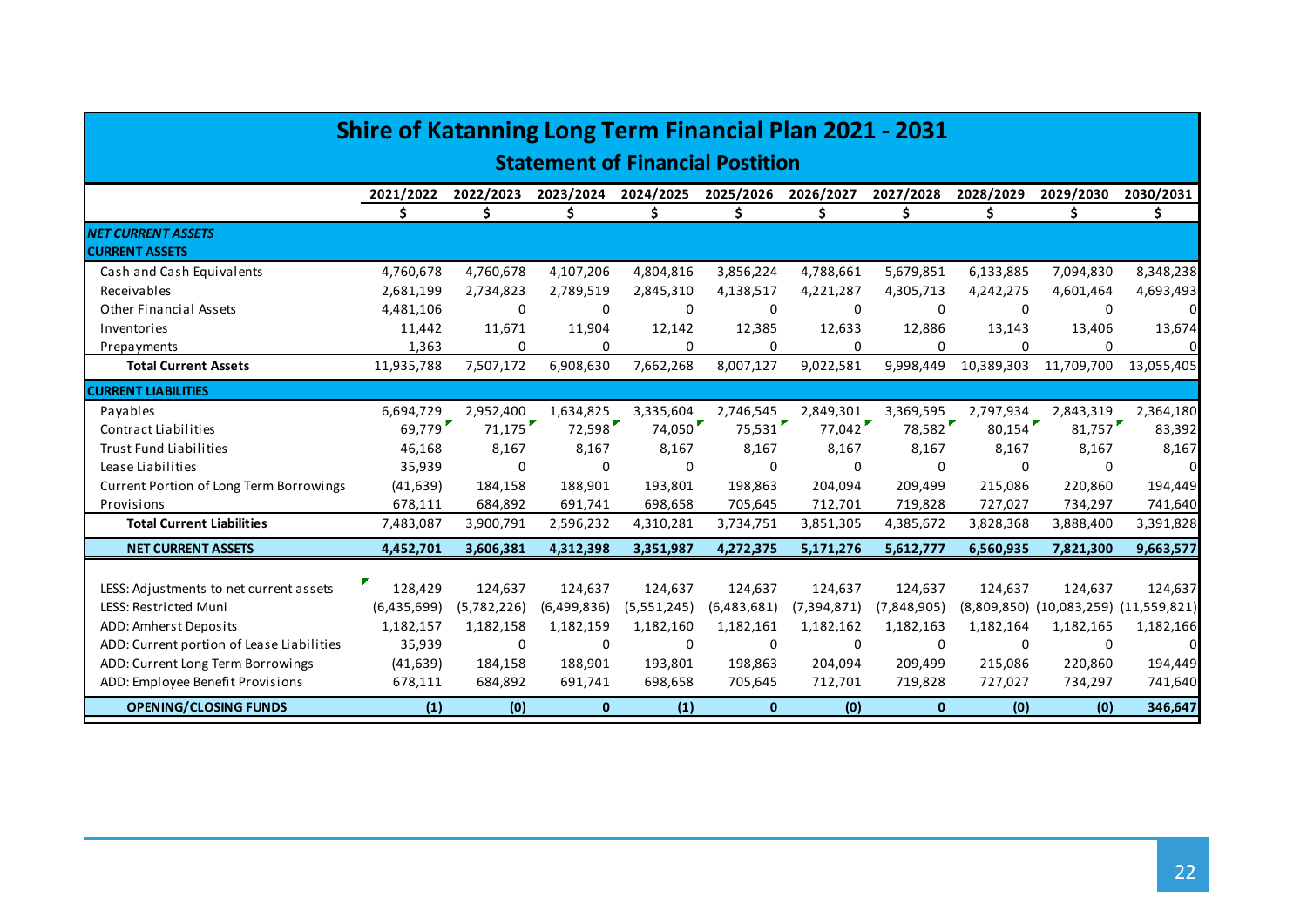# Statement of Changes in Equity

<span id="page-22-0"></span>

| <b>Shire of Katanning Long Term Financial Plan 2021 - 2031</b>                |                            |                            |                            |                                       |                            |                                     |                             |                             |                             |                            |  |  |
|-------------------------------------------------------------------------------|----------------------------|----------------------------|----------------------------|---------------------------------------|----------------------------|-------------------------------------|-----------------------------|-----------------------------|-----------------------------|----------------------------|--|--|
|                                                                               |                            |                            |                            | <b>Statement of Changes in Equity</b> |                            |                                     |                             |                             |                             |                            |  |  |
|                                                                               | 2021/2022                  | 2022/2023                  | 2023/2024                  | 2024/2025                             | 2025/2026                  | 2026/2027                           | 2027/2028                   | 2028/2029                   | 2029/2030                   | 2030/2031                  |  |  |
| <b>EQUITY</b><br><b>RETAINED SURPLUS</b>                                      |                            |                            |                            |                                       |                            |                                     |                             |                             |                             |                            |  |  |
| Balance 1 July<br>Transfer from / (to) Reserve                                | 99,866,517<br>2,100,253    | 98,135,180<br>653,473      | 101,554,480<br>(717,610)   | 99,205,873<br>948,591                 | 98,634,250<br>(932, 437)   | 96,133,044<br>(911, 189)            | 93,657,875<br>(454, 034)    | 92,017,326<br>(960, 945)    | 89,901,473<br>(1,273,410)   | 87,506,247<br>(1,476,562)  |  |  |
| Net Result<br><b>Balance 30 June</b>                                          | (3,831,590)<br>98,135,180  | 2,765,827<br>101,554,480   | (1,630,998)<br>99,205,873  | (1,520,213)<br>98,634,250             | (1,568,770)<br>96,133,044  | (1,563,980)<br>93,657,875           | (1, 186, 515)<br>92,017,326 | (1, 154, 907)<br>89,901,473 | (1, 121, 817)<br>87,506,247 | (857, 358)<br>85,172,326   |  |  |
| <b>CASH BACKED RESERVES</b><br>Balance 1 July<br>Transfer (from) / to Reserve | 9,622,409<br>(2,100,253)   | 7,522,156<br>(653, 473)    | 6,868,683<br>717,610       | 7,586,293<br>(948, 591)               | 6,637,702<br>932,437       | 7,570,138<br>911,189                | 8,481,328<br>454,034        | 8,935,362<br>960,945        | 9,896,307<br>1,273,410      | 11,169,716<br>1,476,562    |  |  |
| Balance 30 June<br><b>ASSET REVALUATION RESERVE</b>                           | 7,522,156                  | 6,868,683                  | 7,586,293                  | 6,637,702                             | 7,570,138                  | 8,481,328                           | 8,935,362                   | 9,896,307                   | 11,169,716                  | 12,646,278                 |  |  |
| Balance 1 July<br>Total Other Comprehensive Income                            | 113,464,294                | 113,536,169                | 113,547,648                | 113,539,088                           | 113,530,490                | 113,541,854                         | 113,533,181                 | 113,524,470                 | 113,535,726                 | 113,526,945                |  |  |
| <b>Balance 30 June</b><br><b>TOTAL EQUITY</b><br><b>Balance 30 June</b>       | 113.464.294<br>219,121,630 | 113,536,169<br>221,959,332 | 113,547,648<br>220,339,814 | 113,539,088<br>218,811,040            | 113,530,490<br>217,233,672 | 113,541,854<br>215,681,056          | 113,533,181<br>214,485,868  | 113,524,470<br>213,322,250  | 113,535,726<br>212,211,689  | 113,526,945<br>211,345,549 |  |  |
| <b>Net Assets as Statement Financial Position</b>                             | 219,121,630                | 221,959,332                | 220,339,814                | 218,811,040                           |                            | 217,233,672 215,681,056 214,485,868 |                             | 213,322,250                 | 212,211,689                 | 211,345,549                |  |  |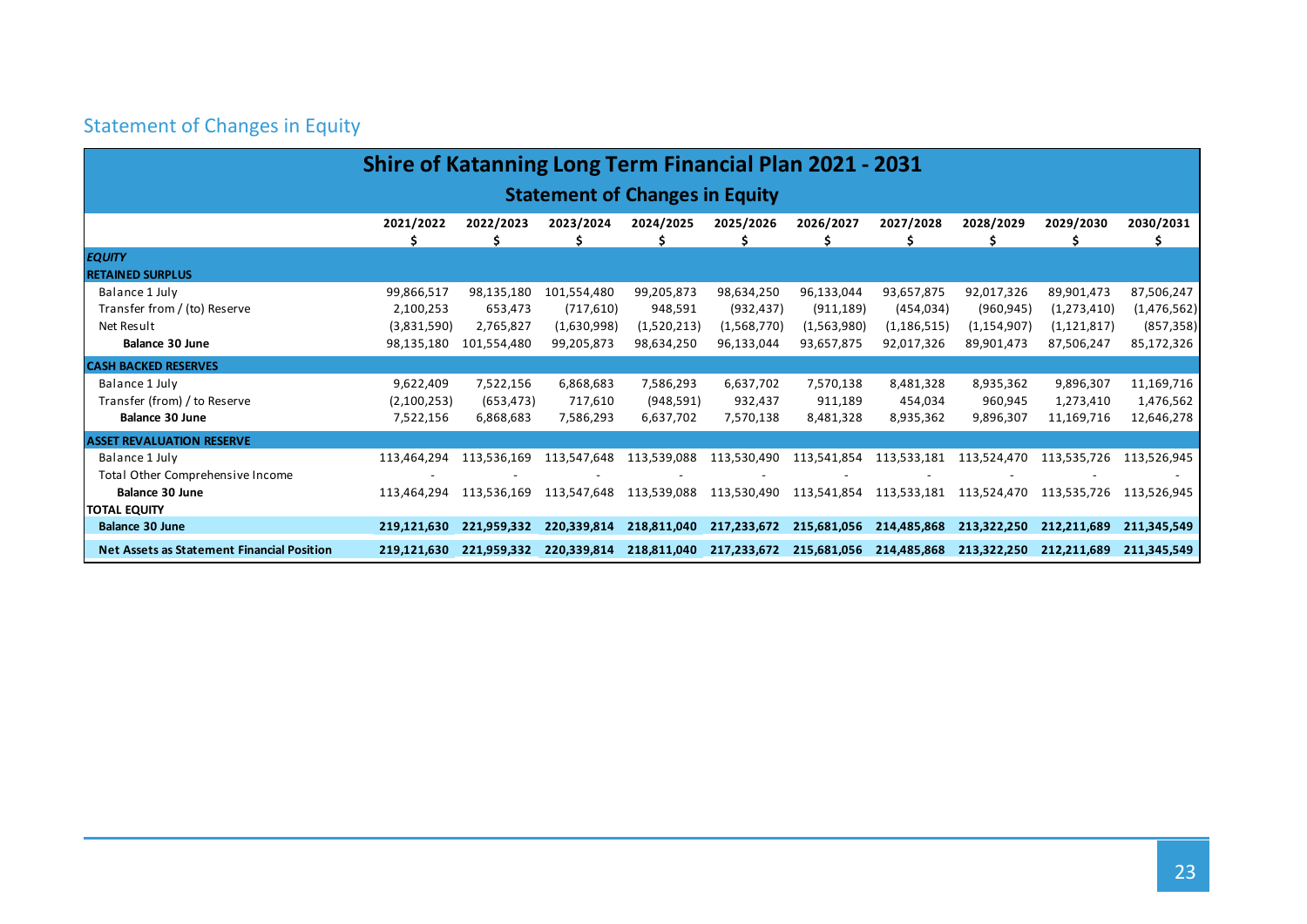## Reserve Funds

<span id="page-23-0"></span>

| <b>Shire of Katanning Long Term Financial Plan 2021 - 2031</b> |            |            |                                         |                          |            |            |                     |            |            |            |  |  |
|----------------------------------------------------------------|------------|------------|-----------------------------------------|--------------------------|------------|------------|---------------------|------------|------------|------------|--|--|
|                                                                |            |            |                                         | <b>Cash Reserves</b>     |            |            |                     |            |            |            |  |  |
|                                                                | 2021/2022  | 2022/2023  | 2023/2024 2024/2025 2025/2026 2026/2027 |                          |            |            | 2027/2028 2028/2029 |            | 2029/2030  | 2030/2031  |  |  |
|                                                                | \$000s     | \$000s     | \$000s                                  | \$000s                   | \$000s     | \$000s     | \$000s              | \$000s     | \$000s     | \$000s     |  |  |
| <b>EMPLOYEE LEAVE RESERVE</b>                                  |            |            |                                         |                          |            |            |                     |            |            |            |  |  |
| Opening Balance                                                | 775,181    | 745,326    | 684,892                                 | 691,741                  | 698,658    | 705,645    | 712,701             | 719,828    | 727,027    | 734,297    |  |  |
| Transfer to Reserve                                            | 620        | 25,745     | 25,685                                  | 25,692                   | 25,699     | 25,706     | 25,713              | 25,720     | 25,727     | 25,734     |  |  |
| <b>Transfer From Reserve</b>                                   | (30, 475)  | (86, 179)  | (18, 836)                               | (18, 774)                | (18, 712)  | (18, 649)  | (18, 586)           | (18, 522)  | (18, 457)  | (18, 391)  |  |  |
| <b>Balance 30 June</b>                                         | 745,326    | 684,892    | 691,741                                 | 698,658                  | 705,645    | 712,701    | 719,828             | 727,027    | 734,297    | 741,640    |  |  |
| <b>PLANT REPLACEMENT RESERVE</b>                               |            |            |                                         |                          |            |            |                     |            |            |            |  |  |
| Opening Balance                                                | 729,637    | 393,626    | 183,614                                 | 316,661                  | 446,501    | 638,315    | 857,844             | 619,223    | 940,514    | 1,289,320  |  |  |
| Transfer to Reserve                                            | 580        | 305,904    | 352,754                                 | 354,750                  | 356,698    | 359,575    | 412,868             | 609,288    | 614,108    | 619,340    |  |  |
| <b>Transfer From Reserve</b>                                   | (336, 591) | (515, 916) | (219,708)                               | (224, 910)               | (164, 883) | (140, 046) | (651, 488)          | (287, 997) | (265, 302) | (205, 530) |  |  |
| <b>Balance 30 June</b>                                         | 393,626    | 183,614    | 316,661                                 | 446,501                  | 638,315    | 857,844    | 619,223             | 940,514    | 1,289,320  | 1,703,130  |  |  |
| <b>AMHERST VILLAGE BUILDING MAINTENANCE RESERVE</b>            |            |            |                                         |                          |            |            |                     |            |            |            |  |  |
| Opening Balance                                                | 53,310     | 23,355     | 23,378                                  | 73,402                   | 123,475    | 173,599    | 223,772             | 273,996    | 324,270    | 374,594    |  |  |
| Transfer to Reserve                                            | 45         | 23         | 50,023                                  | 50,073                   | 50,123     | 50,174     | 50,224              | 50,274     | 50,324     | 50,375     |  |  |
| Transfer From Reserve                                          | (30,000)   | $\sim$     | $\omega$                                | $\overline{\phantom{a}}$ |            |            | $\sim$              |            |            |            |  |  |
| <b>Balance 30 June</b>                                         | 23,355     | 23,378     | 73,402                                  | 123,475                  | 173,599    | 223,772    | 273,996             | 324,270    | 374,594    | 424,969    |  |  |
| <b>AMHERST VILLAGE REFUNDABLE DEPOSITS RESERVE</b>             |            |            |                                         |                          |            |            |                     |            |            |            |  |  |
| Opening Balance                                                | 1,211,050  | 1,292,020  | 1,293,312                               | 1,294,605                | 1,295,900  | 1,297,196  | 1,298,493           | 1,299,792  | 1,301,091  | 1,302,392  |  |  |
| Transfer to Reserve                                            | 80,970     | 1,292      | 1,293                                   | 1,295                    | 1,296      | 1,297      | 1,298               | 1,300      | 1,301      | 1,302      |  |  |
| <b>Transfer From Reserve</b>                                   |            |            |                                         |                          |            |            |                     |            |            |            |  |  |
| <b>Balance 30 June</b>                                         | 1,292,020  | 1,293,312  | 1,294,605                               | 1,295,900                | 1,297,196  | 1,298,493  | 1,299,792           | 1,301,091  | 1,302,392  | 1,303,695  |  |  |
| <b>OLD SALEYARD RESERVE</b>                                    |            |            |                                         |                          |            |            |                     |            |            |            |  |  |
| Opening Balance                                                | 1,049,033  | 894,834    | 795,729                                 | 696,525                  | 100,221    | 100,321    | 100,422             | 100,522    | 100,623    | 100,723    |  |  |
| Transfer to Reserve                                            | 835        | 895        | 796                                     | 697                      | 100        | 100        | 100                 | 101        | 101        | 101        |  |  |
| <b>Transfer From Reserve</b>                                   | (155, 034) | (100,000)  | (100,000)                               | (597,000)                |            |            |                     |            |            |            |  |  |
| <b>Balance 30 June</b>                                         | 894,834    | 795,729    | 696,525                                 | 100,221                  | 100,321    | 100,422    | 100,522             | 100,623    | 100,723    | 100,824    |  |  |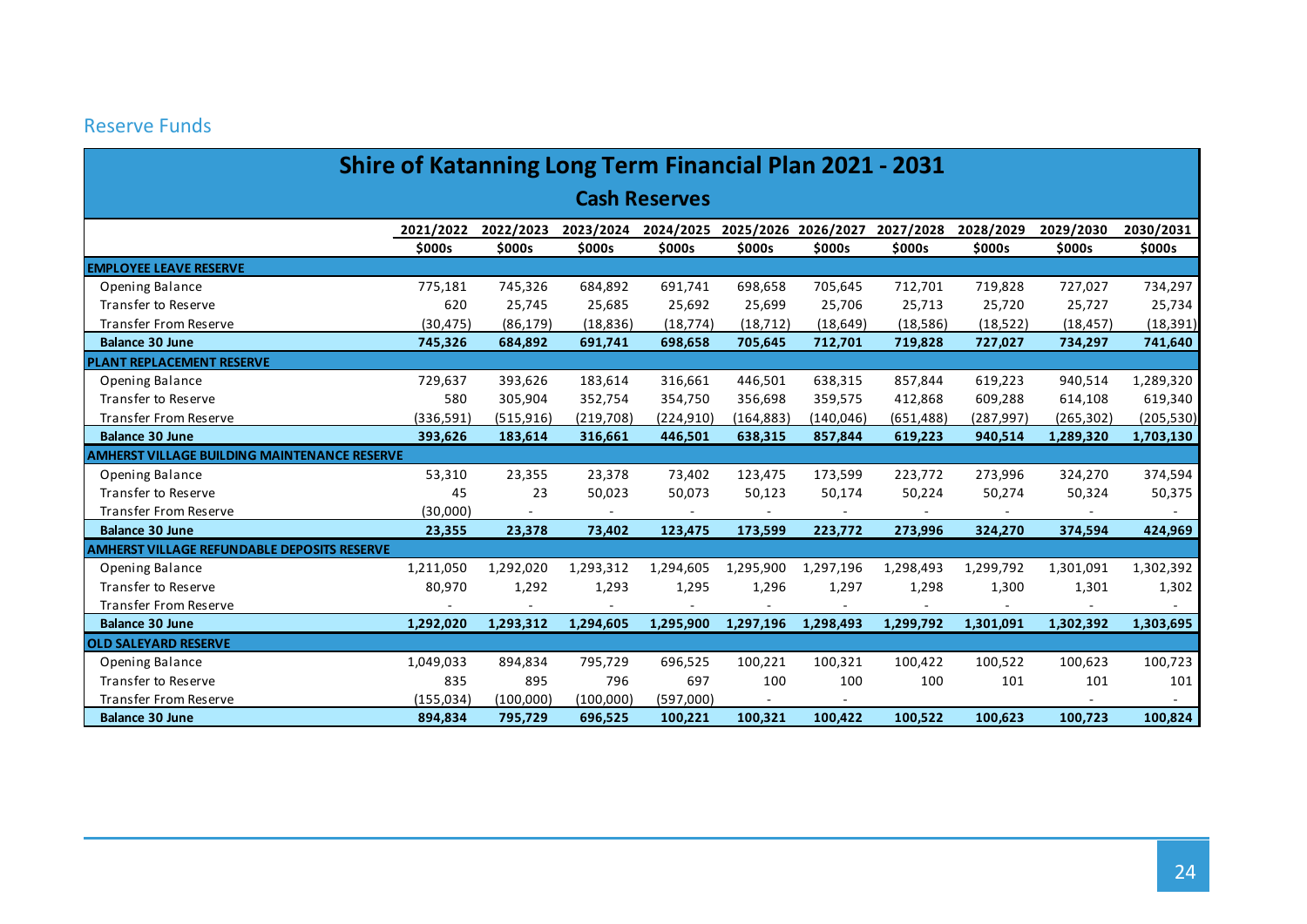| <b>Shire of Katanning Long Term Financial Plan 2021 - 2031</b> |             |            |            |                               |           |           |           |           |           |           |  |  |
|----------------------------------------------------------------|-------------|------------|------------|-------------------------------|-----------|-----------|-----------|-----------|-----------|-----------|--|--|
|                                                                |             |            |            | <b>Cash Reserves</b>          |           |           |           |           |           |           |  |  |
|                                                                | 2021/2022   | 2022/2023  | 2023/2024  | 2024/2025 2025/2026 2026/2027 |           |           | 2027/2028 | 2028/2029 | 2029/2030 | 2030/2031 |  |  |
|                                                                | \$000s      | \$000s     | \$000s     | \$000s                        | \$000s    | \$000s    | \$000s    | \$000s    | \$000s    | \$000s    |  |  |
| <b>WASTE MANAGEMENT RESERVE</b>                                |             |            |            |                               |           |           |           |           |           |           |  |  |
| Opening Balance                                                | 433,677     | 380,022    | 280,402    | 380,682                       | 361,063   | 411,424   | 411,836   | 412,247   | 412,660   | 413,072   |  |  |
| Transfer to Reserve                                            | 345         | 380        | 100,280    | 50,381                        | 50,361    | 411       | 412       | 412       | 413       | 413       |  |  |
| <b>Transfer From Reserve</b>                                   | (54,000)    | (100,000)  |            | (70,000)                      |           |           |           |           |           |           |  |  |
| <b>Balance 30 June</b>                                         | 380,022     | 280,402    | 380,682    | 361,063                       | 411,424   | 411,836   | 412,247   | 412,660   | 413,072   | 413,485   |  |  |
| <b>LAND AND BUILDING RESERVE</b>                               |             |            |            |                               |           |           |           |           |           |           |  |  |
| Opening Balance                                                | 2,276,548   | 593,823    | 594,417    | 695,011                       | 195,706   | 295,902   | 396,198   | 496,594   | 308,091   | 408,399   |  |  |
| Transfer to Reserve                                            | 192,275     | 594        | 100,594    | 100,695                       | 100,196   | 100,296   | 100,396   | 100,497   | 100,308   | 100,408   |  |  |
| <b>Transfer From Reserve</b>                                   | (1,875,000) | $\sim$     | $\sim$     | (600,000)                     | $\sim$    | $\sim$    | $\sim$    | (289,000) | $\sim$    | $\sim$    |  |  |
| <b>Balance 30 June</b>                                         | 593,823     | 594,417    | 695,011    | 195,706                       | 295,902   | 396,198   | 496,594   | 308,091   | 408,399   | 508,807   |  |  |
| <b>LAND AND BUILDING FACILITIES FOR SENIORS RESERVE</b>        |             |            |            |                               |           |           |           |           |           |           |  |  |
| Opening Balance                                                | 398,768     | 289,088    | 189,377    | 289,566                       | 389,856   | 440,246   | 490,686   | 541,177   | 591,718   | 642,310   |  |  |
| <b>Transfer to Reserve</b>                                     | 320         | 289        | 100,189    | 100,290                       | 50,390    | 50,440    | 50,491    | 50,541    | 50,592    | 50,642    |  |  |
| <b>Transfer From Reserve</b>                                   | (110,000)   | (100,000)  | $\sim$     | $\sim$                        |           | $\sim$    | $\sim$    |           |           |           |  |  |
| <b>Balance 30 June</b>                                         | 289,088     | 189,377    | 289,566    | 389,856                       | 440,246   | 490,686   | 541,177   | 591,718   | 642,310   | 692,952   |  |  |
| <b>NEW SALEYARD RESERVE</b>                                    |             |            |            |                               |           |           |           |           |           |           |  |  |
| Opening Balance                                                | 750,533     | 811,148    | 847,774    | 880,154                       | 908,196   | 1,159,104 | 1,410,264 | 1,661,674 | 1,913,335 | 2,165,249 |  |  |
| <b>Transfer to Reserve</b>                                     | 270,600     | 250,811    | 250,848    | 250,880                       | 250,908   | 251,159   | 251,410   | 251,662   | 251,913   | 252,165   |  |  |
| <b>Transfer From Reserve</b>                                   | (209, 985)  | (214, 185) | (218, 468) | (222, 838)                    |           |           |           |           |           |           |  |  |
| <b>Balance 30 June</b>                                         | 811,148     | 847,774    | 880,154    | 908,196                       | 1,159,104 | 1,410,264 | 1,661,674 | 1,913,335 | 2,165,249 | 2,417,414 |  |  |
| <b>CHRISTMAS DECORATION RESERVE</b>                            |             |            |            |                               |           |           |           |           |           |           |  |  |
| Opening Balance                                                | 40,922      | 50,957     | 56,008     | 41,064                        | 46,105    | 51,151    | 36,202    | 41,238    | 46,280    | 31,326    |  |  |
| <b>Transfer to Reserve</b>                                     | 10,035      | 5,051      | 5,056      | 5,041                         | 5,046     | 5,051     | 5,036     | 5,041     | 5,046     | 5,031     |  |  |
| <b>Transfer From Reserve</b>                                   |             |            | (20,000)   |                               |           | (20,000)  |           |           | (20,000)  |           |  |  |
| <b>Balance 30 June</b>                                         | 50,957      | 56,008     | 41,064     | 46,105                        | 51,151    | 36,202    | 41,238    | 46,280    | 31,326    | 36,357    |  |  |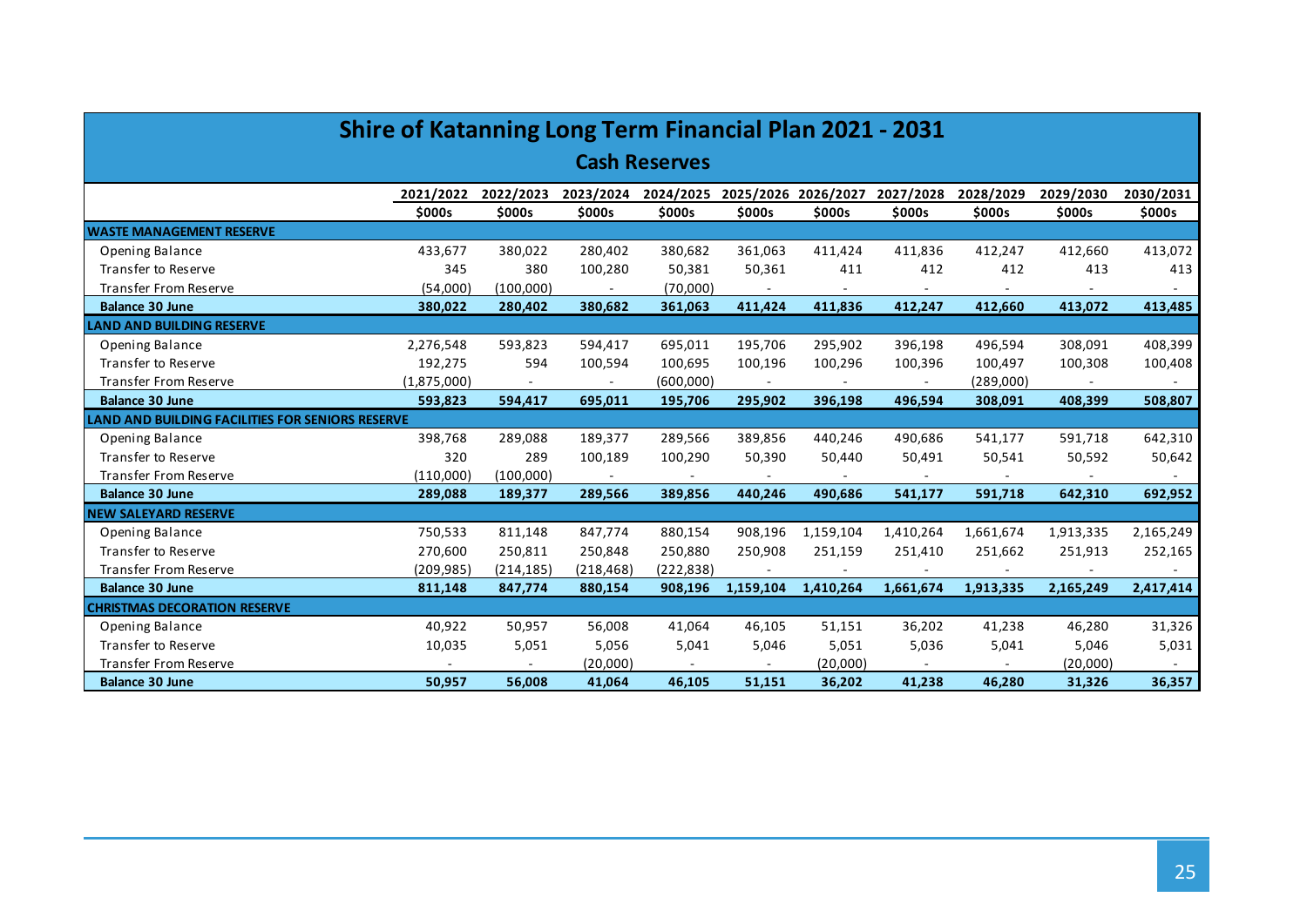| <b>Shire of Katanning Long Term Financial Plan 2021 - 2031</b> |           |           |          |                                                             |          |         |          |          |           |           |  |
|----------------------------------------------------------------|-----------|-----------|----------|-------------------------------------------------------------|----------|---------|----------|----------|-----------|-----------|--|
|                                                                |           |           |          | <b>Cash Reserves</b>                                        |          |         |          |          |           |           |  |
|                                                                | 2021/2022 | 2022/2023 |          | 2023/2024 2024/2025 2025/2026 2026/2027 2027/2028 2028/2029 |          |         |          |          | 2029/2030 | 2030/2031 |  |
|                                                                | \$000s    | \$000s    | \$000s   | \$000s                                                      | \$000s   | \$000s  | \$000s   | \$000s   | \$000s    | \$000s    |  |
| <b>GRV REVALUATION RESERVE</b>                                 |           |           |          |                                                             |          |         |          |          |           |           |  |
| Opening Balance                                                | 41,462    | 51,497    | 61,548   | 46,610                                                      | 56,657   | 66,713  | 76,780   | 86,857   | 61,944    | 72,006    |  |
| Transfer to Reserve                                            | 10,035    | 10,051    | 10,062   | 10,047                                                      | 10,057   | 10,067  | 10,077   | 10,087   | 10,062    | 10,072    |  |
| <b>Transfer From Reserve</b>                                   |           |           | (25,000) |                                                             |          |         |          | (35,000) |           |           |  |
| <b>Balance 30 June</b>                                         | 51,497    | 61,548    | 46,610   | 56,657                                                      | 66,713   | 76,780  | 86,857   | 61,944   | 72,006    | 82,078    |  |
| <b>QUARTERMAINE OVAL RESERVE</b>                               |           |           |          |                                                             |          |         |          |          |           |           |  |
| Opening Balance                                                | 196,861   | 247,021   | 47,268   | 197,315                                                     | 147,513  | 197,660 | 247,858  | 298,106  | 348,404   | 398,752   |  |
| Transfer to Reserve                                            | 50,160    | 50,247    | 150,047  | 150,197                                                     | 50,148   | 50,198  | 50,248   | 50,298   | 50,348    | 50,399    |  |
| <b>Transfer From Reserve</b>                                   |           | (250,000) | $\sim$   | (200,000)                                                   | $\sim$   | $\sim$  |          | $\sim$   |           | $\sim$    |  |
| <b>Balance 30 June</b>                                         | 247,021   | 47,268    | 197,315  | 147,513                                                     | 197,660  | 247,858 | 298,106  | 348,404  | 398,752   | 449,151   |  |
| KLC FACILITIES RESERVE                                         |           |           |          |                                                             |          |         |          |          |           |           |  |
| Opening Balance                                                | 206,554   | 256,719   | 306,976  | 357,283                                                     | 107,640  | 157,748 | 207,905  | 258,113  | 408,371   | 558,780   |  |
| <b>Transfer to Reserve</b>                                     | 50,165    | 50,257    | 50,307   | 50,357                                                      | 50,108   | 50,158  | 50,208   | 150,258  | 150,408   | 150,559   |  |
| <b>Transfer From Reserve</b>                                   | $\sim$    | $\sim$    | $\sim$   | (300,000)                                                   | $\sim$   | $\sim$  | $\sim$   | $\sim$   | $\sim$    | $\sim$    |  |
| <b>Balance 30 June</b>                                         | 256,719   | 306,976   | 357,283  | 107,640                                                     | 157,748  | 207,905 | 258,113  | 408,371  | 558,780   | 709,339   |  |
| <b>ELECTION RESERVE</b>                                        |           |           |          |                                                             |          |         |          |          |           |           |  |
| Opening Balance                                                | 19,880    | 23,342    | 30,865   | 18,396                                                      | 28,415   | 18,443  | 28,461   | 18,490   | 28,508    | 18,537    |  |
| <b>Transfer to Reserve</b>                                     | 10,020    | 7,523     | 7,531    | 10,018                                                      | 10,028   | 10,018  | 10,028   | 10,018   | 10,029    | 10,019    |  |
| <b>Transfer From Reserve</b>                                   | (6, 558)  |           | (20,000) | $\blacksquare$                                              | (20,000) |         | (20,000) |          | (20,000)  |           |  |
| <b>Balance 30 June</b>                                         | 23,342    | 30,865    | 18,396   | 28,415                                                      | 18,443   | 28,461  | 18,490   | 28,508   | 18,537    | 28,555    |  |
| <b>IBRARY BUILDING RESERVE</b>                                 |           |           |          |                                                             |          |         |          |          |           |           |  |
| Opening Balance                                                | 12,340    | 14,850    | 17,365   | 39,882                                                      | 62,422   | 84,985  | 107,570  | 130,177  | 152,807   | 175,460   |  |
| <b>Transfer to Reserve</b>                                     | 2,510     | 2,515     | 22,517   | 22,540                                                      | 22,562   | 22,585  | 22,608   | 22,630   | 22,653    | 22,675    |  |
| <b>Transfer From Reserve</b>                                   |           |           |          |                                                             |          |         |          |          |           |           |  |
| <b>Balance 30 June</b>                                         | 14,850    | 17,365    | 39,882   | 62,422                                                      | 84,985   | 107,570 | 130,177  | 152,807  | 175,460   | 198,136   |  |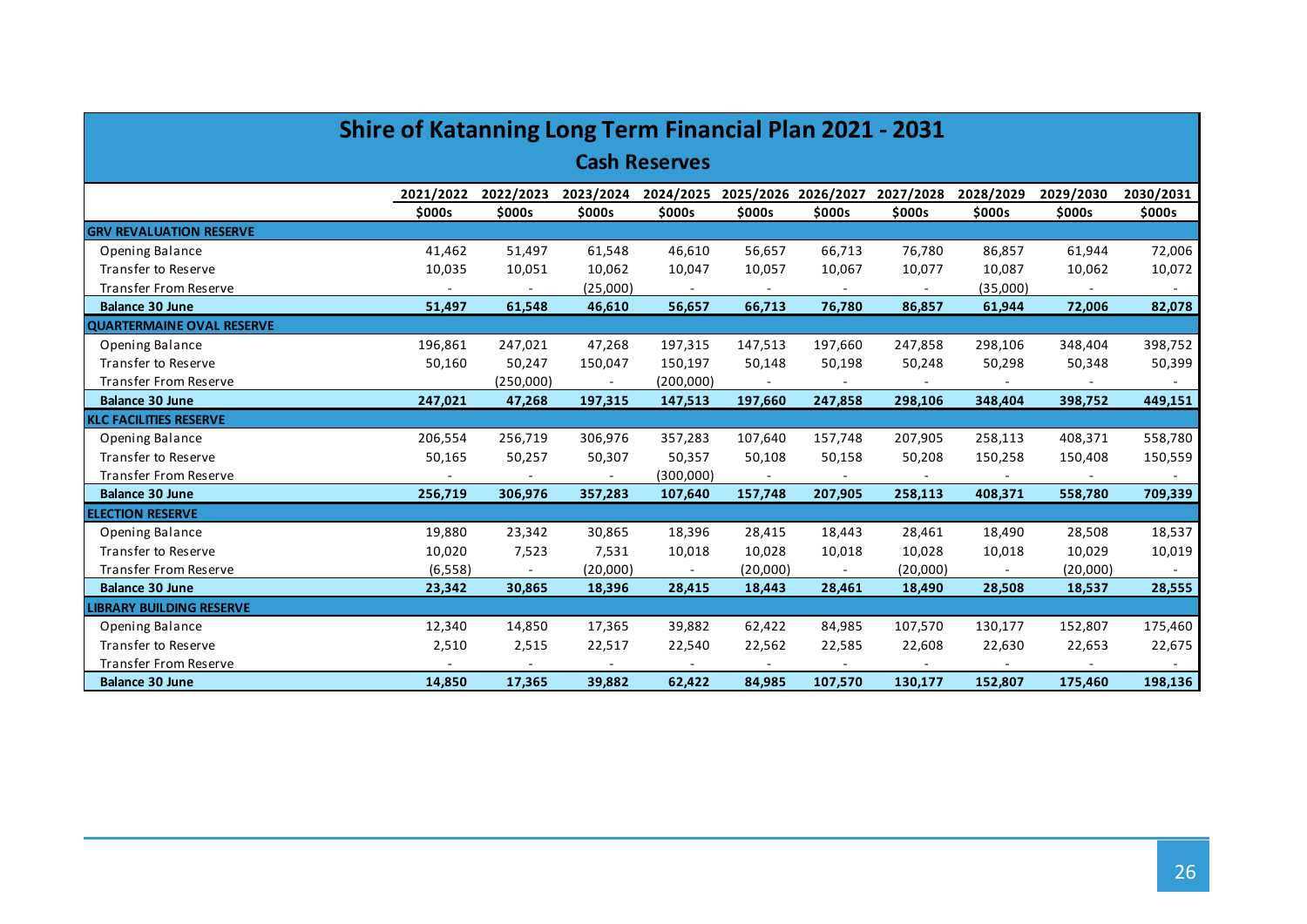| <b>Shire of Katanning Long Term Financial Plan 2021 - 2031</b> |                |                     |            |                      |            |            |                                                             |            |            |            |  |  |
|----------------------------------------------------------------|----------------|---------------------|------------|----------------------|------------|------------|-------------------------------------------------------------|------------|------------|------------|--|--|
|                                                                |                |                     |            | <b>Cash Reserves</b> |            |            |                                                             |            |            |            |  |  |
|                                                                |                | 2021/2022 2022/2023 |            |                      |            |            | 2023/2024 2024/2025 2025/2026 2026/2027 2027/2028 2028/2029 |            | 2029/2030  | 2030/2031  |  |  |
|                                                                | \$000s         | \$000s              | \$000s     | \$000s               | \$000s     | \$000s     | \$000s                                                      | \$000s     | \$000s     | \$000s     |  |  |
| <b>COMMUNITY &amp; ECONOMIC DEVELOPMENT PROJECTS RESERVE</b>   |                |                     |            |                      |            |            |                                                             |            |            |            |  |  |
| Opening Balance                                                | 269,028        | 261,743             | 212,005    | 262,217              | 312,479    | 362,791    | 413,154                                                     | 463,567    | 614,031    | 764,645    |  |  |
| Transfer to Reserve                                            | 215            | 262                 | 50,212     | 50,262               | 50,312     | 50,363     | 50,413                                                      | 150,464    | 150,614    | 150,765    |  |  |
| <b>Transfer From Reserve</b>                                   | (7,500)        | (50,000)            |            |                      |            |            |                                                             |            |            |            |  |  |
| <b>Balance 30 June</b>                                         | 261,743        | 212,005             | 262,217    | 312,479              | 362,791    | 413,154    | 463,567                                                     | 614,031    | 764,645    | 915,410    |  |  |
| LAKE EWLYAMARTUP FACILITIES RESERVE                            |                |                     |            |                      |            |            |                                                             |            |            |            |  |  |
| Opening Balance                                                | 10,000         | 15,010              | 30,885     | 47,186               | 63,731     | 80,524     | 97,569                                                      | 114,870    | 132,430    | 150,254    |  |  |
| Transfer to Reserve                                            | 5,010          | 15,875              | 16,301     | 16,545               | 16,793     | 17,045     | 17,301                                                      | 17,560     | 17,824     | 15,000     |  |  |
| Transfer From Reserve                                          |                |                     |            | $\sim$               |            |            |                                                             |            |            |            |  |  |
| <b>Balance 30 June</b>                                         | 15,010         | 30,885              | 47,186     | 63,731               | 80,524     | 97,569     | 114,870                                                     | 132,430    | 150,254    | 165,254    |  |  |
| <b>PARKS &amp; PLAYGROUNDS RESERVE</b>                         |                |                     |            |                      |            |            |                                                             |            |            |            |  |  |
| Opening Balance                                                | 30,584         | 45,609              | 60,655     | 85,715               | 100,801    | 115,902    | 131,018                                                     | 146,149    | 161,295    | 176,456    |  |  |
| Transfer to Reserve                                            | 15,025         | 15,046              | 25,061     | 15,086               | 15,101     | 15,116     | 15,131                                                      | 15,146     | 15,161     | 15,176     |  |  |
| <b>Transfer From Reserve</b>                                   |                |                     |            |                      |            |            |                                                             |            |            |            |  |  |
| <b>Balance 30 June</b>                                         | 45,609         | 60,655              | 85,715     | 100,801              | 115,902    | 131,018    | 146,149                                                     | 161,295    | 176,456    | 191,633    |  |  |
| <b>KATANNING AQUATIC CENTRE RESERVE</b>                        |                |                     |            |                      |            |            |                                                             |            |            |            |  |  |
| Opening Balance                                                | 30,584         | 45,609              | 60,655     | 75,715               | 90,791     | 105,882    | 120,988                                                     | 136,109    | 151,245    | 166,396    |  |  |
| Transfer to Reserve                                            | 15,025         | 15,046              | 15,061     | 15,076               | 15,091     | 15,106     | 15,121                                                      | 15,136     | 15,151     | 115,166    |  |  |
| <b>Transfer From Reserve</b>                                   |                |                     |            |                      |            |            |                                                             |            |            |            |  |  |
| <b>Balance 30 June</b>                                         | 45,609         | 60,655              | 75,715     | 90,791               | 105,882    | 120,988    | 136,109                                                     | 151,245    | 166,396    | 281,562    |  |  |
| <b>HOUSING RESERVE</b>                                         |                |                     |            |                      |            |            |                                                             |            |            |            |  |  |
| Opening Balance                                                | $\blacksquare$ | 100                 | 5,100      | 10,105               | 15,115     | 20,130     | 25,151                                                      | 30,176     | 85,206     | 140,291    |  |  |
| Transfer to Reserve                                            | 100            | 5,000               | 5,005      | 5,010                | 5,015      | 5,020      | 5,025                                                       | 55,030     | 55,085     | 55,140     |  |  |
| <b>Transfer From Reserve</b>                                   |                |                     |            |                      |            |            |                                                             |            |            |            |  |  |
| <b>Balance 30 June</b>                                         | 100            | 5,100               | 10,105     | 15,115               | 20,130     | 25,151     | 30,176                                                      | 85,206     | 140,291    | 195,431    |  |  |
| <b>TOTAL RESERVES</b>                                          |                |                     |            |                      |            |            |                                                             |            |            |            |  |  |
| Opening Balance                                                | 8,535,952      | 6,435,699           | 5,782,226  | 6,499,836            | 5,551,245  | 6,483,681  | 7,394,871                                                   | 7,848,905  | 8,809,850  | 10,083,259 |  |  |
| Transfer to Reserve                                            | 714,890        | 762,807             | 1,339,622  | 1,284,931            | 1,136,032  | 1,089,885  | 1,144,108                                                   | 1,591,463  | 1,597,168  | 1,700,483  |  |  |
| <b>Transfer From Reserve</b>                                   | (2,815,143)    | (1,416,280)         | (622, 012) | (2, 233, 522)        | (203, 595) | (178, 695) | (690, 074)                                                  | (630, 519) | (323, 759) | (223, 921) |  |  |
| <b>Total Reserves 30 June</b>                                  | 6,435,699      | 5,782,226           | 6,499,836  | 5,551,245            | 6,483,681  | 7,394,871  | 7,848,905                                                   | 8,809,850  | 10,083,259 | 11,559,821 |  |  |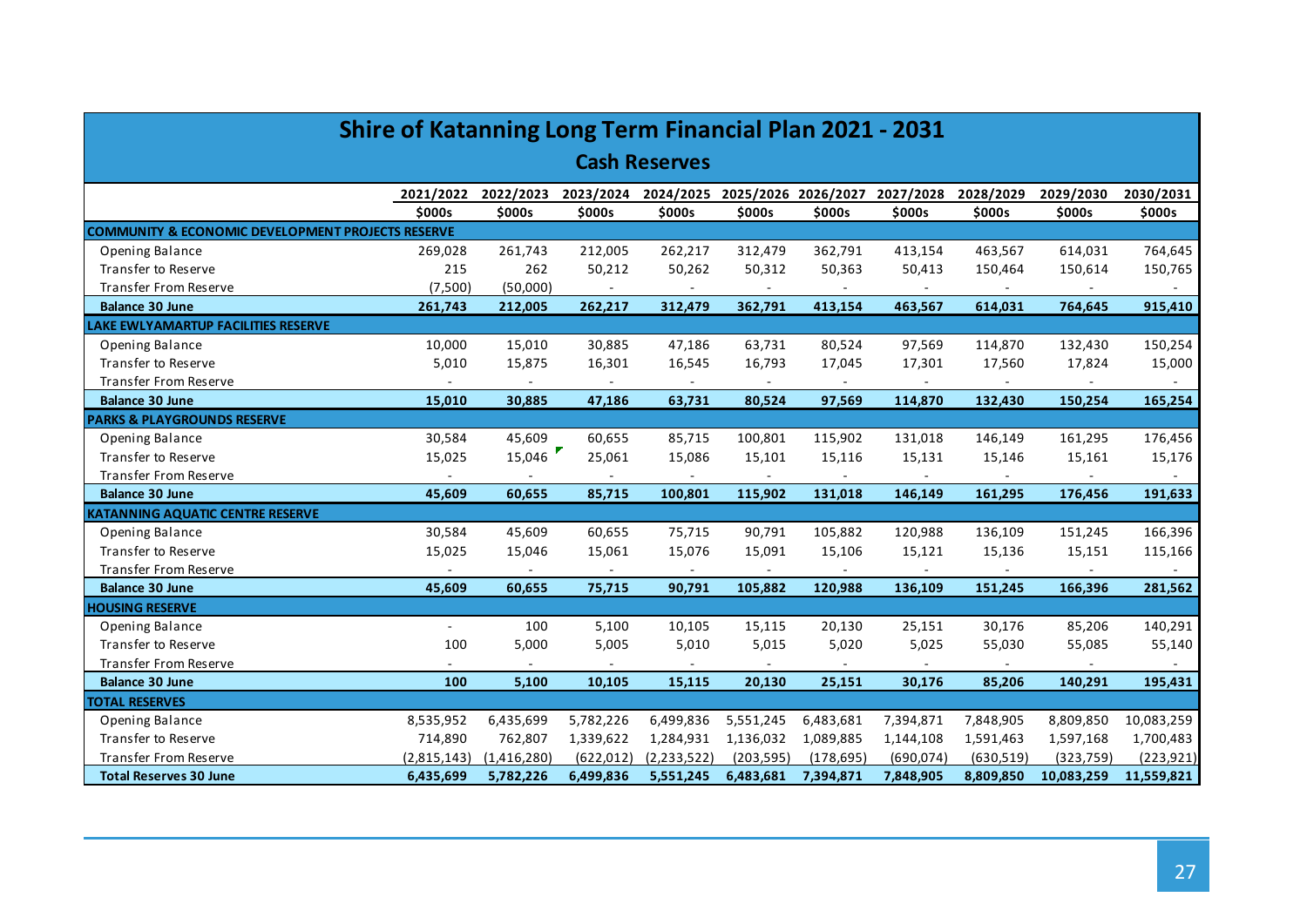## Borrowings

<span id="page-27-0"></span>

| <b>Shire of Katanning Long Term Financial Plan 2021 - 2031</b> |         |                                                                                                     |                                |          |          |          |          |          |         |         |  |  |
|----------------------------------------------------------------|---------|-----------------------------------------------------------------------------------------------------|--------------------------------|----------|----------|----------|----------|----------|---------|---------|--|--|
|                                                                |         |                                                                                                     | <b>Loan Repayment Schedule</b> |          |          |          |          |          |         |         |  |  |
|                                                                |         | 2021/2022 2022/2023 2023/2024 2024/2025 2025/2026 2026/2027 2027/2028 2028/2029 2029/2030 2030/2031 |                                |          |          |          |          |          |         |         |  |  |
|                                                                | \$000s  | \$000s                                                                                              | \$000s                         | \$000s   | \$000s   | \$000s   | \$000s   | \$000s   | \$000s  | \$000s  |  |  |
| <b>LOAN INTEREST REPAYMENTS</b>                                |         |                                                                                                     |                                |          |          |          |          |          |         |         |  |  |
| <b>Council Loans</b>                                           |         |                                                                                                     |                                |          |          |          |          |          |         |         |  |  |
| Governance                                                     |         |                                                                                                     |                                |          |          |          |          |          |         |         |  |  |
| Administration Building (Loan 158)                             | 99351   | 83987                                                                                               | 80320                          | 76512    | 72537    | 68452    | 64188    | 59762    | 55165   | 50392   |  |  |
| <b>Housing</b>                                                 |         |                                                                                                     |                                |          |          |          |          |          |         |         |  |  |
| Aged & Key Worker Accommodation (Loan 159)                     | 13580   | 8310                                                                                                | 7732                           | 7147     | 6553     | 5951     | 5342     | 4725     | 4099    | 3465    |  |  |
| <b>Other Property and Services</b>                             |         |                                                                                                     |                                |          |          |          |          |          |         |         |  |  |
| Road Sweeper (Loan 156)                                        | 1434    | 0                                                                                                   | 0                              | 0        | 0        | 0        | 0        | 0        | 0       | 0       |  |  |
| Tipping Truck (Loan 157)                                       | 935     | 0                                                                                                   | 0                              | $\Omega$ | $\Omega$ | $\Omega$ | $\Omega$ | $\Omega$ | 0       | 0       |  |  |
| Water Cart (Loan 160)                                          | 2459    | 1229                                                                                                | 1084                           | 939      | 792      | 644      | 495      | 344      | 192     | 38      |  |  |
| CAT Grader (Loan 161)                                          | 3617    | 1707                                                                                                | 1595                           | 1381     | 1165     | 947      | 727      | 496      | 282     | 57      |  |  |
| <b>Total Interest on Council Loans</b>                         | 121376  | 95233                                                                                               | 90731                          | 85979    | 81047    | 75994    | 70752    | 65327    | 59738   | 53952   |  |  |
| <b>Total Interest</b>                                          | 121376  | 95233                                                                                               | 90731                          | 85979    | 81047    | 75994    | 70752    | 65327    | 59738   | 53952   |  |  |
| <b>LOAN PRINCIPAL REPAYMENTS</b>                               |         |                                                                                                     |                                |          |          |          |          |          |         |         |  |  |
| Governance                                                     |         |                                                                                                     |                                |          |          |          |          |          |         |         |  |  |
| Principal Paid                                                 | 95601   | 99268                                                                                               | 103076                         | 107029   | 111136   | 115400   | 119826   | 124423   | 118595  | 134351  |  |  |
| <b>Principal Outstanding</b>                                   | 2138269 | 2039001                                                                                             | 1935925                        | 1828896  | 1717760  | 1602360  | 1482534  | 1358111  | 1239516 | 1105165 |  |  |
| Housing                                                        |         |                                                                                                     |                                |          |          |          |          |          |         |         |  |  |
| Principal Paid                                                 | 43411   | 43982                                                                                               | 44560                          | 45145    | 45739    | 46341    | 46950    | 47567    | 48195   | 48827   |  |  |
| <b>Principal Outstanding</b>                                   | 645095  | 601113                                                                                              | 556553                         | 511408   | 465669   | 419328   | 372378   | 324811   | 276616  | 227789  |  |  |
| Other Property and Services                                    |         |                                                                                                     |                                |          |          |          |          |          |         |         |  |  |
| Principal Paid                                                 | 141743  | 40908                                                                                               | 41265                          | 41627    | 41988    | 42353    | 42723    | 43096    | 54070   | 11271   |  |  |
| <b>Principal Outstanding</b>                                   | 359301  | 318393                                                                                              | 277128                         | 235501   | 193513   | 151160   | 108437   | 65341    | 11271   |         |  |  |
| <b>Principal Paid</b>                                          | 280755  | 184158                                                                                              | 188901                         | 193801   | 198863   | 204094   | 209499   | 215086   | 220860  | 194449  |  |  |
| <b>Principal Outstanding</b>                                   | 3142665 | 2958507                                                                                             | 2769606                        | 2575805  | 2376942  | 2172848  | 1963349  | 1748263  | 1527403 | 1332954 |  |  |
| <b>Principal Paid</b>                                          | 280755  | 184158                                                                                              | 188901                         | 193801   | 198863   | 204094   | 209499   | 215086   | 220861  | 194449  |  |  |
| <b>Principal Outstanding</b>                                   | 3142665 | 2958507                                                                                             | 2769606                        | 2575805  | 2376942  | 2172848  | 1963349  | 1748263  | 1527402 | 1332953 |  |  |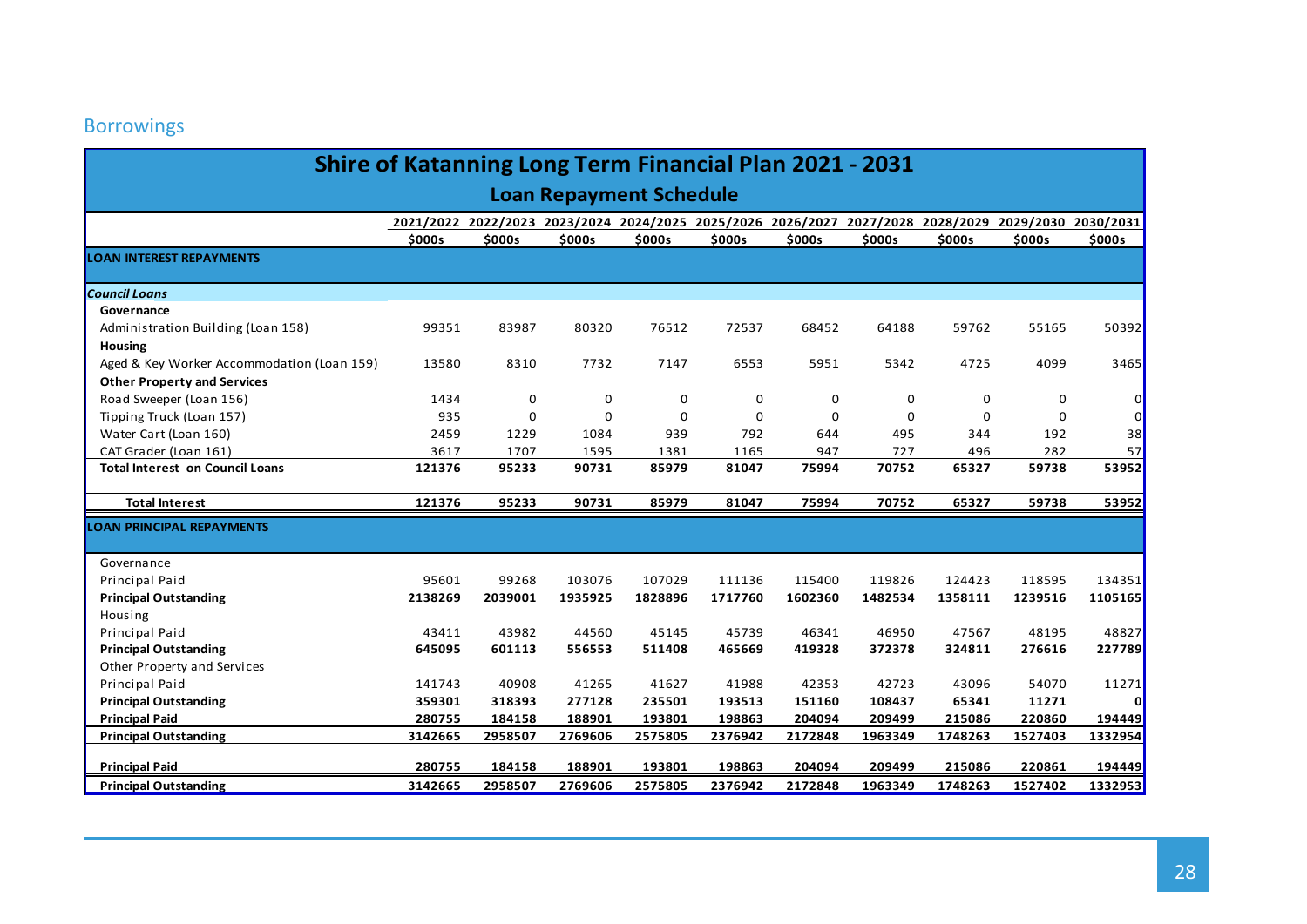## Depreciation Schedule

<span id="page-28-0"></span>

| <b>Shire of Katanning Long Term Financial Plan 2021 - 2031</b> |             |             |             |                              |             |             |              |            |            |            |  |
|----------------------------------------------------------------|-------------|-------------|-------------|------------------------------|-------------|-------------|--------------|------------|------------|------------|--|
|                                                                |             |             |             | <b>Depreciation Schedule</b> |             |             |              |            |            |            |  |
|                                                                | 2021/2022   | 2022/2023   | 2023/2024   | 2024/2025                    | 2025/2026   | 2026/2027   | 2027/2028    | 2028/2029  | 2029/2030  | 2030/2031  |  |
|                                                                |             |             |             |                              |             |             |              |            |            |            |  |
| <b>LAND AND BUILDINGS</b>                                      |             |             |             |                              |             |             |              |            |            |            |  |
| Dep'n Rate:<br>2%                                              |             |             |             |                              |             |             |              |            |            |            |  |
| Book Value of Land                                             | 3,431,600   | 3,431,600   | 3,891,600   | 3,891,600                    | 4,838,600   | 4,838,600   | 4,838,600    | 4,838,600  | 4,838,600  | 4,838,600  |  |
| Land Acquisition                                               | 0           | 460,000     | 0           | 947,000                      | 0           | $\Omega$    | $\Omega$     |            |            |            |  |
| <b>Total Land</b>                                              | 3,431,600   | 3,891,600   | 3,891,600   | 4,838,600                    | 4,838,600   | 4,838,600   | 4,838,600    | 4,838,600  | 4,838,600  | 4,838,600  |  |
| Book Value of Buildings Non-Specialised                        | 3,109,319   | 3,109,319   | 3,109,319   | 3,109,319                    | 3,109,319   | 3,109,319   | 3,109,319    | 3,109,319  | 3,109,319  | 3,109,319  |  |
| Book Value of Buildings Specialised                            | 47,642,405  | 47,739,441  | 50,614,261  | 49,638,789                   | 48,979,827  | 48,037,044  | 47,202,217   | 46,294,986 | 45,692,010 | 44,814,983 |  |
| <b>Buildings Acquired</b>                                      | 2,020,018   | 3,931,106   | 100,000     | 400,000                      | 100,000     | 190,000     | 100,000      | 389,000    | 100,000    | 100,000    |  |
| <b>Buildings Disposed</b>                                      | (9,982)     |             | o           |                              | 0           |             | <sup>0</sup> |            |            |            |  |
| <b>Total Buildings</b>                                         | 52,761,760  | 54,779,866  | 53,823,580  | 53,148,108                   | 52,189,146  | 51,336,363  | 50,411,536   | 49,793,305 | 48,901,329 | 48,024,302 |  |
| Depreciation                                                   | (1,913,000) | (1,056,286) | (1,075,472) | (1,058,962)                  | (1,042,783) | (1,024,827) | (1,007,231)  | (991, 976) | (977,027)  | (959, 486) |  |
| <b>Book Value of Buildings</b>                                 | 50,848,760  | 53,723,580  | 52,748,108  | 52,089,146                   | 51,146,363  | 50,311,536  | 49,404,305   | 48,801,329 | 47,924,302 | 47,064,816 |  |
| <b>MOTOR VEHICLES</b>                                          |             |             |             |                              |             |             |              |            |            |            |  |
| 10%<br>Dep'n Rate:                                             |             |             |             |                              |             |             |              |            |            |            |  |
| Existing Fleet                                                 | 397,452     | 601,634     | 601,634     | 601,634                      | 601,634     | 601,634     | 601,634      | 601,634    | 601,634    | 601,634    |  |
| Vehicle Acquisition                                            | 194,200     |             |             |                              |             |             |              |            |            |            |  |
| Vehicle Disposal                                               | 9,982       |             |             |                              |             |             |              |            |            |            |  |
| <b>Book Value of Motor Vehicles</b>                            | 601,634     | 601,634     | 601,634     | 601,634                      | 601,634     | 601,634     | 601,634      | 601,634    | 601,634    | 601,634    |  |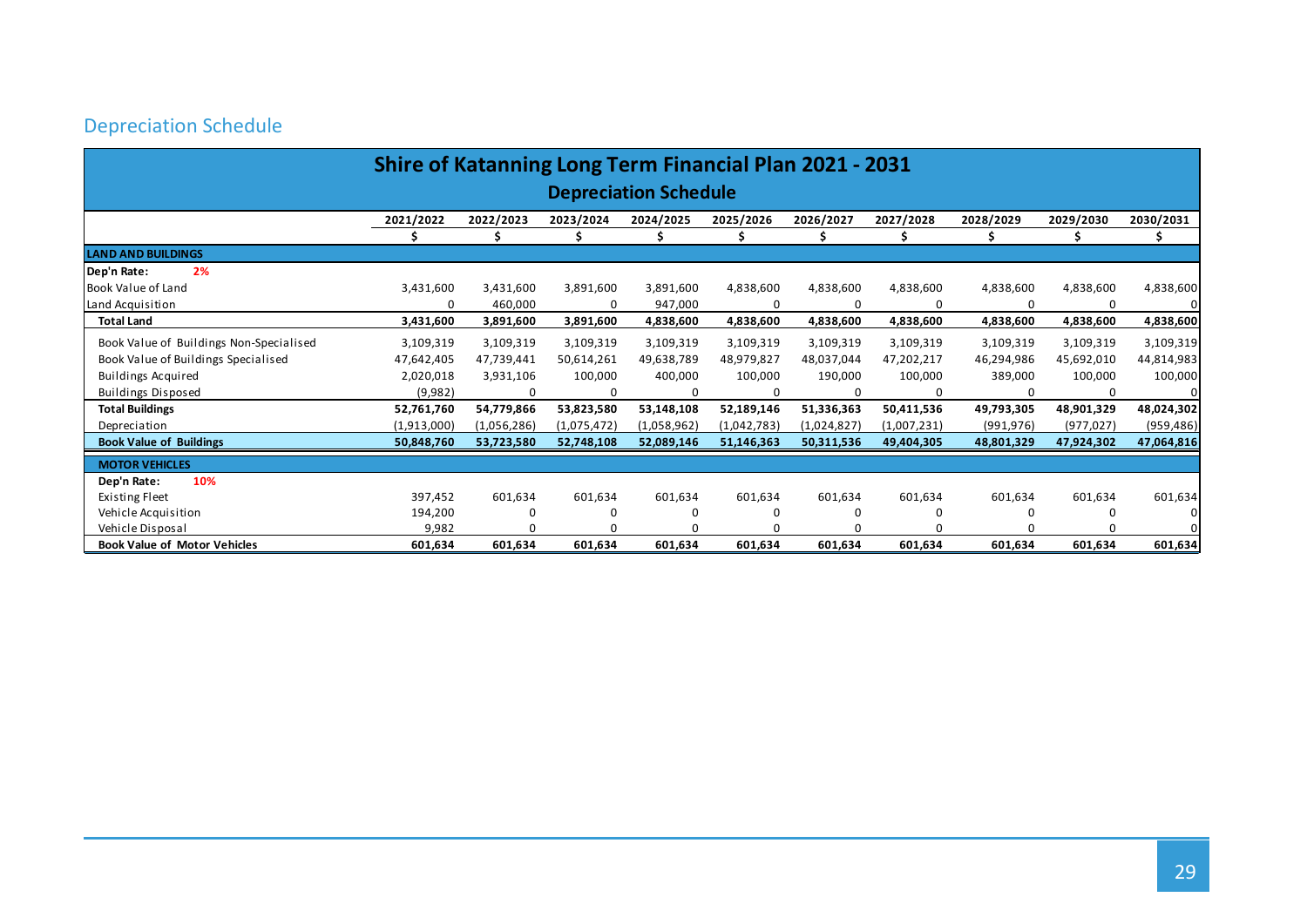| <b>Shire of Katanning Long Term Financial Plan 2021 - 2031</b> |             |             |             |               |               |               |             |             |             |             |  |  |
|----------------------------------------------------------------|-------------|-------------|-------------|---------------|---------------|---------------|-------------|-------------|-------------|-------------|--|--|
| <b>Depreciation Schedule</b>                                   |             |             |             |               |               |               |             |             |             |             |  |  |
|                                                                | 2021/2022   | 2022/2023   | 2023/2024   | 2024/2025     | 2025/2026     | 2026/2027     | 2027/2028   | 2028/2029   | 2029/2030   | 2030/2031   |  |  |
|                                                                | Ś           | \$.         | \$.         | Ś.            | \$            | \$            | Ś.          | \$.         | Ś.          | \$          |  |  |
| PLANT AND EQUIPMENT                                            |             |             |             |               |               |               |             |             |             |             |  |  |
| Existing Plant& Equipment                                      | 5,055,915   | 6,677,775   | 8,753,920   | 10,085,240    | 11,287,218    | 12,258,108    | 13,096,619  | 14,792,052  | 15,632,914  | 16,386,665  |  |  |
| Plant & Equipment Acquisition                                  | 738,422     | 1,451,600   | 579,800     | 708,000       | 571,800       | 303,600       | 1,544,700   | 990,700     | 721,200     | 576,000     |  |  |
| Plant & Equipment Disposal                                     | (111, 464)  | (440,000)   | (149,000)   | (267,000)     | (248,500)     | (29,000)      | (267, 272)  | (426,000)   | (173,000)   | (303, 200)  |  |  |
| <b>Total Plant &amp; Equipment</b>                             | 6,886,141   | 8,892,643   | 10,387,988  | 11,729,508    | 12,813,786    | 13,735,976    | 15,577,315  | 16,560,020  | 17,384,382  | 17,862,733  |  |  |
| Depreciation                                                   | (810,000)   | (740, 358)  | (904, 382)  | (1,043,924)   | (1, 157, 312) | (1,240,991)   | (1,386,897) | (1,528,740) | (1,599,351) | (1,667,466) |  |  |
| Book Value of Motor Vehicles, Plant & Equipment                | 6,677,775   | 8,753,920   | 10,085,240  | 11,287,218    | 12,258,108    | 13,096,619    | 14,792,052  | 15,632,914  | 16,386,665  | 16,796,900  |  |  |
| <b>FURNITURE AND EQUIPMENT</b>                                 |             |             |             |               |               |               |             |             |             |             |  |  |
| 5%<br>Dep'n Rate:                                              |             |             |             |               |               |               |             |             |             |             |  |  |
| Existing Furniture & Equipment                                 | 216,372     | 173,372     | 152,033     | 151,262       | 131,029       | 111,807       | 113,047     | 94,725      | 77,318      | 80,282      |  |  |
| Paintings & Sculptures                                         | 253,400     | 253,400     | 253,400     | 253,400       | 253,400       | 253,400       | 253,400     | 253,400     | 253,400     | 253,400     |  |  |
| Furniture and Equipment Acquired                               | 0           | $\mathbf 0$ | 20,000      | $\mathbf 0$   | $\mathbf 0$   | 20,000        | $\mathbf 0$ | 0           | 20,000      |             |  |  |
| <b>Total Furniture &amp; Equipment</b>                         | 469,772     | 426,772     | 425,433     | 404,662       | 384,429       | 385,207       | 366,447     | 348,125     | 350,718     | 333,682     |  |  |
| Depreciation                                                   | (43,000)    | (21, 339)   | (20, 772)   | (20, 233)     | (19, 221)     | (18, 760)     | (18, 322)   | (17, 406)   | (17,036)    | (16, 684)   |  |  |
| <b>Book Value of Furniture &amp; Equipment</b>                 | 426,772     | 405,433     | 404,662     | 384,429       | 365,207       | 366,447       | 348,125     | 330,718     | 333,682     | 316,998     |  |  |
| <b>TOTAL PROPERTY PLANT AND EQUIPMENT</b>                      |             |             |             |               |               |               |             |             |             |             |  |  |
| Acquisitions LESS Disposals                                    | 2,841,176   | 5,402,706   | 550,800     | 1,788,000     | 423,300       | 484,600       | 1,377,428   | 953,700     | 668,200     | 372,800     |  |  |
| <b>Total</b>                                                   | 61,756,357  | 64,393,063  | 63,125,881  | 62,913,255    | 61,213,436    | 59,478,720    | 58,571,570  | 57,112,820  | 55,242,897  | 53,022,283  |  |  |
| Depreciation                                                   | (2,766,000) | (1,817,982) | (2,000,625) | (2, 123, 119) | (2,219,316)   | (2, 284, 578) | (2,412,450) | (2,538,123) | (2,593,414) | (2,643,637) |  |  |
| <b>Book Value of Total Property Plant and Equipment</b>        | 58,990,357  | 62,575,081  | 61,125,255  | 60,790,136    | 58,994,120    | 57,194,142    | 56,159,120  | 54,574,697  | 52,649,483  | 50,378,647  |  |  |
|                                                                |             |             |             |               |               |               |             |             |             |             |  |  |
| <b>INFRASTRUCTURE (ALL)</b>                                    |             |             |             |               |               |               |             |             |             |             |  |  |
| Existing Infrastructure                                        | 162,185,586 | 161,949,781 | 161,115,544 | 160,035,311   | 159,595,268   | 158,679,910   | 157,807,379 | 156,979,781 | 156,221,608 | 155,540,189 |  |  |
| New Infrastructure Developed                                   | 3,142,650   | 2,056,866   | 1,326,215   | 1,953,856     | 1,468,801     | 1,500,324     | 1,532,011   | 1,588,864   | 1,653,961   | 1,711,161   |  |  |
| <b>Total Infrastructure</b>                                    | 161,949,781 | 161,115,544 | 160,035,311 | 159,595,268   | 158,679,910   | 157,807,379   | 156,979,781 | 156,221,608 | 155,540,189 | 154,926,517 |  |  |
| Depreciation                                                   | (2,891,103) | (2,406,449) | (2,393,899) | (2,384,160)   | (2,372,855)   | (2,359,609)   | (2,347,037) | (2,335,380) | (2,324,833) | (2,315,342) |  |  |
| <b>Book Value Infrastructure</b>                               | 159,058,678 | 158,709,095 | 157,641,412 | 157,211,109   | 156,307,055   | 155,447,770   | 154,632,744 | 153,886,228 | 153,215,356 | 152,611,175 |  |  |
| <b>Total Assets</b>                                            | 218,049,035 | 221,284,176 | 218,766,668 | 218,001,245   | 215,301,175   | 212,641,912   | 210,791,864 | 208,460,925 | 205,864,839 | 202,989,822 |  |  |
| <b>Total Depreciation</b>                                      | (5,657,103) | (4,224,431) | (4,394,524) | (4,507,279)   | (4,592,171)   | (4,644,187)   | (4,759,487) | (4,873,502) | (4,918,247) | (4,958,979) |  |  |
| Depreciation on New Assets                                     | (767, 606)  | (353,054)   | (321, 622)  | (485, 818)    | (366, 272)    | (397, 484)    | (287, 313)  | (351, 976)  | (402, 529)  | (436, 137)  |  |  |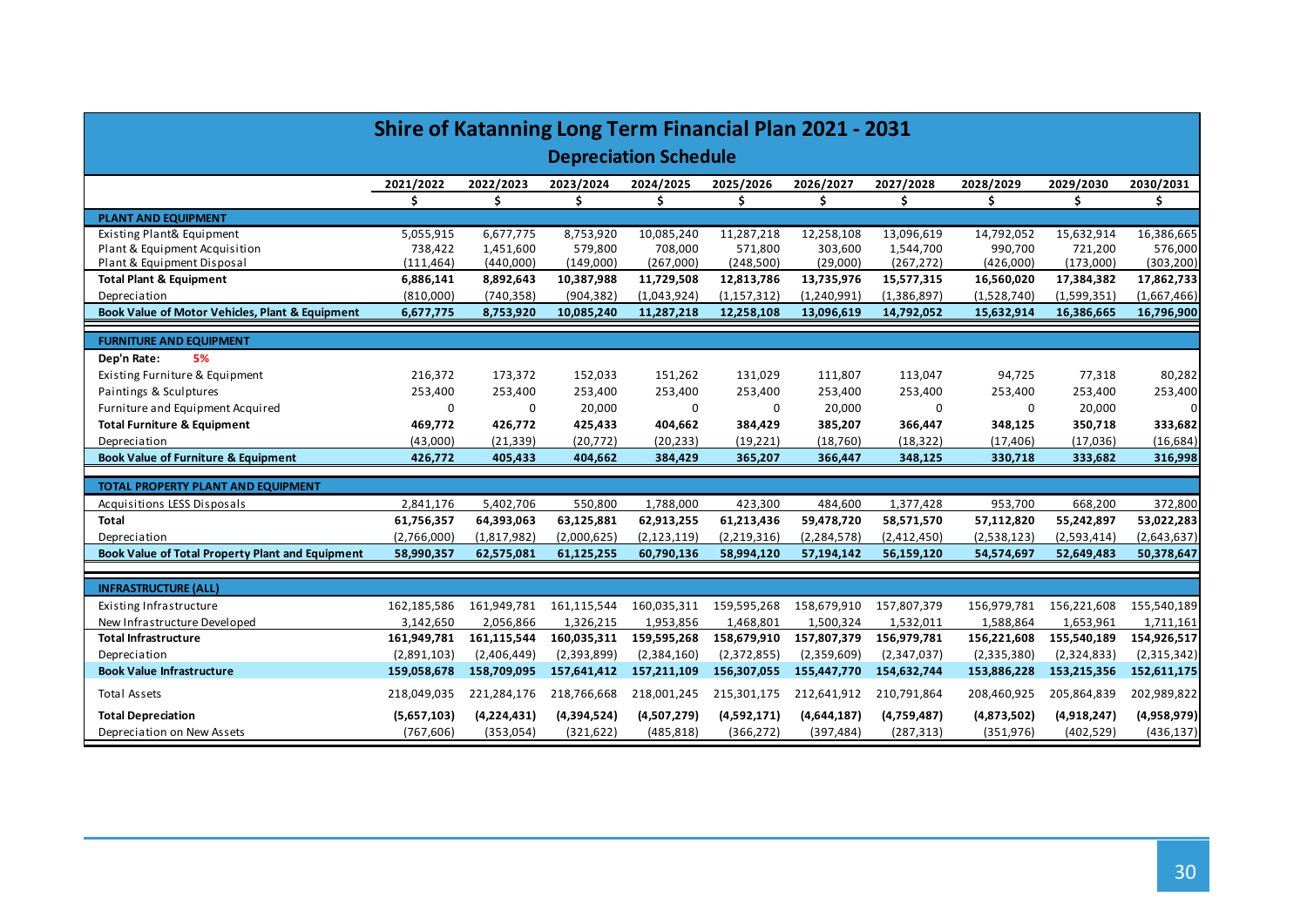## <span id="page-30-0"></span>Scenario modelling and sensitivity analysis

### **RISK ASSESSMENT**

The Shire has ensured that effective risk management practices across Council are aligned within a common framework. Councils Risk Management Strategy positions risk management as a critical driver of process and is supported by values that are practiced by all staff. Risk is considered against the following factors –

- Financial
- Property
- Environmental
- Reputational
- Safety

It provides a holistic, strategic and comprehensive approach to risk management that integrates the risk management activities across the Council and further positions risk management as a critical driver of our internal processes.

The Shire's activities are exposed it to a variety of risks which have been considered in preparing the Long-Term Financial Plan. Asset Management Plans also identify assets that are critical to the Shire's operations and outline specific risk management strategies for these assets.

For specific projects, the ability to accurately define risks over a long period is hampered by uncertainties surrounding the availability of funding such as grants. The availability and the willingness for grants from both State and Federal Government's impose a financial risk to the operations and capital reinvestment in this plan.

### <span id="page-30-1"></span>Implementation and Review of the Long-Term Financial Plan

The Council will consider the content of the Long-Term Financial Plan when preparing the Annual Budget for 2020/21 and subsequent years and it is expected that adopted budgets will be closely aligned with the proposals in the Long-Term Financial Plan and assumptions underpinning this plan.

The Council is confident that the Long-Term Financial Plan will allow the Shire to set priorities within its resourcing capabilities to sustainably deliver the assets and services required by the community.

\*\*\*\*\*\*\*\*\*\*\*\*\*\*\*\*\*\*\*\*\*\*\*\*\*\*\*\*\*\*\*\*\*\*\*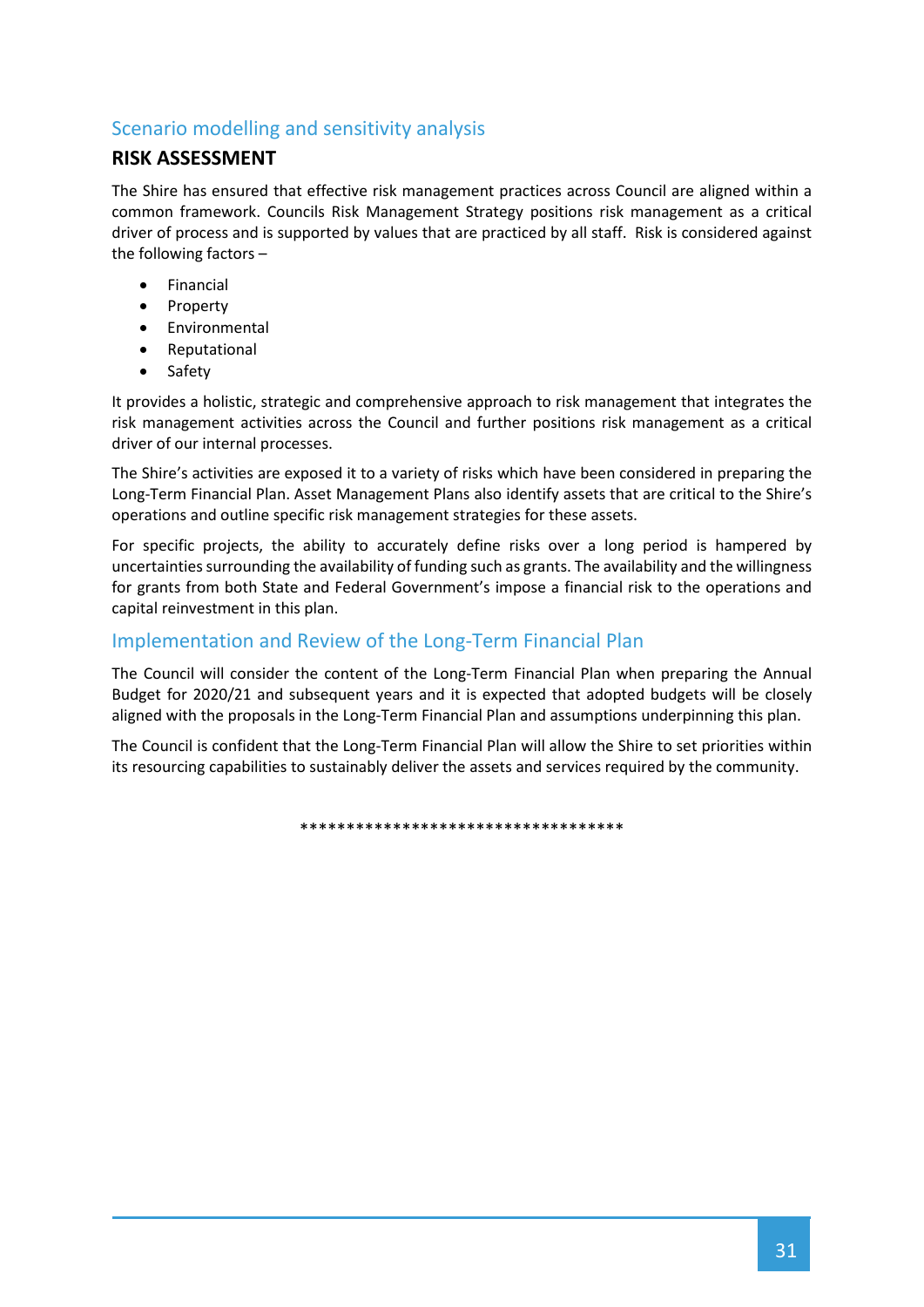# <span id="page-31-0"></span>Attachments & Supporting Documents

### <span id="page-31-1"></span>Attachment 1 - Glossary

**AAS –** Australian Accounting Standards

**ABS** - Australian Bureau of Statistics

**Capital Grants/Contributions** - Payments made to, or "revenues" received for the specified purpose of acquiring, constructing non-current assets. These can be provided by way of grants from governments or contributions from the private sector.

**Capital renewal & replacement expenditure** means expenditure to renew or replace existing assets <sup>1</sup>

**CPI A** – Australia - Consumer Price Index for All Capital Cities in ABS Catalogue No 6401.0

**CPI P** – Perth - Consumer Price Index for Perth in ABS Catalogue No 6401.0

**Depreciation** is the systematic allocation of the depreciable amount of an asset over its useful life. The depreciation method used shall reflect the pattern in which the asset's future economic benefits are expected to be consumed by the entity.

**Gross Domestic Product (GDP)** - Economic trend serries as shown in the Australian Bureau of Statistics Publication 5206.0 - Australian National Accounts.

**Net interest expense** means interest expense less interest received from self-supporting loans. <sup>1</sup>

**Net operating expense** means operating expense excluding net interest expense and depreciation expense;  $1$ 

**NPV** means net present value; <sup>1</sup>

**Operating expense** means the expense that is operating expense for the purposes of the AAS, including net interest expense and depreciation expense.  $1$ 

**Operating revenue** means the revenue that is operating revenue for the purposes of the AAS, excluding —

(a) grants for the development or acquisition of assets; and

(b) contributions for the development or acquisition of assets; and

(c) other comprehensive income. <sup>1</sup>

**Other comprehensive income** has the meaning given in the AAS.<sup>1</sup>

**Own source operating revenue** means revenue from rates and service charges, fees and user charges, reimbursements and recoveries, interest income and profit on disposal of assets .<sup>1</sup>

**Planned capital renewals** means capital renewal and replacement expenditure as estimated in the long-term financial plan.<sup>1</sup>

**Principal and interest** means all principal and interest expenses for borrowings under section 6.20 of the Local Government Act (WA)

**Required capital expenditure** means capital renewal and replacement expenditure as estimated in the asset management plan; 1

**WALGGC** - Western Australian Local Government Grants Commission

#### **References**

<sup>1</sup> Local Government (Financial Management) Regulations 1996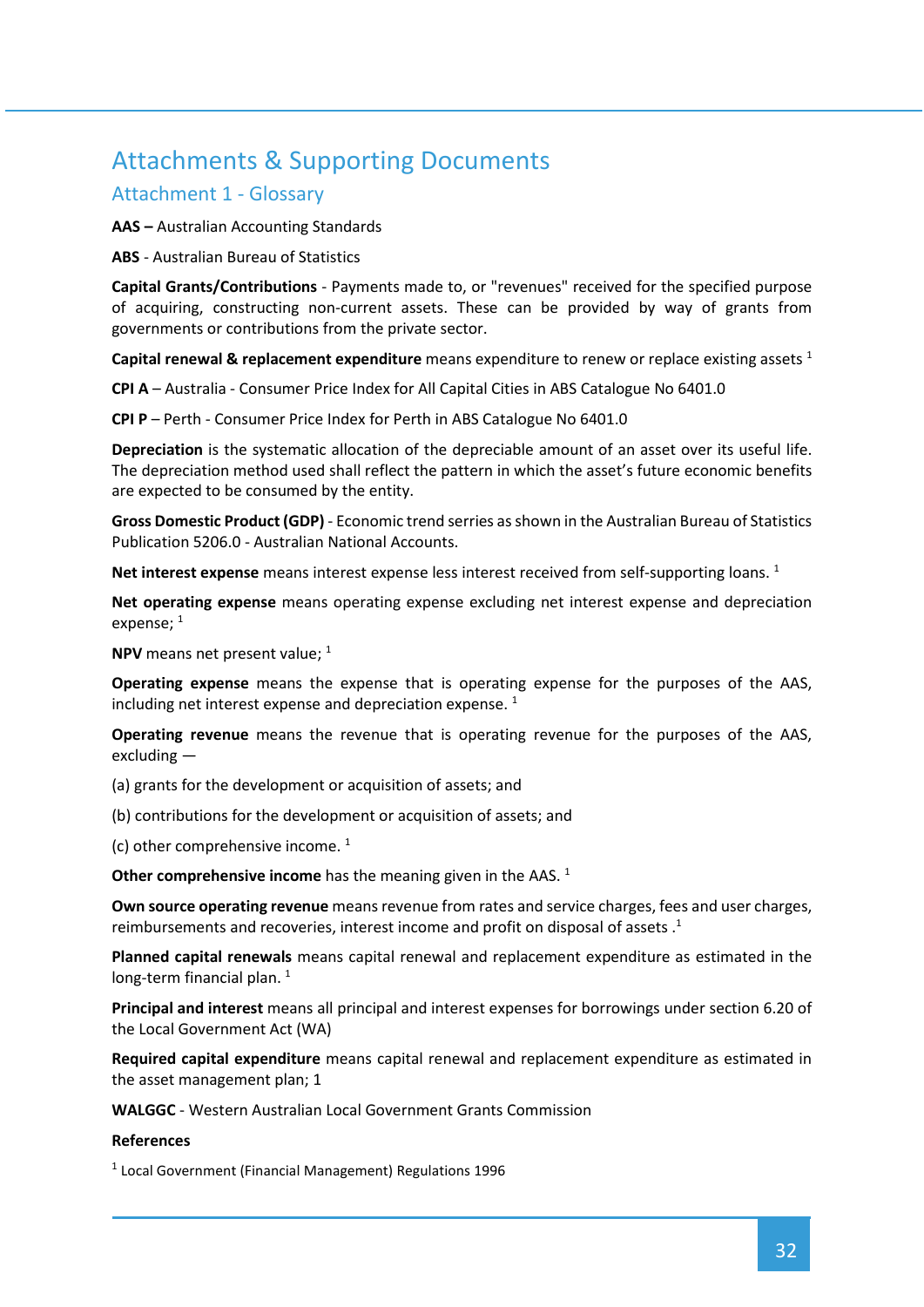<span id="page-32-0"></span>

| <b>FY</b> | <b>Asset Class</b> | <b>Classification</b>                           | <b>Description</b>                                                                               | Category              | <b>Forecast Capital</b><br>Cost |                                                                 | <b>Proposed Funding</b> |                                     |
|-----------|--------------------|-------------------------------------------------|--------------------------------------------------------------------------------------------------|-----------------------|---------------------------------|-----------------------------------------------------------------|-------------------------|-------------------------------------|
|           |                    |                                                 |                                                                                                  |                       | \$                              | <b>Borrowings</b> Capital Grants<br>and<br><b>Contributions</b> | <b>Reserves</b>         | <b>Own Source</b><br><b>Funding</b> |
| FY22/23   | <b>Buildings</b>   | Property, Plant and Equipment                   | Depot Redevelopment Stage 2 (Workshop)                                                           | Renewal / Replacement | \$300,000                       |                                                                 |                         | \$300,000                           |
| FY22/24   | <b>Buildings</b>   | Property, Plant and Equipment                   | <b>Early Childhood Hub</b>                                                                       | <b>New</b>            | \$3,281,106                     | \$3,281,106                                                     |                         |                                     |
|           |                    |                                                 | Market Place Stage 2 (Carpark                                                                    |                       |                                 |                                                                 |                         |                                     |
| FY22/23   | <b>Buildings</b>   | Property, Plant and Equipment Redevelopment)    |                                                                                                  | Upgrade / Expansion   | \$250,000                       |                                                                 |                         | \$250,000                           |
| FY22/23   | <b>Buildings</b>   |                                                 | Property, Plant and Equipment   Decommission/Post Closure Plan Old Yards   Renewal / Replacement |                       | \$100,000                       |                                                                 | \$100,000               | \$0                                 |
| FY23/24   | <b>Buildings</b>   |                                                 | Property, Plant and Equipment   Decommission/Post Closure Plan Old Yards   Renewal / Replacement |                       | \$100,000                       |                                                                 | \$100,000               | \$0\$                               |
| FY24/25   | <b>Buildings</b>   | <b>Property, Plant and Equipment</b>            | Katanning Leisure Centre Outbuildings (Top<br>Oval, Show Facilities)                             | Renewal / Replacement | \$300,000                       |                                                                 |                         | \$300,000                           |
| FY24/25   | <b>Buildings</b>   |                                                 | Property, Plant and Equipment   Decommission/Post Closure Plan Old Yards   Renewal / Replacement |                       | \$100,000                       |                                                                 | \$100,000               | \$0                                 |
| FY25/26   | <b>Buildings</b>   |                                                 | Property, Plant and Equipment Decommission/Post Closure Plan Old Yards Renewal / Replacement     |                       | \$100,000                       |                                                                 | \$100,000               | \$0\$                               |
| FY26/27   | <b>Buildings</b>   | Property, Plant and Equipment Shade Structures) | Katanning Aquatic Centre (Bowl Repaint,                                                          | Renewal / Replacement | \$90,000                        |                                                                 |                         | \$90,000                            |
| FY26/27   | <b>Buildings</b>   |                                                 | Property, Plant and Equipment   Decommission/Post Closure Plan Old Yards   Renewal / Replacement |                       | \$100,000                       |                                                                 | \$100,000               | \$0                                 |
| FY27/28   | <b>Buildings</b>   |                                                 | Property, Plant and Equipment   Decommission/Post Closure Plan Old Yards   Renewal / Replacement |                       | \$100,000                       |                                                                 | \$100,000               | \$0                                 |
| FY28/29   | <b>Buildings</b>   | Property, Plant and Equipment Library Building  |                                                                                                  | Renewal / Replacement | \$289,000                       |                                                                 | \$289,000               | \$0                                 |
| FY28/29   | <b>Buildings</b>   |                                                 | Property, Plant and Equipment   Decommission/Post Closure Plan Old Yards   Renewal / Replacement |                       | \$100,000                       |                                                                 | \$100,000               | \$0\$                               |
|           |                    |                                                 | Property, Plant and Equipment Decommission/Post Closure Plan Old Yards Renewal / Replacement     |                       |                                 |                                                                 |                         |                                     |
| FY29/30   | <b>Buildings</b>   |                                                 |                                                                                                  |                       | \$100,000                       |                                                                 | \$100,000               | \$0\$                               |
| FY30/31   | <b>Buildings</b>   | <b>Property, Plant and Equipment</b>            | Decommission/Post Closure Plan Old Yards Renewal / Replacement                                   |                       | \$100,000                       |                                                                 | \$100,000               | \$0                                 |
|           |                    |                                                 |                                                                                                  |                       |                                 |                                                                 |                         |                                     |
| FY22/23   | Footpaths          | Infrastructure                                  | Footpaths                                                                                        | Renewal / Replacement | \$60,000                        | \$20,000                                                        |                         | \$40,000                            |
| FY23/24   | Footpaths          | nfrastructure                                   | Footpaths                                                                                        | Renewal / Replacement | \$60,000                        | \$20,000                                                        |                         | \$40,000                            |
| FY24/25   | Footpaths          | nfrastructure                                   | Footpaths                                                                                        | Renewal / Replacement | \$60,000                        | \$20,000                                                        |                         | \$40,000                            |
| FY25/26   | Footpaths          | nfrastructure                                   | Footpaths                                                                                        | Renewal / Replacement | \$60,000                        | \$20,000                                                        |                         | \$40,000                            |
| FY26/27   | Footpaths          | Infrastructure                                  | Footpaths                                                                                        | Renewal / Replacement | \$60,000                        | \$20,000                                                        |                         | \$40,000                            |
| FY27/28   | Footpaths          | Infrastructure                                  | Footpaths                                                                                        | Renewal / Replacement | \$60,000                        | \$20,000                                                        |                         | \$40,000                            |
| FY28/29   | Footpaths          | Infrastructure                                  | Footpaths                                                                                        | Renewal / Replacement | \$60,000                        | \$20,000                                                        |                         | \$40,000                            |
| FY29/30   | Footpaths          | Infrastructure                                  | Footpaths                                                                                        | Renewal / Replacement | \$60,000                        | \$20,000                                                        |                         | \$40,000                            |
| FY30/31   | Footpaths          | Infrastructure                                  | Footpaths                                                                                        | Renewal / Replacement | \$60,000                        | \$20,000                                                        |                         | \$40,000                            |

# Attachment 2 – Detailed Capital Works Program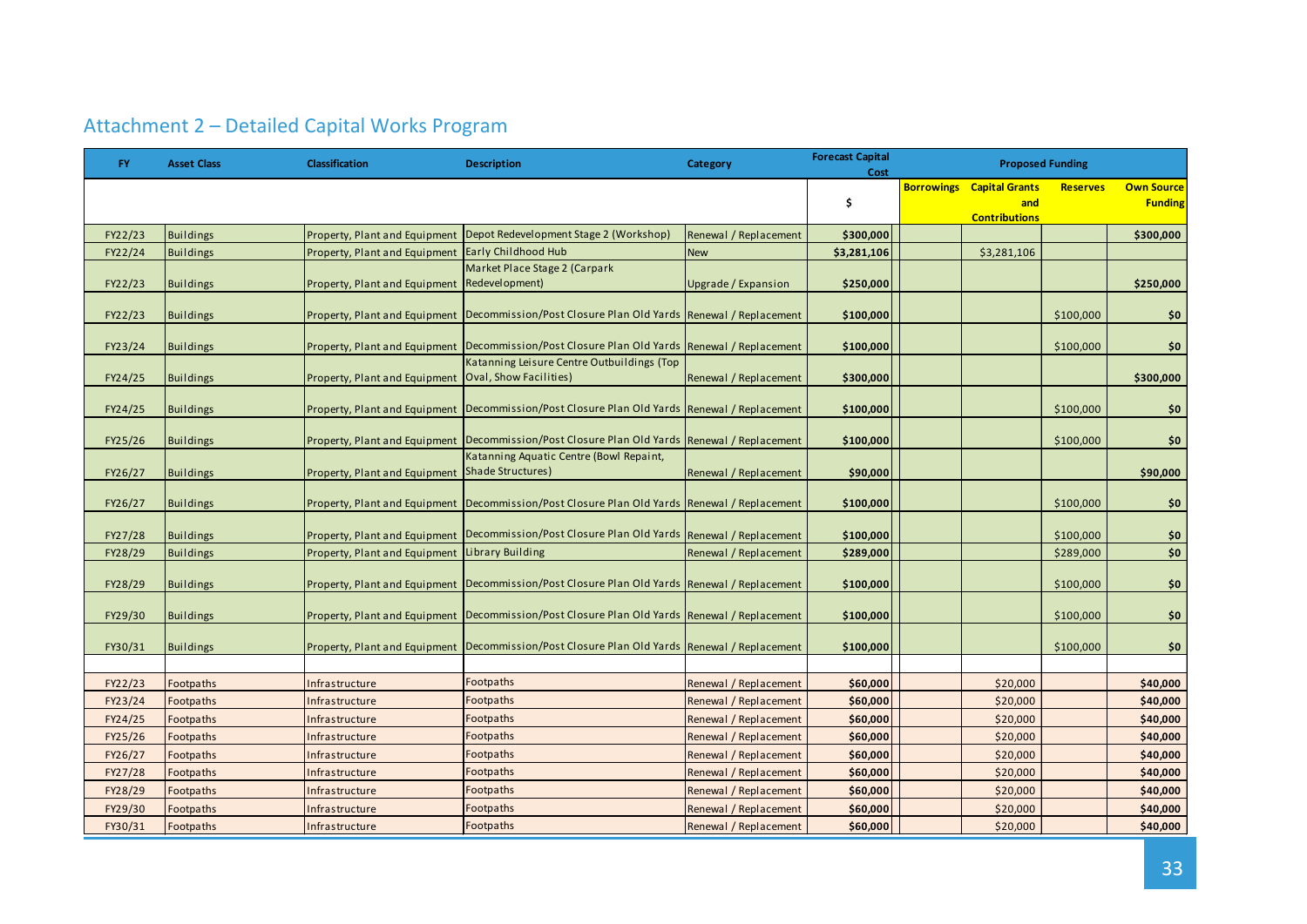| FY.     | <b>Asset Class</b>      | <b>Classification</b>                                     | <b>Description</b>                   | Category              | <b>Forecast Capital</b><br>Cost |           |                                                                 |                 |                                     |
|---------|-------------------------|-----------------------------------------------------------|--------------------------------------|-----------------------|---------------------------------|-----------|-----------------------------------------------------------------|-----------------|-------------------------------------|
|         |                         |                                                           |                                      |                       | \$                              |           | <b>Borrowings Capital Grants</b><br>and<br><b>Contributions</b> | <b>Reserves</b> | <b>Own Source</b><br><b>Funding</b> |
|         |                         |                                                           |                                      |                       |                                 |           |                                                                 |                 |                                     |
| FY23/24 | Furniture and Equipment | Property, Plant and Equipment                             | Christmas Decorations                | Upgrade / Expansion   | \$20,000                        |           |                                                                 | \$20,000        | \$0                                 |
| FY26/27 | Furniture and Equipment | Property, Plant and Equipment                             | Christmas Decorations                | Upgrade / Expansion   | \$20,000                        |           |                                                                 | \$20,000        | \$0                                 |
| FY29/30 | Furniture and Equipment | Property, Plant and Equipment                             | Christmas Decorations                | Upgrade / Expansion   | \$20,000                        |           |                                                                 | \$20,000        | \$0                                 |
|         |                         |                                                           |                                      |                       |                                 |           |                                                                 |                 |                                     |
| FY22/23 | Land                    | Property, Plant and Equipment                             | Market Place Stage 1 (Land Purchase) | <b>New</b>            | \$460,000                       |           |                                                                 |                 | \$460,000                           |
| FY24/25 | Land                    | Property, Plant and Equipment                             | Old Saleyards Rehabilitation         | Renewal / Replacement | \$947,000                       |           |                                                                 |                 | \$947,000                           |
|         |                         |                                                           |                                      |                       |                                 |           |                                                                 |                 |                                     |
| FY22/23 | Other Infrastructure    | Infrastructure                                            | <b>CCTV Upgrade</b>                  | Upgrade / Expansion   | \$25,000                        |           |                                                                 |                 | \$25,000                            |
| FY22/23 | Other Infrastructure    | Infrastructure                                            | Quartermaine Oval                    | Upgrade / Expansion   | \$750,000                       | \$250,000 | \$250,000                                                       | \$250,000       | \$0                                 |
| FY23/24 | Other Infrastructure    | Infrastructure                                            | <b>CCTV Upgrade</b>                  | Upgrade / Expansion   | \$25,000                        |           |                                                                 |                 | \$25,000                            |
| FY24/25 | Other Infrastructure    | Infrastructure                                            | Quartermaine Oval Renewal            | Renewal / Replacement | \$600,000                       |           | \$200,000                                                       | \$100,000       | \$300,000                           |
| FY24/25 | Other Infrastructure    | Infrastructure                                            | <b>CCTV Upgrade</b>                  | Upgrade / Expansion   | \$25,000                        |           |                                                                 |                 | \$25,000                            |
| FY25/26 | Other Infrastructure    | Infrastructure                                            | <b>CCTV Upgrade</b>                  | Upgrade / Expansion   | \$25,000                        |           |                                                                 |                 | \$25,000                            |
| FY26/27 | Other Infrastructure    | Infrastructure                                            | <b>CCTV Upgrade</b>                  | Upgrade / Expansion   | \$25,000                        |           |                                                                 |                 | \$25,000                            |
| FY27/28 | Other Infrastructure    | Infrastructure                                            | <b>CCTV Upgrade</b>                  | Upgrade / Expansion   | \$25,000                        |           |                                                                 |                 | \$25,000                            |
| FY28/29 | Other Infrastructure    | Infrastructure                                            | <b>CCTV Upgrade</b>                  | Upgrade / Expansion   | \$25,000                        |           |                                                                 |                 | \$25,000                            |
| FY29/30 | Other Infrastructure    | Infrastructure                                            | <b>CCTV Upgrade</b>                  | Upgrade / Expansion   | \$25,000                        |           |                                                                 |                 | \$25,000                            |
| FY30/31 | Other Infrastructure    | Infrastructure                                            | <b>CCTV Upgrade</b>                  | Upgrade / Expansion   | \$25,000                        |           |                                                                 |                 | \$25,000                            |
|         |                         |                                                           |                                      |                       |                                 |           |                                                                 |                 |                                     |
| FY22/23 | Plant and Equipment     | Property, Plant and Equipment                             | Plant Replacement Program            | Renewal / Replacement | \$1,011,600                     | \$0       |                                                                 | \$515,916       | \$495,684                           |
| FY23/24 | Plant and Equipment     | Property, Plant and Equipment                             | Plant Replacement Program            | Renewal / Replacement | \$430,800                       | \$0       |                                                                 | \$219,708       | \$211,092                           |
| FY24/25 | Plant and Equipment     | Property, Plant and Equipment                             | Plant Replacement Program            | Renewal / Replacement | \$441,000                       | \$0       |                                                                 | \$224,910       | \$216,090                           |
| FY25/26 | Plant and Equipment     | Property, Plant and Equipment                             | Plant Replacement Program            | Renewal / Replacement | \$323,300                       | \$0       |                                                                 | \$164,883       | \$158,417                           |
| FY26/27 | Plant and Equipment     | Property, Plant and Equipment   Plant Replacement Program |                                      | Renewal / Replacement | \$274,600                       | \$0       |                                                                 | \$140,046       | \$134,554                           |
| FY27/28 | Plant and Equipment     | Property, Plant and Equipment                             | Plant Replacement Program            | Renewal / Replacement | \$1,277,428                     | $$0$$     |                                                                 | \$651,488       | \$625,940                           |
| FY28/29 | Plant and Equipment     | Property, Plant and Equipment                             | Plant Replacement Program            | Renewal / Replacement | \$564,700                       | \$0       |                                                                 | \$287,997       | \$276,703                           |
| FY29/30 | Plant and Equipment     | Property, Plant and Equipment Plant Replacement Program   |                                      | Renewal / Replacement | \$520,200                       | \$0       |                                                                 | \$265,302       | \$254,898                           |
| FY30/31 | Plant and Equipment     | Property, Plant and Equipment Plant Replacement Program   |                                      | Renewal / Replacement | \$403,000                       | \$0       |                                                                 | \$205,530       | \$197,470                           |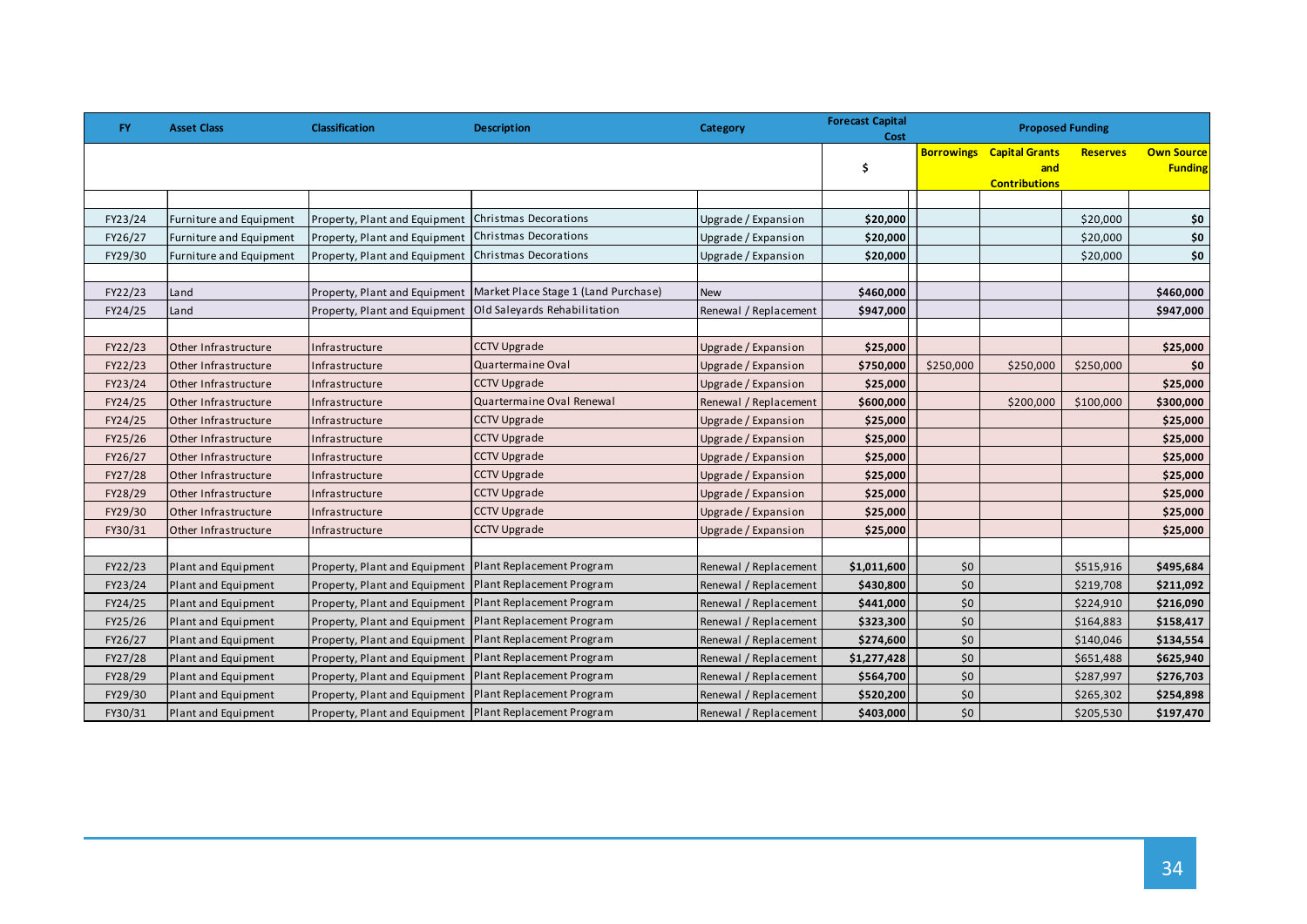| <b>FY</b> | <b>Asset Class</b> | <b>Classification</b> | <b>Description</b>  | Category              | <b>Forecast Capital</b><br>Cost | <b>Proposed Funding</b> |                                                                 |                 |                                     |
|-----------|--------------------|-----------------------|---------------------|-----------------------|---------------------------------|-------------------------|-----------------------------------------------------------------|-----------------|-------------------------------------|
|           |                    |                       |                     |                       |                                 |                         | <b>Borrowings</b> Capital Grants<br>and<br><b>Contributions</b> | <b>Reserves</b> | <b>Own Source</b><br><b>Funding</b> |
|           |                    |                       |                     |                       |                                 |                         |                                                                 |                 |                                     |
| FY22/23   | Roads              | Infrastructure        | Capital Works Roads | Renewal / Replacement | \$1,221,866                     | \$0                     | \$476,529                                                       | \$0             | \$745,338                           |
| FY23/24   | Roads              | Infrastructure        | Capital Works Roads | Renewal / Replacement | \$1,241,215                     | \$0                     | \$480,567                                                       | \$0             | \$760,648                           |
| FY24/25   | Roads              | Infrastructure        | Capital Works Roads | Renewal / Replacement | \$1,268,856                     | \$0\$                   | \$492,581                                                       | \$0             | \$776,275                           |
| FY25/26   | Roads              | Infrastructure        | Capital Works Roads | Renewal / Replacement | \$1,383,801                     | \$0                     | \$496,824                                                       | \$0\$           | \$886,977                           |
| FY26/27   | Roads              | Infrastructure        | Capital Works Roads | Renewal / Replacement | \$1,415,324                     | \$0                     | \$501,173                                                       | \$0\$           | \$914,151                           |
| FY27/28   | Roads              | Infrastructure        | Capital Works Roads | Renewal / Replacement | \$1,447,011                     | \$0                     | \$505,630                                                       | \$0             | \$941,380                           |
| FY28/29   | Roads              | Infrastructure        | Capital Works Roads | Renewal / Replacement | \$1,503,864                     | \$0                     | \$510,199                                                       | \$0\$           | \$993,665                           |
| FY29/30   | Roads              | Infrastructure        | Capital Works Roads | Renewal / Replacement | \$1,568,961                     | \$0                     | \$522,954                                                       | \$0             | \$1,046,006                         |
| FY30/31   | Roads              | Infrastructure        | Capital Works Roads | Renewal / Replacement | \$1,626,161                     | \$0\$                   | \$527,755                                                       | \$0\$           | \$1,098,406                         |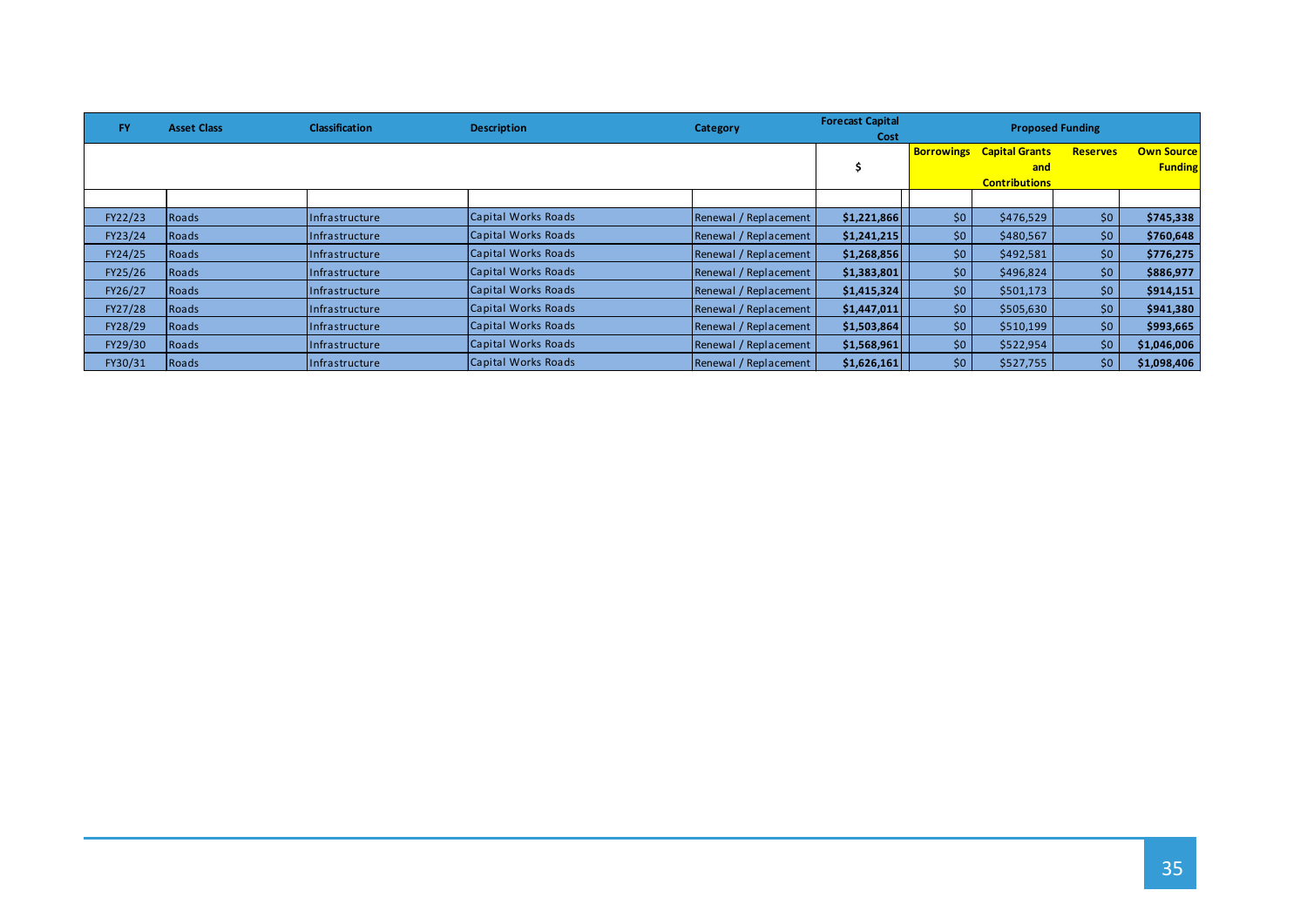<span id="page-35-0"></span>

| <b>Plant Description</b>                            | Asset No.             | Rego                         | <b>Plant No</b> | 2022/2023 | 2023/2024 | 2024/2025        | 2025/2026 | 2026/2027 | 2027/2028 | 2028/2029       | 2029/2030 | 2030/2031 | FY31/32             | FY32/33       | FY33/34             | FY34/35                |
|-----------------------------------------------------|-----------------------|------------------------------|-----------------|-----------|-----------|------------------|-----------|-----------|-----------|-----------------|-----------|-----------|---------------------|---------------|---------------------|------------------------|
| <b>MOTOR VEHICLES</b>                               |                       | -S                           |                 |           | Ŝ         |                  |           | -S        |           |                 | -S        |           | s.                  | \$.           | Ś                   | Ś                      |
| TOYOTA PRADO VX WAGON - CEO                         | MV130                 |                              |                 | 65,000    |           | $\Omega$         | 65,000    |           | $\Omega$  | 65,000          |           |           | 65,000              |               | 65,000              | $\circ$                |
| TOYOTA CAMRY - POOL                                 | <b>MV123</b>          |                              |                 | 30,000    | $\Omega$  | $\Omega$         | 30,000    |           | $\Omega$  | 30,000          |           |           | $\Omega$            | 30,000        | $\Omega$            | 30,000                 |
| <b>TOYOTA HIACE VAN</b>                             | <b>MV105</b>          | <b>KA694</b>                 | P776            |           | 40,000    |                  |           |           |           | 40,000          |           |           | 35,000              |               | $\Omega$            |                        |
| HOLDEN COLORADO UTE (RANGER)                        | <b>MV112</b>          | KA25235                      | P789            |           |           |                  | 38,600    |           |           |                 | 38,600    |           | $\Omega$            | 36,000        | $\Omega$            | 36,000                 |
| MAZDA CX5                                           | <b>MV130</b>          | <b>KA03</b>                  | P832            | 35,000    |           |                  | 35,000    |           |           | 35,00           |           |           | $\Omega$            | 34,000        | $\Omega$            | 34,000                 |
| <b>ISUZU D-MAX</b>                                  |                       | <b>KA108</b>                 | P846            |           | 36,000    |                  |           |           |           | 36,00           |           |           | 49,000              |               | $\Omega$            | $\mathbf 0$            |
| <b>ISUZU MUX</b>                                    | MV114                 | <b>KA09</b>                  | P847            | 35,000    |           |                  | 35,000    |           |           | 35,000          |           |           |                     | 23,000        |                     | $\mathbf 0$            |
| <b>TOYOTA HILUX</b>                                 |                       | <b>KA369</b>                 | P851            |           | 38,600    |                  |           |           | 38,600    |                 |           |           | $\Omega$            | 23,000        | $\Omega$            | $\Omega$               |
| MAZDA CX5                                           |                       | <b>KA673</b>                 | P863            |           |           |                  |           |           | 37,000    |                 |           |           | 36,000              |               | $\circ$<br>$\Omega$ | $\circ$                |
| <b>TOYOTA RAV 4</b><br><b>TOYOTA HILUX</b>          | <b>MV129</b>          | <b>KA472</b><br><b>KA566</b> | P864<br>P849    |           |           | 37,000<br>38,600 |           |           |           | 37,00<br>38,600 |           |           | 36,000<br>$\Omega$  |               | $\Omega$            | 36,000<br>30,000       |
| <b>MAZDA TRAY TOP</b>                               | <b>HP18</b>           | <b>KA537</b>                 | P135            |           |           |                  | 38,600    |           |           |                 |           |           | $\Omega$            |               |                     |                        |
| <b>FORD RANGER UTE</b>                              | <b>MV82</b>           | 1EKH462                      | P743            |           | 38,600    |                  |           |           |           |                 |           |           | $\Omega$            |               |                     | $\Omega$               |
| HOLDEN COLORADE CREW CAB                            | <b>MV115</b>          | <b>KA126</b>                 | P793            |           |           |                  |           |           | 38,600    |                 |           |           | $\Omega$            |               |                     | $\Omega$               |
| MAZDA BT50                                          | <b>MV120</b>          | <b>KA533</b>                 | P817            |           |           | 49,000           |           |           |           |                 |           |           | $\Omega$            | 5,500         | $\Omega$            | $\Omega$               |
| <b>ISUZU D-MAX</b>                                  |                       | <b>KA277</b>                 | P853            |           |           | 38,600           |           |           |           |                 | 38,600    |           | $\circ$             |               | 22,000              | $\mathbf 0$            |
| <b>TOYOTA HILUX</b>                                 |                       | KA24568                      | P854            |           | 38,600    |                  |           |           | 38,60     |                 |           |           | $\circ$             | 220,000       |                     | $\Omega$               |
| <b>HYUNDAI STARIA</b>                               |                       | <b>KA457</b>                 | P856            |           |           | 40,000           |           |           | 40,000    |                 |           | 40,000    | $\circ$             |               | $\Omega$            | $\circ$                |
| <b>OTHER PLANT</b>                                  |                       |                              |                 |           |           |                  |           |           |           |                 |           |           | $\Omega$            |               |                     | $\mathbf 0$            |
| PEDESTRIAN ROLLER                                   | P6106                 | <b>KA8838</b>                | P573            |           |           |                  |           |           |           |                 |           |           | $\circ$             |               | $\Omega$            | $\mathsf{o}$           |
| <b>GRAFFITI TRAILER</b>                             | <b>PE67</b>           | 1TJH089                      | P593            |           |           |                  |           |           |           | 5,50            |           |           | $\Omega$            | $\Omega$      | $\Omega$            | $\Omega$               |
| TRAILERS - BUSHFIRE                                 |                       |                              |                 |           |           |                  |           |           |           | 5,000           | 5,000     |           | $\Omega$            | $\Omega$      | $\Omega$            | $\mathsf{o}$           |
| <b>GENERATOR 60KVA</b>                              | <b>PE145</b>          |                              | P692            |           | 17,00     |                  |           |           |           |                 |           |           | $\circ$             | 5,000         | $\Omega$            | $\mathbf 0$            |
| <b>VOLVO EXCAVATOR</b>                              | PE146                 | P699                         |                 |           |           | 220,000          |           |           |           |                 |           |           | $\Omega$            |               | $\Omega$            | $\Omega$               |
| TRAILER MOUNTED CHERRY PICKER                       | <b>PE159</b>          | KA13733                      | P712            |           |           | 42.000           |           |           |           |                 |           |           | $\Omega$            | n             | $\Omega$            | $\Omega$               |
| <b>GENERATOR 30KVA</b>                              | P736                  |                              | P736            |           | 17,000    |                  |           |           |           |                 |           |           | $\circ$             |               |                     | $\Omega$               |
| <b>TRAILER FOR COMPRESSOR</b>                       | PE171                 | 1TNR027                      | P805            |           |           |                  |           |           |           | 5,000           |           |           | $\Omega$            |               |                     | $\Omega$               |
| TANDEM TRAILER WATER TANK                           | <b>PE188</b>          | KA13817                      | <b>P808</b>     |           |           |                  | 8,000     |           |           |                 |           |           | $\Omega$            | $\Omega$      | $\Omega$            | $\Omega$               |
| <b>MOWMASTER</b><br><b>HONDA INVERTER GENERATOR</b> | <b>PE157</b>          |                              | P861            |           |           | 1,800            | 6,000     |           |           |                 |           | 6,000     | 36,000              | $\Omega$      | $\circ$<br>$\Omega$ | 36,000                 |
| <b>MOWER GENERAL</b>                                |                       |                              | P557            |           | 5.000     |                  |           | 5,000     |           |                 | 5,000     |           | 34,000              |               | $\Omega$            | 34,000                 |
| <b>TORO MOWER</b>                                   | PE101                 |                              | P679            |           |           |                  |           |           |           | 60,000          |           |           |                     |               | $\Omega$            |                        |
| <b>ISUZU NPR300</b>                                 | PE183                 | KA24799                      | P753            |           |           | 75,000           |           |           |           |                 |           |           | $\mathbf 0$         |               |                     | 70,000                 |
| JD 1585 MOWER                                       | PE196                 | KA25148                      | P775            | 50,000    |           |                  |           |           |           |                 |           |           | $\Omega$            |               | $\Omega$            | 75,000                 |
| <b>CASE IH TRACTOR</b>                              | <b>PE198</b>          | KA25188                      | P778            |           |           |                  |           |           |           |                 | 40,000    |           | $\Omega$            | $\Omega$      | $\Omega$            | 75,000                 |
| PERUZZO TOWED MOWER                                 | PE197                 |                              | P782            |           |           |                  |           | 24,000    |           |                 |           |           | $\Omega$            | $\Omega$      | $\Omega$            | $\mathsf{o}$           |
| <b>CAGED TRAILER</b>                                |                       | KA13635                      | P809            |           | 4,000     |                  |           |           |           |                 |           |           | $\Omega$            |               | $\Omega$            | $\Omega$               |
| JD MOWER                                            | PE210                 | KA25498                      | P831            |           | 50,000    |                  |           |           |           |                 | 50.00     |           | $\Omega$            |               | $\Omega$            | $\Omega$               |
| MITSUBISHI CANTER                                   | <b>PE215</b>          | KA0287                       | P844            |           |           |                  |           |           | 75,000    |                 |           |           | $\circ$             |               |                     | $\mathbf 0$            |
| <b>MITSUBISHI CANTER</b>                            |                       | KA24951                      | P845            |           |           |                  |           |           | 75,000    |                 |           |           | $\Omega$            |               |                     | $\Omega$               |
| <b>TOYOTA HILUX</b>                                 |                       | KA24621                      | P850            |           |           | 34,000           |           |           |           |                 | 34,00     |           | $\Omega$            |               | $\Omega$            | $\Omega$               |
| <b>STEEL ROLLER</b>                                 | P6163                 | KA10732                      | P234            |           |           |                  |           |           |           |                 | 150,00    |           | 5,000               |               | $\Omega$            | 5,000                  |
| <b>HINO TIP TRUCK</b>                               | <b>P1</b>             | KA11363                      | <b>P500</b>     | 280,00    |           |                  |           |           |           |                 |           | 280,000   | $\Omega$            |               |                     | $\Omega$               |
| PORTABLE TOILET                                     | PE109                 | KA13648                      | P690            | 8,000     |           |                  |           |           |           |                 |           |           | $\Omega$            | $\Omega$      | 270,000             | $\Omega$               |
| CAT 924H LOADER                                     | PE124                 | KA24397                      | P693            | 280,000   |           |                  |           |           |           |                 |           |           | $\Omega$            | $\Omega$      |                     | $\Omega$               |
| <b>MULTI TYRED ROLLER</b>                           | <b>PE154</b><br>PE167 | KA24434                      | P706<br>P718    |           |           | 20,000           | 200,000   |           |           |                 |           |           | 200,000             |               |                     | $\mathbf 0$<br>$\circ$ |
| <b>KANGA LOADER</b><br><b>EXCAVATOR</b>             | PE176                 | KA24702                      | P734            |           | 60,000    |                  |           |           |           |                 |           |           | O                   |               | $\Omega$            | $\mathsf{o}$           |
| <b>PRIME MOVER</b>                                  | <b>PE175</b>          | KA24635                      | P735            | 270,000   |           |                  |           |           |           |                 |           |           | $\mathbf 0$         |               | $\Omega$            | $\mathsf{o}$           |
| <b>SEMI TRAILER</b>                                 | <b>PE177</b>          | AU17029                      | P737            |           |           |                  |           | 130,000   |           |                 |           |           | $\Omega$            | $\Omega$      | $\circ$             | $\mathsf{o}$           |
| <b>SKID STEER LOADER</b>                            | <b>PE179</b>          | KA24719                      | P741            |           |           |                  |           |           |           |                 |           | 200,000   | $\Omega$            |               | $\Omega$            | $\Omega$               |
| <b>SWEEPER-SCRUBBER</b>                             | PE186                 | KA24905                      | P756            |           | 135,000   |                  |           |           |           |                 |           |           | $\circ$             | $\Omega$      | $\Omega$            | $\Omega$               |
| <b>FARMALL TRACTOR</b>                              | <b>PE195</b>          | KA25138                      | P777            |           |           |                  |           | 94,600    |           |                 |           |           | $\Omega$            |               |                     | $\Omega$               |
| <b>ISUZU SWEEPER</b>                                | <b>PE202</b>          | KA25293                      | P790            | 310,000   |           |                  |           |           |           |                 | 310,000   |           | $\circ$             |               | $\Omega$            | $\mathbf 0$            |
| <b>HINO SIDE TIPPER</b>                             | <b>PE205</b>          | KA1993                       | P794            |           |           |                  |           |           | 280,000   |                 |           |           | $\Omega$            | $\Omega$      | $\Omega$            | $\mathsf{o}$           |
| <b>FUEL TRAILER</b>                                 | <b>PE174</b>          | KA13761                      | P804            |           | 50,000    |                  |           |           |           |                 |           |           | $\Omega$            | $\circ$       |                     | $\mathbf 0$            |
| JD 670G GRADER                                      | <b>PE209</b>          | KA25381                      | P825            |           |           |                  |           |           |           | 370,00          |           |           | $\Omega$            | $\Omega$      | 50,000              | $\Omega$               |
| <b>CASE FEL</b>                                     | PE213                 | KA25381                      | P836            |           |           |                  |           |           | 300,000   |                 |           |           | $\Omega$            | $\Omega$      |                     | $\mathbf 0$            |
| MITSUBISHI CANTER                                   |                       | KA1337                       | P862            |           |           |                  |           |           |           | 70,00           |           |           | 280,000             |               |                     | $\circ$                |
| <b>FORD RANGER UTE</b>                              | <b>PE66</b>           | KA130                        | P152            | 38,60     |           |                  | 38,600    |           |           | 38,60           |           |           |                     |               |                     |                        |
| <b>FIRE FIGHTER TRAILER</b>                         |                       | KA13519                      | P824            |           |           |                  |           |           | 8.500     |                 |           |           | $\Omega$            |               | $\Omega$            | $\mathbf 0$            |
| <b>CAT COMPACTOR</b>                                | PE173                 |                              | P852            |           |           |                  |           |           | 563,400   |                 |           |           | $\mathbf 0$         |               | 0                   | $\circ$                |
| <b>SALEYARDS GENERATOR</b>                          | PE119                 |                              | P691            |           |           |                  | 27,000    |           |           |                 |           |           | $\Omega$            | $\Omega$<br>C | $\circ$<br>$\Omega$ | $\circ$                |
| <b>CAT SKID STEER</b>                               | PE211                 | KA25223                      | P835<br>P858    |           |           | 62,000           |           |           |           | 70,000          |           |           | $\circ$<br>$\Omega$ | 20,000        | $\circ$             | $\Omega$<br>$\Omega$   |
| MITSUBISHI CANTER<br>Small Plant                    |                       | KA1808                       |                 | \$50,000  | \$50,000  | \$50,000         | \$50,000  | \$50,000  | \$50,000  | \$50,000        | \$50,000  | \$50,000  | \$50,000            | \$50,000      | \$50,000            | \$50,000               |
| <b>TOTAL PURCHASE PRICE</b>                         |                       |                              |                 | 1,451,600 | 579,800   | 708,000          | 571,800   | 303,600   | 1,544,700 | 990,700         | 721,200   | 576,000   | 961,000             | 535,500       | 517,000             | 511,000                |
|                                                     |                       |                              |                 |           |           |                  |           |           |           |                 |           |           |                     |               |                     |                        |

# Attachment 3 – Plant Replacement Program - Purchases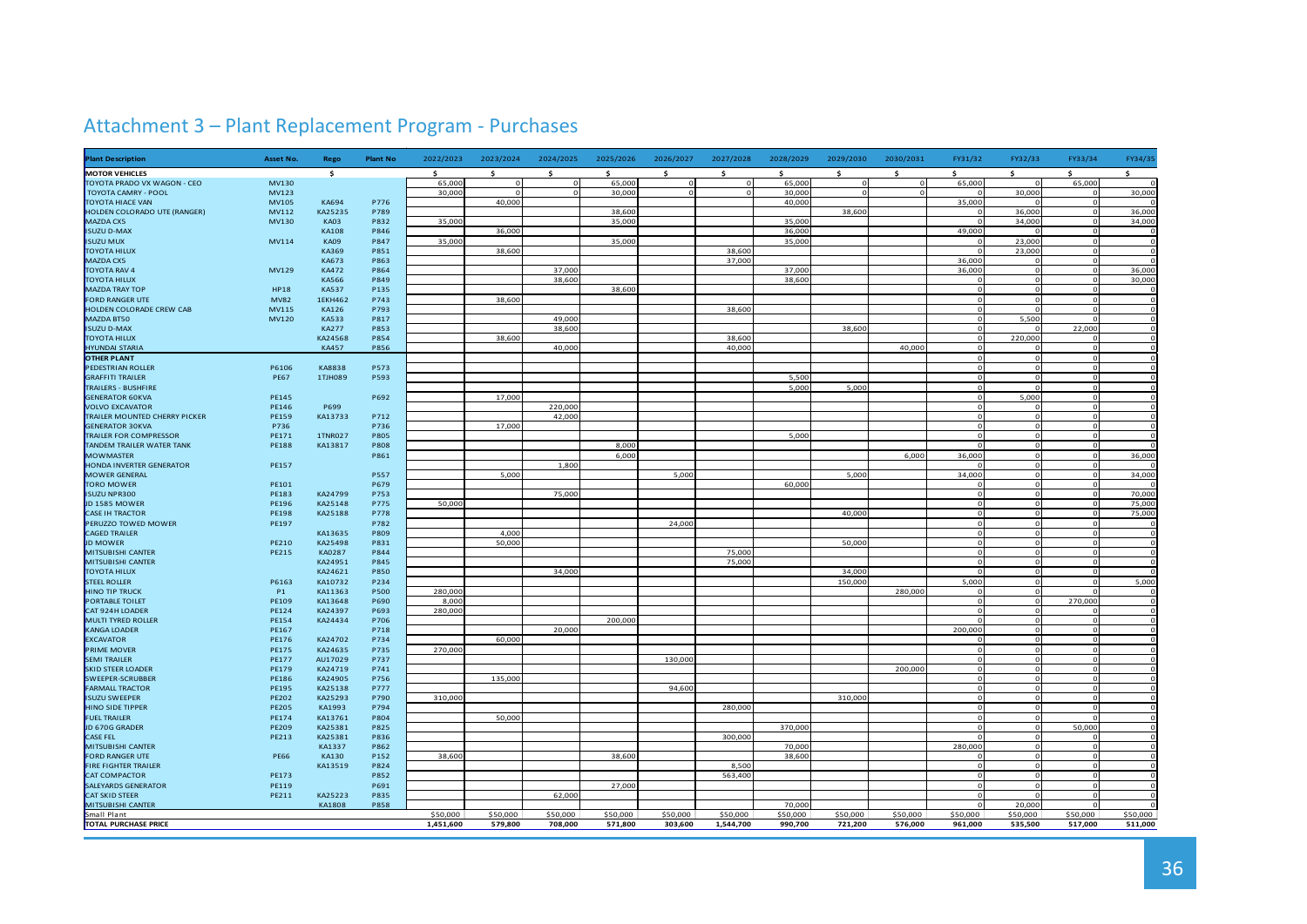<span id="page-36-0"></span>

| <b>Plant Description</b>                | Asset No.             | Rego                        | <b>Plant No</b> | 2022/2023            | 2023/2024 | 2024/2025 | 2025/2026 | 2026/2027 | 2027/2028 | 2028/2029            | 2029/2030 | 2030/2031    |
|-----------------------------------------|-----------------------|-----------------------------|-----------------|----------------------|-----------|-----------|-----------|-----------|-----------|----------------------|-----------|--------------|
| <b>MOTOR VEHICLES</b>                   |                       | \$                          |                 | $\ddot{\phantom{0}}$ | \$        | Š.        |           | \$        | \$        | $\ddot{\phantom{0}}$ | \$.       | Ś            |
| TOYOTA PRADO VX WAGON - CEO             | MV130                 |                             |                 | 53,000               | $\circ$   |           | 53,000    | o         | 0         | 53,000               | $\circ$   | $\mathsf 0$  |
| TOYOTA CAMRY - POOL                     | MV123                 |                             |                 | 14,000               | $\Omega$  | $\Omega$  | 14,000    | $\Omega$  | $\Omega$  | 14,000               | $\circ$   | $\mathsf{o}$ |
| <b>TOYOTA HIACE VAN</b>                 | <b>MV105</b>          | KA694                       | P776            |                      | 23,000    |           |           |           |           | 23,000               | 19,000    |              |
| HOLDEN COLORADO UTE (RANGER)            | MV112                 | KA25235                     | P789            | 30,000               |           |           | 19,000    |           |           | 30,000               |           |              |
| MAZDA CX5                               | MV130                 | <b>KA03</b>                 | P832            |                      | 25,000    |           | 30,000    |           |           | 25,000               |           |              |
| <b>ISUZU D-MAX</b><br><b>ISUZU MUX</b>  | MV114                 | <b>KA108</b><br><b>KA09</b> | P846<br>P847    | 25,000               |           |           | 25,000    |           |           |                      |           |              |
| <b>TOYOTA HILUX</b>                     |                       | KA369                       | P851            |                      | 17,000    |           |           |           | 7,272     | 25,000               |           |              |
| <b>MAZDA CX5</b>                        |                       | KA673                       | P863            |                      |           |           |           |           | 20,000    |                      |           |              |
| <b>TOYOTA RAV 4</b>                     | MV129                 | <b>KA472</b>                | P864            |                      |           | 32,000    |           |           |           | 32,000               |           |              |
| <b>TOYOTA HILUX</b>                     |                       | <b>KA566</b>                | P849            |                      |           | 29,000    |           |           |           | 29,000               |           |              |
| <b>MAZDA TRAY TOP</b>                   | <b>HP18</b>           | <b>KA537</b>                | P135            |                      |           |           | 16,000    |           |           |                      |           |              |
| <b>FORD RANGER UTE</b>                  | <b>MV82</b>           | 1EKH462                     | P743            |                      | 7,000     |           |           |           |           |                      |           |              |
| HOLDEN COLORADE CREW CAB                | MV115                 | KA126                       | P793            |                      |           |           |           |           | 7,000     |                      |           |              |
| <b>MAZDA BT50</b>                       | <b>MV120</b>          | KA533                       | P817            |                      |           | 35,000    |           |           |           |                      |           |              |
| <b>ISUZU D-MAX</b>                      |                       | <b>KA277</b>                | P853            |                      |           | 16,000    |           |           |           |                      | 16,000    |              |
| <b>TOYOTA HILUX</b>                     |                       | KA24568                     | P854            |                      | 25,000    |           |           |           | 25,000    |                      |           |              |
| <b>HYUNDAI STARIA</b>                   |                       | <b>KA457</b>                | P856            |                      |           | 23,000    |           |           | 23,000    |                      |           | 23,000       |
| <b>OTHER PLANT</b>                      |                       |                             |                 |                      |           |           |           |           |           |                      |           |              |
| PEDESTRIAN ROLLER                       | P6106                 | KA8838                      | P573            | 3,000                |           |           |           |           |           |                      |           |              |
| <b>GRAFFITI TRAILER</b>                 | <b>PE67</b>           | 1TJH089                     | P593            |                      |           |           |           |           |           | 1,000                |           |              |
| <b>TRAILERS - BUSHFIRE</b>              |                       |                             |                 |                      |           |           |           |           |           |                      |           |              |
| <b>GENERATOR 60KVA</b>                  | PE145                 |                             | P692            |                      | 5,000     |           |           |           |           |                      |           |              |
| <b>VOLVO EXCAVATOR</b>                  | PE146                 | P699                        |                 |                      |           | 45,000    |           |           |           |                      |           |              |
| TRAILER MOUNTED CHERRY PICKER           | PE159                 | KA13733                     | P712            |                      |           | 18,000    |           |           |           |                      |           |              |
| <b>GENERATOR 30KVA</b>                  | P736                  |                             | P736            |                      | 5,000     |           |           |           |           |                      |           |              |
| <b>TRAILER FOR COMPRESSOR</b>           | PE171                 | 1TNR027                     | P805            |                      |           |           |           |           |           |                      |           |              |
| <b>TANDEM TRAILER WATER TANK</b>        | <b>PE188</b>          | KA13817                     | <b>P808</b>     |                      |           |           | 500       |           |           |                      |           |              |
| <b>MOWMASTER</b>                        |                       |                             | P861            |                      |           |           |           |           |           |                      |           |              |
| HONDA INVERTER GENERATOR                | PE157                 |                             |                 |                      |           |           |           |           |           |                      |           |              |
| <b>MOWER GENERAL</b>                    |                       |                             | P557            |                      |           |           |           |           |           |                      |           |              |
| <b>TORO MOWER</b>                       | PE101                 |                             | P679            |                      |           |           |           |           |           | 25,000               |           |              |
| <b>ISUZU NPR300</b>                     | PE183                 | KA24799                     | P753            |                      |           | 20,000    |           |           |           |                      |           |              |
| JD 1585 MOWER<br><b>CASE IH TRACTOR</b> | PE196<br><b>PE198</b> | KA25148<br>KA25188          | P775<br>P778    | 20,000               |           |           |           |           |           |                      | 5,000     |              |
| PERUZZO TOWED MOWER                     | PE197                 |                             | P782            |                      |           |           |           | 1,500     |           |                      |           |              |
| <b>CAGED TRAILER</b>                    |                       | KA13635                     | P809            |                      |           |           |           |           |           |                      |           |              |
| <b>JD MOWER</b>                         | PE210                 | KA25498                     | P831            |                      | 6,000     |           |           |           |           |                      | 6,000     |              |
| MITSUBISHI CANTER                       | <b>PE215</b>          | KA0287                      | P844            |                      |           |           |           |           | 25,000    |                      |           |              |
| MITSUBISHI CANTER                       |                       | KA24951                     | P845            |                      |           |           |           |           | 25,000    |                      |           |              |
| <b>TOYOTA HILUX</b>                     |                       | KA24621                     | <b>P850</b>     |                      |           | 25,000    |           |           |           |                      | 25,000    |              |
| <b>STEEL ROLLER</b>                     | P6163                 | KA10732                     | P234            |                      |           |           |           |           |           |                      | 30,000    |              |
| <b>HINO TIP TRUCK</b>                   | <b>P1</b>             | KA11363                     | <b>P500</b>     | 70,000               |           |           |           |           |           |                      |           | 70,000       |
| <b>PORTABLE TOILET</b>                  | PE109                 | KA13648                     | P690            |                      |           |           |           |           |           |                      |           |              |
| CAT 924H LOADER                         | PE124                 | KA24397                     | P693            | 45,000               |           |           |           |           |           |                      |           |              |
| <b>MULTI TYRED ROLLER</b>               | PE154                 | KA24434                     | P706            |                      |           |           | 60,000    |           |           |                      |           |              |
| <b>KANGA LOADER</b>                     | PE167                 |                             | P718            |                      |           | 4,000     |           |           |           |                      |           |              |
| <b>EXCAVATOR</b>                        | PE176                 | KA24702                     | P734            |                      | 25,000    |           |           |           |           |                      |           |              |
| <b>PRIME MOVER</b>                      | PE175                 | KA24635                     | P735            | 80,000               |           |           |           |           |           |                      |           |              |
| <b>SEMI TRAILER</b>                     | <b>PE177</b>          | AU17029                     | P737            |                      |           |           |           | 20,000    |           |                      |           |              |
| <b>SKID STEER LOADER</b>                | PE179                 | KA24719                     | P741            |                      |           |           |           |           |           |                      |           | 80,000       |
| SWEEPER-SCRUBBER                        | <b>PE186</b>          | KA24905                     | P756            |                      | 10,000    |           |           |           |           |                      |           |              |
| <b>FARMALL TRACTOR</b>                  | PE195                 | KA25138                     | P777            |                      |           |           |           | 7,500     |           |                      |           |              |
| <b>ISUZU SWEEPER</b>                    | <b>PE202</b>          | KA25293                     | P790            | 100,000              |           |           |           |           |           |                      | 100,000   |              |
| <b>HINO SIDE TIPPER</b>                 | <b>PE205</b>          | KA1993                      | P794            |                      |           |           |           |           | 70,000    |                      |           |              |
| <b>FUEL TRAILER</b>                     | <b>PE174</b>          | KA13761                     | P804            |                      | 1,000     |           |           |           |           |                      |           |              |
| JD 670G GRADER                          | <b>PE209</b>          | KA25381                     | P825            |                      |           |           |           |           |           | 100,000              | $\Omega$  |              |
| <b>CASE FEL</b>                         | <b>PE213</b>          | KA25381                     | P836            |                      |           |           |           |           | 30,000    |                      |           |              |
| MITSUBISHI CANTER                       |                       | KA1337                      | P862            |                      |           |           |           |           |           | 22,000               |           |              |
| <b>FORD RANGER UTE</b>                  | <b>PE66</b>           | <b>KA130</b>                | P152            |                      |           |           | 25,000    |           |           | 25,000               |           |              |
| <b>FIRE FIGHTER TRAILER</b>             |                       | KA13519                     | P824            |                      |           |           |           |           |           |                      |           |              |
| <b>CAT COMPACTOR</b>                    | <b>PE173</b>          |                             | P852            |                      |           |           |           |           | 35,000    |                      |           |              |
| <b>SALEYARDS GENERATOR</b>              | PE119                 |                             | P691            |                      |           |           | 6,000     |           |           |                      |           |              |
| <b>CAT SKID STEER</b>                   | PE211                 | KA25223                     | P835            |                      |           | 20,000    |           |           |           |                      |           |              |
| MITSUBISHI CANTER<br>Small Plant        |                       | <b>KA1808</b>               | P858            |                      |           |           |           |           |           | 22,000               |           |              |
| <b>TOTAL PURCHASE PRICE</b>             |                       |                             |                 | 440,000              | 149,000   | 267,000   | 248,500   | 29,000    | 267,272   | 426,000              | 201,000   | 173,000      |
|                                         |                       |                             |                 |                      |           |           |           |           |           |                      |           |              |

# Attachment 3 – Plant Replacement Program - Disposals